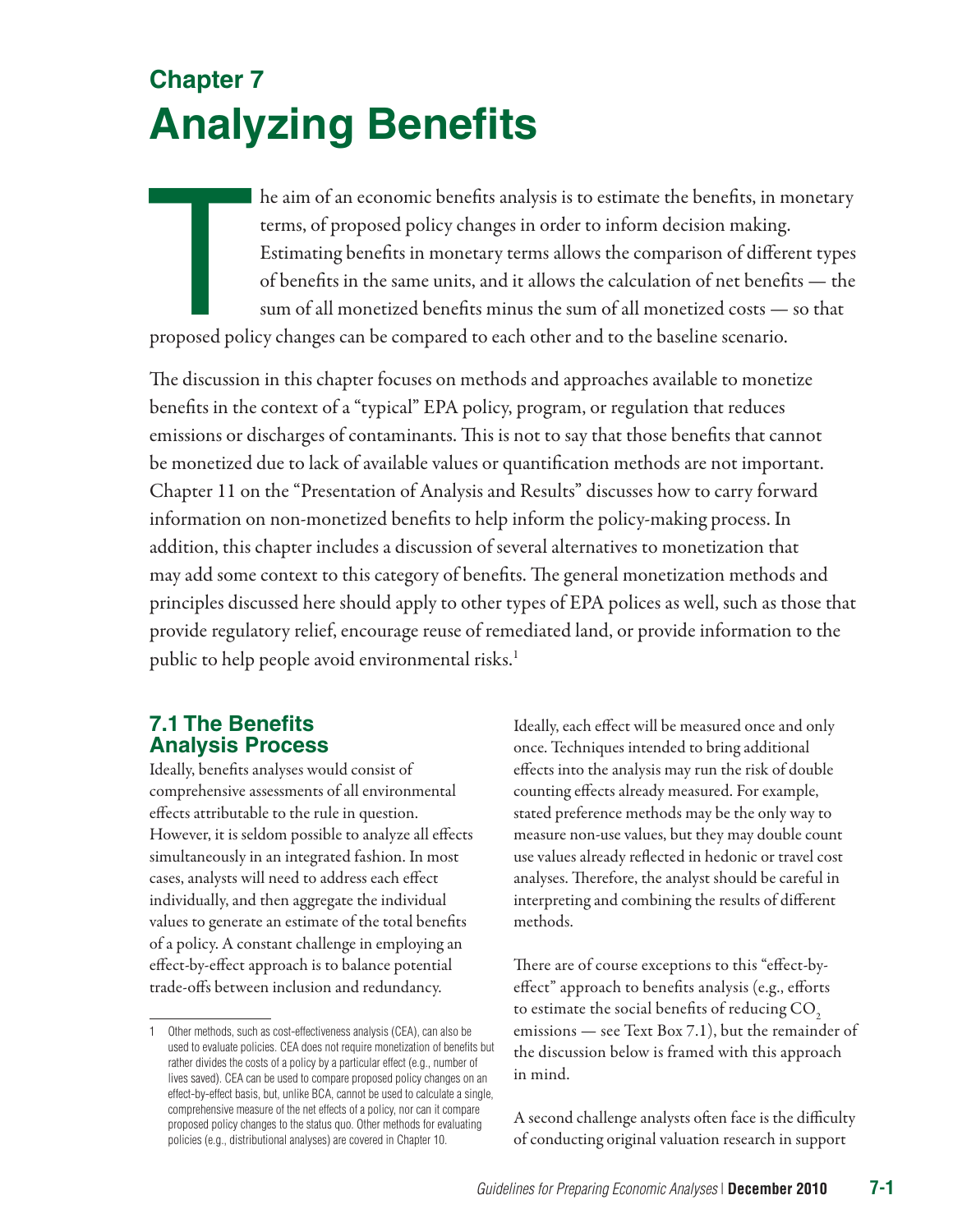# **Text Box 7.1 - Estimating Benefits from Reducing Carbon Dioxide Emissions: The Social Cost of Carbon**

Monetized estimates of the damages associated carbon dioxide (CO<sub>2</sub>) emissions allows the social benefits of regulatory actions that are expected to reduce these emissions to be incorporated into BCA. One way to accomplish this is through the estimation of the "social cost of carbon" (SCC). The SCC is the present value of the stream of future economic damages associated with an incremental increase (by convention, one metric ton) in CO $_2$  emissions in a particular year. It is intended to be a comprehensive measure and includes economic losses due to changes in agricultural productivity, human health risks, property damages from increased flood frequencies, the loss of ecosystem services, etc. The SCC is a marginal value so it may not be accurate for valuing large changes in emissions. However, many U.S. government regulations will lead to relatively small reductions in cumulative global emissions, so for these regulations the SCC is the appropriate shadow value for estimating the economic benefits of CO $_{\textrm{\tiny{2}}}$  reductions.

Most published estimates of the SCC have been derived from "integrated assessment models" (IAMs) that combine climate processes, economic growth, and feedbacks between the two in a single modeling framework. These models include a reduced form representation of the potential economic damages from climate change. Therefore IAMs used to estimate the SCC are necessarily highly simplified and limited by the current state of the climate economics literature, which continues to expand rapidly. Despite the inherent uncertainties in models such as these, they are the best tools currently available for estimating the SCC.

**The Interagency SCC Workgroup.** In 2009, an interagency workgroup composed of members from six federal agencies and various White House offices was convened to improve the accuracy and consistency in how agencies value reductions in CO<sub>2</sub> emissions in regulatory impact analyses. The resulting range of values is based on estimates from three integrated assessment models applied to five socioeconomic and emissions scenarios, all given equal weight. To reflect differing expert opinions about discounting, the present value of the time path of global damages in each model-scenario combination was calculated using discount rates of 5 percent, 3 percent, and 2.5 percent. Finally, in a step toward more formal uncertainty analysis, all model runs employed a probabilistic representation of climate sensitivity (in addition to other parameters in two of the models).

The workgroup selected four SCC estimates from the model runs to reflect the global damages caused by CO<sub>2</sub> emissions: \$5, \$21, \$35, and \$65 for 2010 emission reductions (in 2007 U.S. dollars). The first three estimates are based on the average SCC across the three models and five socioeconomic and emissions scenarios for the 5 percent, 3 percent, and 2.5 percent discount rates, respectively. The fourth value, the 95th percentile of the SCC distribution at a 3 percent discount rate, was chosen to represent potential higher-than-expected impacts from temperature change. The SCC estimates grow over time at rates endogenously determined by the models. For instance, with a discount rate of 3 percent, the mean SCC estimate increases to \$24 per ton of CO<sub>2</sub> in 2015 and \$26 per ton of CO<sub>2</sub> in 2020.

*Going Forward.* The Interagency SCC Workgroup presented the SCC estimates with a clear acknowledgement of the many uncertainties involved and the final report outlined a number of limitations to the analysis. The Interagency SCC Workgroup is committed to re-visiting these estimates on a regular basis and revising them as needed to reflect the growing body of scientific knowledge regarding climate change impacts and the potential economic damages from those impacts.

*Further Reading:* U.S. Interagency Working Group on Social Cost of Carbon (2010). Social Cost of Carbon for Regulatory Impact Analysis Under Executive Order 12866, [www.epa.gov/otaq/climate/regulations/scc-tsd.pdf](http://www.epa.gov/otaq/climate/regulations/scc-tsd.pdf).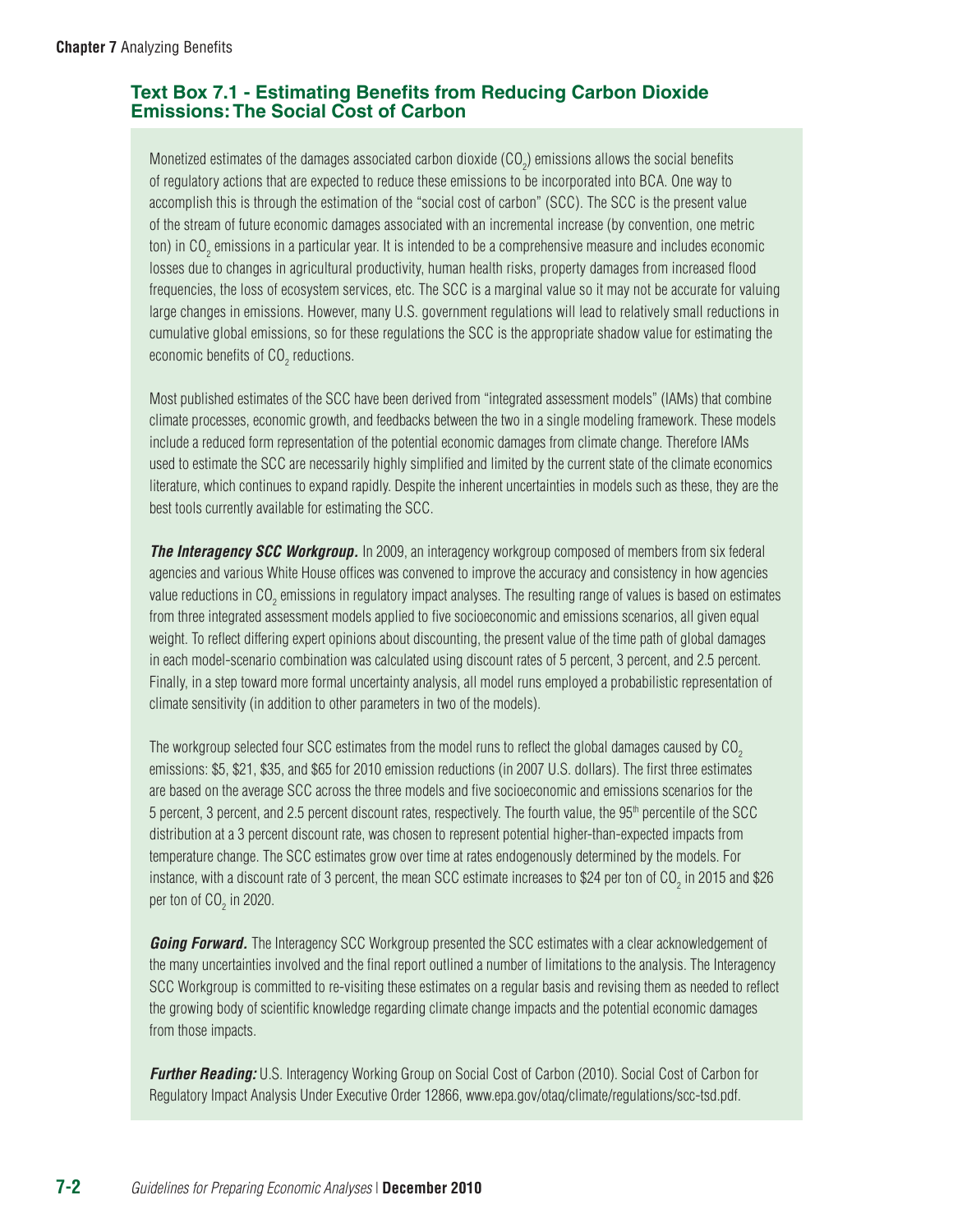of specific policy actions. Because budgetary and time constraints often make performing original research infeasible, analysts regularly need to draw upon existing value estimates for use in benefits analysis. The process of applying values estimated in previous studies to new policy cases is called *benefit transfer*. The benefit transfer method is discussed in detail in Section 7.4, but much of this chapter is written with benefit transfer in mind. In particular, the descriptions of revealed and stated preference valuation methods in Sections 7.3.1 and 7.3.2 include recommendations for evaluating the quality and suitability of published studies for use in benefit transfer.

# *A general "effect-by-effect" approach to benefits analysis*

This approach consists of separately evaluating the major effects of a given policy, and then summing these individual estimates to arrive at an overall estimate of total benefits. The effect-by-effect approach for benefits analysis requires three fundamental steps:

- 1. Identify benefit categories potentially affected by the policies under consideration;
- 2. Quantify significant endpoints to the extent possible by working with managers, risk assessors, ecologists, physical scientists, and other experts; and
- 3. Estimate the values of these effects using appropriate valuation methods for new studies or existing value estimates from previous studies that focus on the same or sufficiently similar endpoints.

Each step in this approach is discussed in more detail below. Analysts also should consider whether this general framework is appropriate for assessing a specific policy or whether a more integrated approach that incorporates all of the relevant effects simultaneously can be applied. When applying the effect-by-effect approach it is important to avoid double counting benefits across effects as much as possible. Collaboration with appropriate experts will be necessary to execute these steps meaningfully.

## *Step1: Identify potentially affected benefit categories*

The first step in a benefits analysis is to determine the types of benefits associated with the policy options under consideration. More information on benefits categories can be found in Section 7.2. To identify benefit categories, analysts should, to the extent feasible:

Develop an initial understanding of policy options of interest by working with other analysts and policy makers. Initially, the range of options considered may be very broad. Resources should be focused on benefit categories that are likely to influence policy decisions. Collaboration between all parties involved in the policy analysis can help ensure that all potential effects are recognized and that the necessary and appropriate information and endpoints are collected and evaluated at each step in the process. Analysts should take care to think through potential secondary or indirect effects of the policy options as well, as these may prove to be important.

Research the physical effects of the pollutants on human health and the environment by reviewing the literature and consulting with other experts. This step requires considering the transport of the pollutants through the environment along a variety of pathways, including movement through the air, surface water, and groundwater, deposition in soils, and ingestion or uptake by plants and animals (including humans). Along these pathways, the pollutants can have detrimental effects on natural resources, such as affecting oxygen availability in surface water or reducing crop yields. Pollutants can also have direct or indirect effects on human health, for example affecting cancer incidence through direct inhalation or through ingestion of contaminated food.

Consider the potential change in these effects as a result of each policy option. If policy options differ only in their level of stringency then each option may have an impact on all identified physical effects. In other cases, however, some effects may be reduced while others are increased or remain unchanged. Evaluating how physical effects change under each policy option requires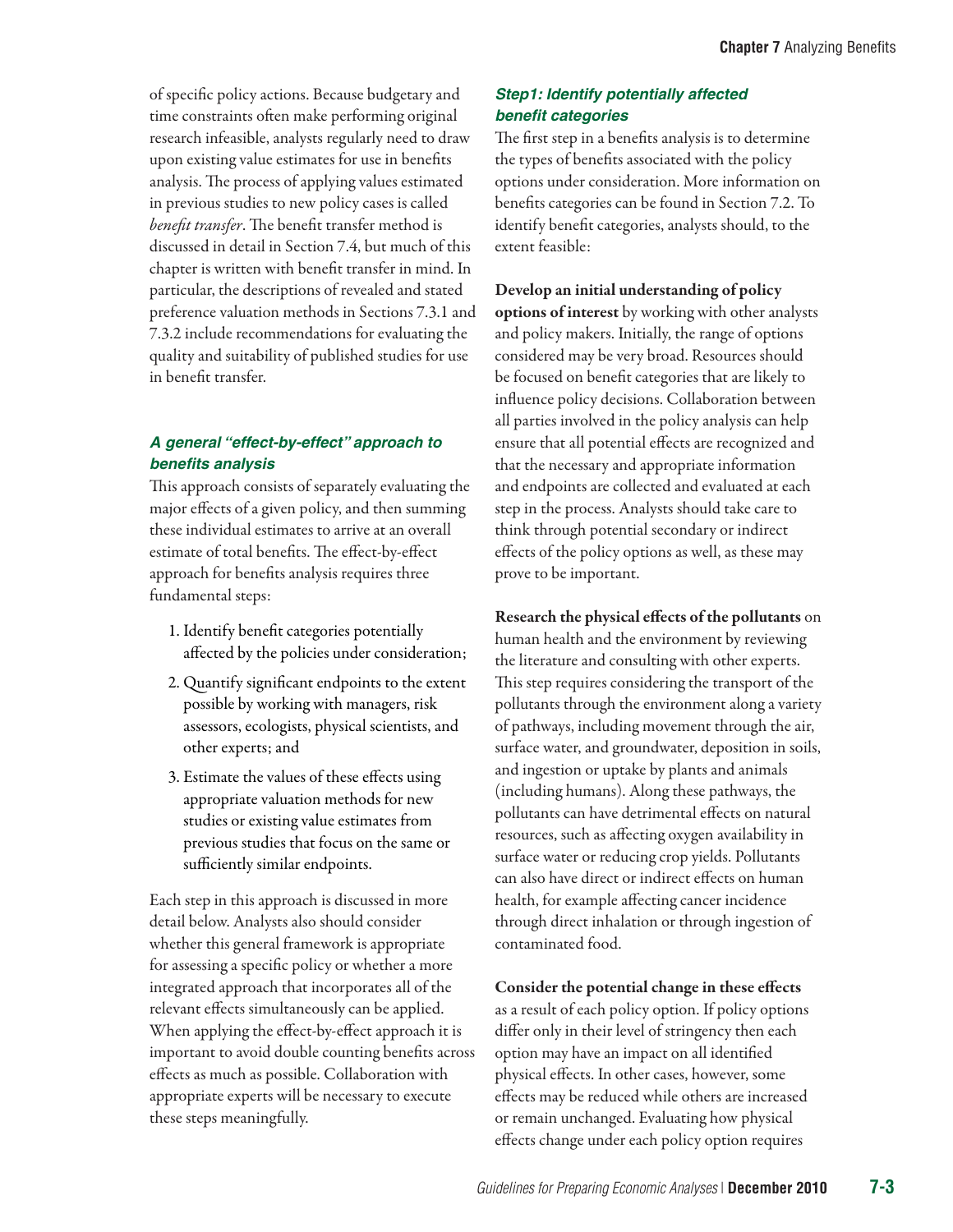evaluation of how the pathways differ in the "postpolicy" world.

Determine which benefit categories to include in the overall benefits analysis using at least the following three criteria:

- 1. Which benefit categories are likely to differ across policy options, including the baseline option? Analysts should conduct an assessment of how the physical effects of each policy option will differ and how each physical effect will impact each benefit category.
- 2. Which benefit categories are likely to account for the bulk of the total benefits of the policy? The cutoff point here should be based on an assessment of the magnitude and precision of the estimates of each benefit category, the total social costs of each policy option, and the costs of gathering further information on each benefit category. A benefit category should not be included if the cost of gathering the information necessary to include it is greater than the expected increase in the value of the policy owing to its inclusion. The analyst should make these preliminary assessments using the best quantitative information that is readily available, but as a practical matter these decisions may often have to be based on professional judgments.
- 3. Which benefit categories are especially salient to particular stakeholders? Monetized benefits in this category are not necessarily large and so may not be captured by the first two criteria.<sup>2</sup>

The outcome of this initial step in the benefits analysis can be summarized in a list or matrix that describes the physical effects of the pollutant(s), identifies the benefit categories associated with these effects, and identifies the effects that warrant further investigation.

The list of physical effects under each benefit category may be lengthy at first, encompassing all of those that reasonably can be associated with

the policy options under consideration. Analysts should preserve and refine this list of physical effects as the analysis proceeds. Maintaining the full list of potential effects — even though the quantitative analysis will (at least initially) focus on a sub-set of them — will allow easy revision of the analysis plan if new information warrants it.

EPA has developed extensive guidance on the assessment of human health and ecological risks, and analysts should refer to those documents and the offices responsible for their production and implementation for further information (U.S. EPA 2009a). No specific guidance exists for assessing changes in amenities or material damages. Analysts should consult relevant experts and existing literature to determine the "best practices" appropriate for these categories of benefits.

# *Step 2: Quantify significant endpoints*

The second step is to quantify the physical endpoints related to each category, focusing on changes attributable to each policy option relative to the baseline. Data are usually needed on the extent, timing, and severity of the endpoints. For example, if the risk of lung cancer is an endpoint of concern, required information will usually include the change in risk associated with each option, the timing of the risk changes, the age distribution of affected populations, and fatality rates. If visibility is the attribute of concern, required information will usually include the geographical areas affected and the change in visibility resulting from each policy option.

Analysts should keep the following issues in mind while quantifying significant physical effects.

# Work closely with analysts in other fields.

Estimating physical effects is largely, but not completely, the domain of other experts, including human health and ecological risk assessors and other natural scientists. These experts generally are responsible for evaluating the likely transport of the pollutant through the environment and its potential effects on humans, ecological systems, and manufactured materials.

<sup>2</sup> This third criterion relates to distributional considerations detailed in Chapter 10.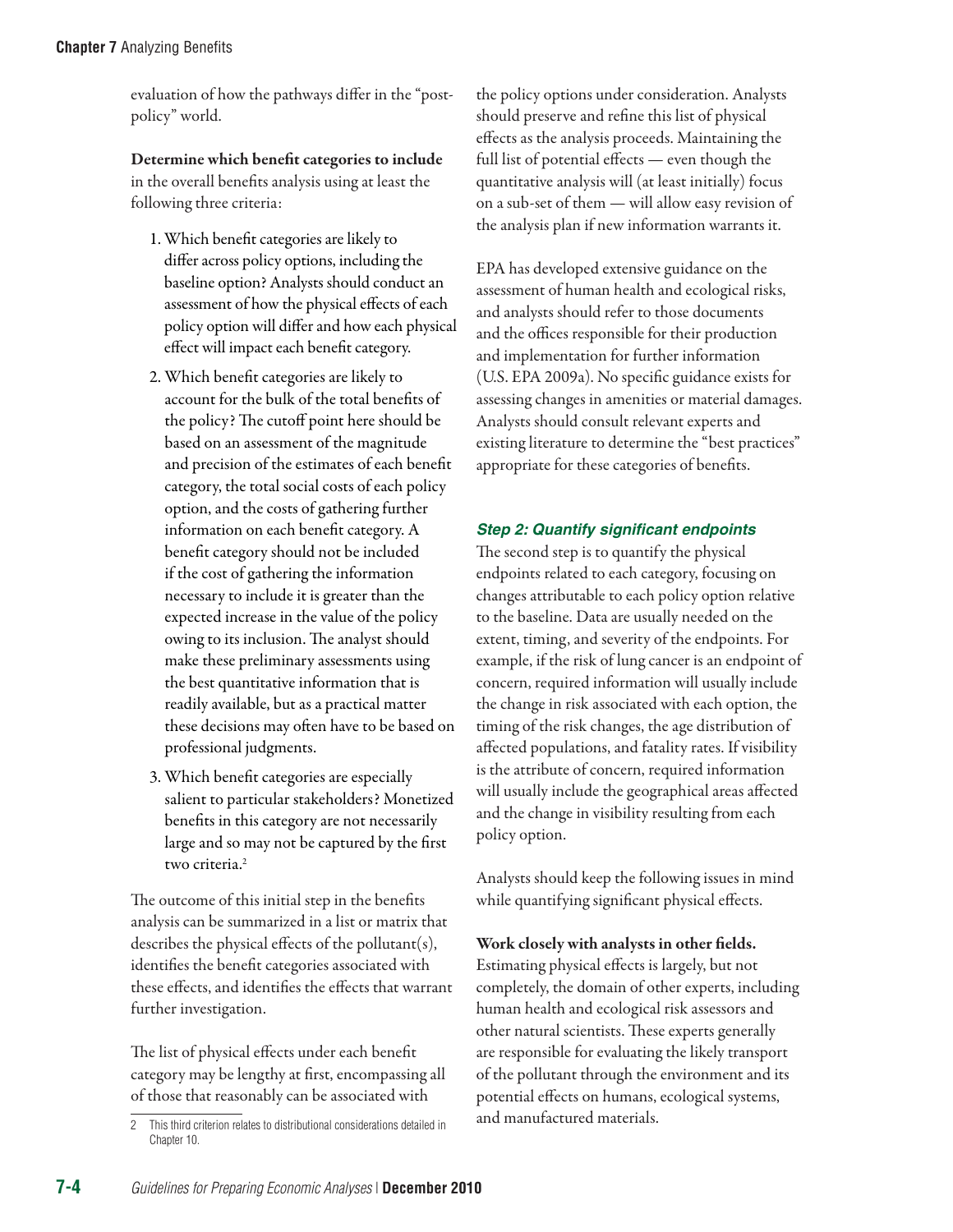## **Text Box 7.2 - Integrating Economics and Risk Assessment**

Historically, health and ecological risk assessments have been designed not to support benefits analyses per se but rather to support the setting of standards or to rank the severity of different hazards. Traditional measures of risk can be difficult or impossible to incorporate into benefits analyses. For example, traditional measures of risk are often based on endpoints not directly related to health outcomes or ecological services that can be valued using economic methods. These measures are often based on outcomes near the tails of the risk distribution for highly sensitive endpoints, which would lead to biased benefits estimates if extrapolated to the general population.

Because economists rely on risk assessment outcomes as key inputs into benefits analysis, it is important that risk assessments and economic valuation studies be undertaken together. Economists can contribute information and insights into how behavioral changes may affect realized risk changes. For example, if health outcomes in a particular risk assessment are such that early medical intervention could reduce the chances of illness, economists may be able to estimate changes in the probability that individuals will seek preventative care. Even in cases where the economists' contribution to the risk characterization is not direct, economists and risk assessors should communicate frequently to ensure that economic analyses are complete. Specifically risk assessors and economists should:

- Identify a set of human health and ecological endpoints that are economically meaningful. The endpoints should be linked to human well-being and monetized using economic valuation methods. This may require risk assessors to model more or different outcomes than they would if they were attempting to capture only the most sensitive endpoint. This also may require risk assessors and economists to convert specific human health or ecological endpoints measured in laboratory or epidemiological studies to other effects that can be valued in the economic analysis.
- Estimate changes in the probabilities of human health or ecological outcomes rather than "safety assessment" measures such as reference doses and reference concentrations.
- Work to produce expected or central estimates of risk, rather than bounding estimates as in safety assessments. At a minimum, any expected bias in the risk estimates should be clearly described.
- Attempt to estimate the "cessation lag" associated with reductions in exposure. That is, the analysis should characterize the time profile of changes in exposures and risks.
- Attempt to characterize the full uncertainty distribution associated with risk estimates. Not only does this contribute to a better understanding of potential regulatory outcomes, it also enables economists to incorporate risk assessment uncertainty into a broader analysis of uncertainty. Formal probabilistic assessment is required for some regulations by *Circular A-4* (OMB 2003). Also refer to EPA's guidance and reference documents on Monte Carlo methods and probabilistic risk assessment, including EPA's Policy for Use of Probabilistic Analysis in Risk Assessments (U.S. EPA 1997e), and the 1997 Guiding Principles for Monte Carlo Analysis (U.S. EPA 1997d).

The principal role of the economist at this stage is to ensure that the information provided is useful for the subsequent economic valuation models that may be used later in the benefits analysis. The analyst should give special care to ensuring that the endpoints evaluated are appropriate for use in benefits estimation. Effects that are described too broadly or that cannot be linked to human well-being limit the ability of the analysis to

capture the full range of a policy's benefits. Text Box 7.2 provides examples and a more detailed discussion.

Another important role for economists at this stage is to provide insights, information, and analysis on behavioral changes that can affect the results of the risk assessment as needed. Changes in behavior due to changes in environmental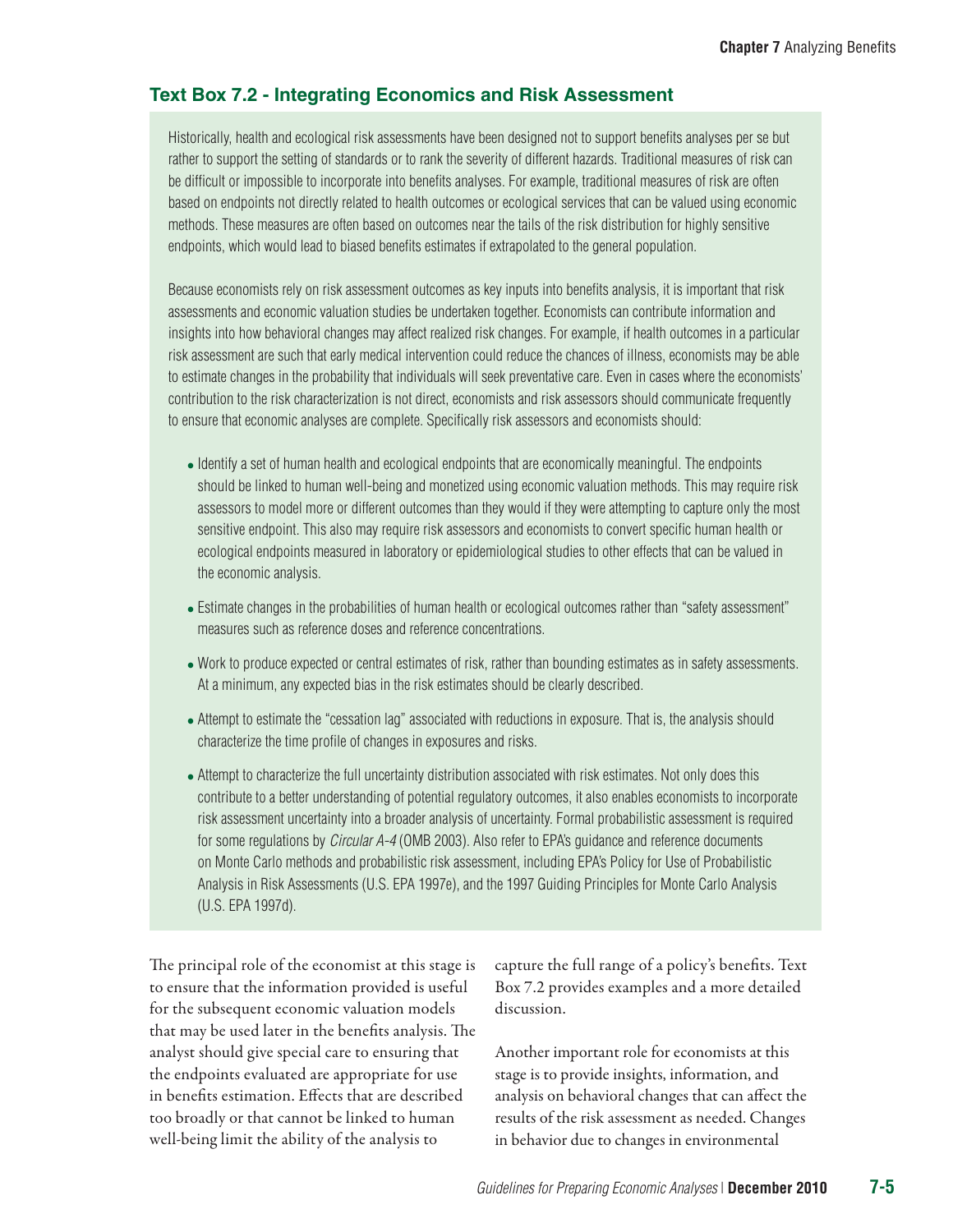quality (e.g., staying indoors to avoid detrimental effects of air pollution) can be significant and care should be taken to account for such responses in risk assessments and benefit estimations.

#### *Step 3: Estimate the values of the effects*

The next step is to estimate willingness to pay (WTP) of all affected individuals for the quantified benefits in each benefit category, and then to aggregate these to estimate the total social benefits of each policy option. Typically, a representative agent approach is used when deriving estimates of benefits. The analyst calculates WTP for an "average" individual in a sample of people from the relevant population and then multiply that average value by the number of individuals in the exposed population to derive an estimate of total benefits. As discussed earlier, markets do not exist for many of the types of benefits expected to result from environmental regulations. Details on the economic valuation methods suitable for this step and examples of how they can be applied can be found in Section 7.3. In applying these methods, analysts should:

Consider using multiple valuation methods when possible. Different methods often address different subsets of total benefits and the use of multiple methods allows for comparison of alternative measures of value when applied to the same category of benefits. Double counting is a significant concern when applying more than one method. Any potential overlap should be noted when presenting the results. The discussion of benefit transfer in Section 7.4 describes many of the issues involved in applying value estimates from previous studies to new policy cases, including various meta-analysis techniques for combining estimates from multiple studies.

Describe the source of estimates and confidence in those sources. Valuation estimates always contain a degree of uncertainty. Using them in a context other than the one in which they were initially estimated can only increase that uncertainty. If many high-quality studies of the same effect have produced comparable values, analysts can have more confidence in using these

estimates in their benefits calculations. In other cases, analysts may have only a single study, or even no directly comparable study, to draw from. In all cases, the benefits analysis should clearly describe the sources of the value estimates used and provide a qualitative discussion of the reliability of those sources. The analyst should include a quantitative uncertainty assessment when possible. Guiding principles for presenting uncertainty are addressed in Chapter 11.

# **7.2 Economic Value and Types of Benefits**

Economic valuation is based on the traditional economic theory of human behavior and preferences, which centers on the concept of "utility" (or "satisfaction" or "welfare") that people realize from goods and services, both market and non-market. Different levels and combinations of goods and services afford different levels of utility for any one person. Because different people have different preferences, different sets of goods and services will appeal more or less to different people. Utility is inherently subjective and cannot be measured directly. Therefore, in order to give "value" an operational definition it must be expressed in a quantifiable metric. Money generally is used as the metric, but this choice for the unit of account has no special theoretical significance. One could use "apples," "bananas," or anything else that is widely valued and consumed by individuals. The crucial assumption is that a person could be compensated for the loss of some additional quantity of any good by some quantity of another good that is selected as the metric. Table 7.1 summarizes the types of benefits associated with environmental protection policies and provides examples of each of the benefits types, as well as valuation methods commonly used to monetize the benefits for each type.

When goods and services are bought and sold in competitive markets, the ratio of the marginal utility (the utility afforded by the last unit purchased) of any two goods that a person consumes must be equal to the ratio of the prices of those goods. If it were otherwise, that person could reallocate her budget to buy a little more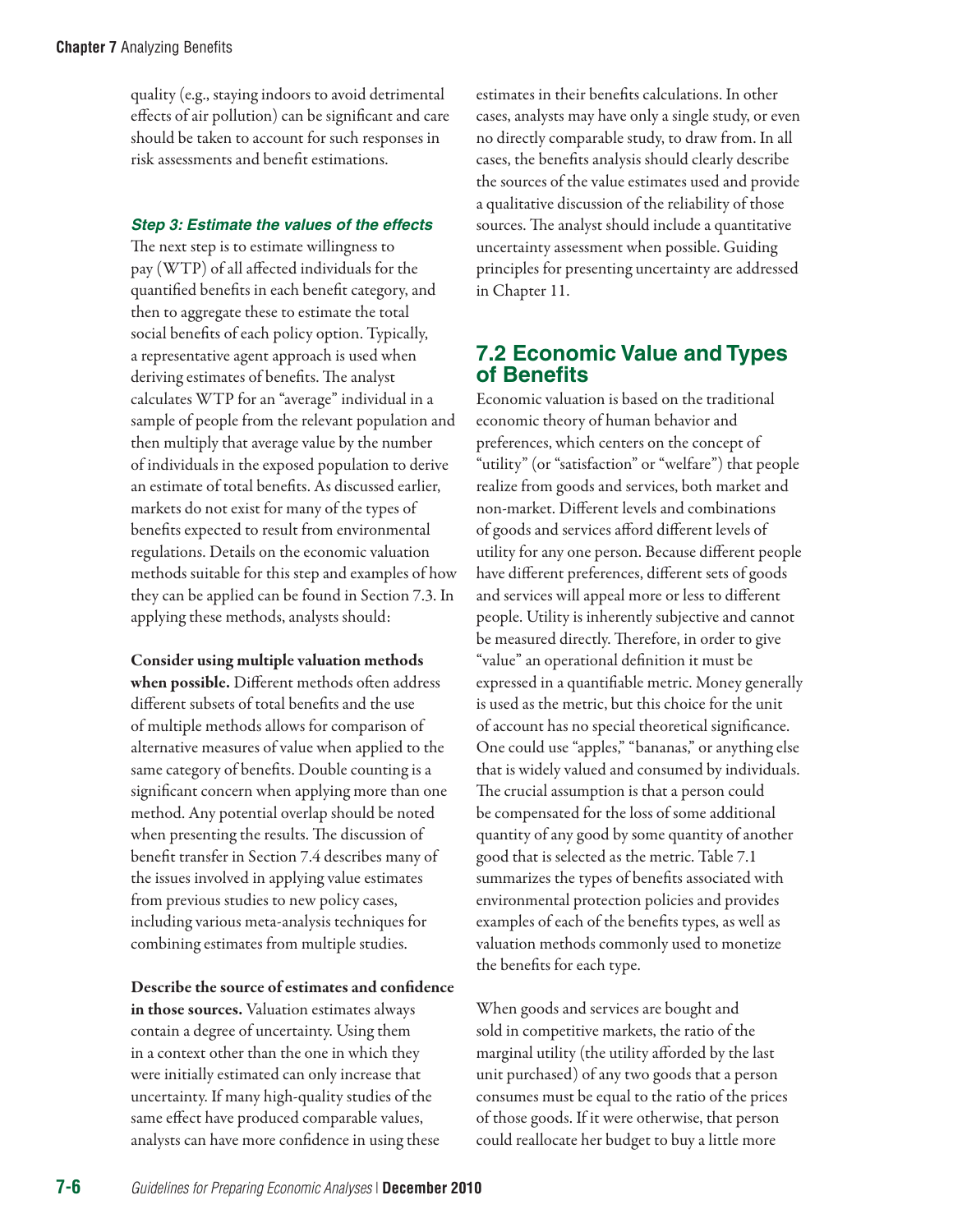#### **Figure 7.1 - Benefits of an Environmental Improvement**



of one good and a little less of the other good to achieve a higher level of utility. Thus, market prices can be used to measure the value of market goods and services directly. A practical rationale for using money as the metric for non-market valuation is that money is the principal medium of exchange for the wide variety of market goods and services among which people choose on a daily basis.

The benefits of an environmental improvement are shown graphically in Figure 7.1. Reducing emissions from  $e_{\scriptscriptstyle{\theta}}$  to  $e_{\scriptscriptstyle{I}}$  produces benefits equal to the shaded area under the marginal damages (MD) curve. Many environmental goods and services, such as air quality and biological diversity, are not traded in markets. The challenge of valuing non-market goods that do not have prices is to relate them to one or more market goods that do. This can be done either by determining how the non-market good contributes to the production of one or more market goods (often in combination with other market good inputs), or by observing the trade-offs people make between non-market goods and market goods. One way or another, this is what each of the revealed and stated preference valuation methods discussed in Section 7.3 is designed to do. Of course, some methods will be more suitable than others in any particular case for a variety of reasons, and some will be better able to capture certain types of benefits than others. In principle, though, they are all different ways of measuring the same thing, which is the total amount of money required to make all individuals

indifferent between the baseline and policy scenarios.

The economic valuation of an environmental improvement is the dollar value of the private goods and services that individuals would be willing to trade for the improvement at prevailing market prices. The willingness to trade compensation for goods or services can be measured either as *willingness to pay* (WTP) or *willingness to accept* (WTA). WTP is the maximum amount of money an individual would voluntarily pay to obtain an improvement. WTA is the least amount of money an individual would accept to forego the improvement.<sup>3</sup> The key theoretical distinction between WTP and WTA is their respective reference utility levels. For environmental improvements, WTP uses the level of utility *without* the improvement as the reference point while WTA uses the level of utility *with* the improvement as the reference point. Because of their different reference points, one relevant factor to consider when deciding whether WTP or WTA is the appropriate value measure to use in a BCA is the property rights for the environmental  $resource(s)$  in question. WTP is consistent with individuals or firms having rights to pollute and the affected parties needing to pay them to desist. WTA is consistent with individuals being entitled to a clean environment and needing to be compensated for any infringements of that right (Freeman 2003).

Economists generally expect that the difference between WTP and WTA will be small, provided the amounts in question are a relatively small proportion of income and the goods in question are not without substitutes, either market or nonmarket. However, there may be instances in which income and substitution effects are important.4 To simplify the presentation, the term WTP is used throughout the remainder of this chapter to refer

<sup>3</sup> For simplicity, the discussion in this section is restricted to the case of environmental improvements, but similar definitions hold for environmental damages. For a more detailed treatment of WTP and WTA and the closely related concepts of compensating variation, equivalent variation, and Hicksian and Marshallian consumer surplus, see Hanley and Spash (1993), Freeman (2003), Just et al. (2005), and Appendix A of these *Guidelines*.

<sup>4</sup> For more information see Appendix A and Hanemann (1991).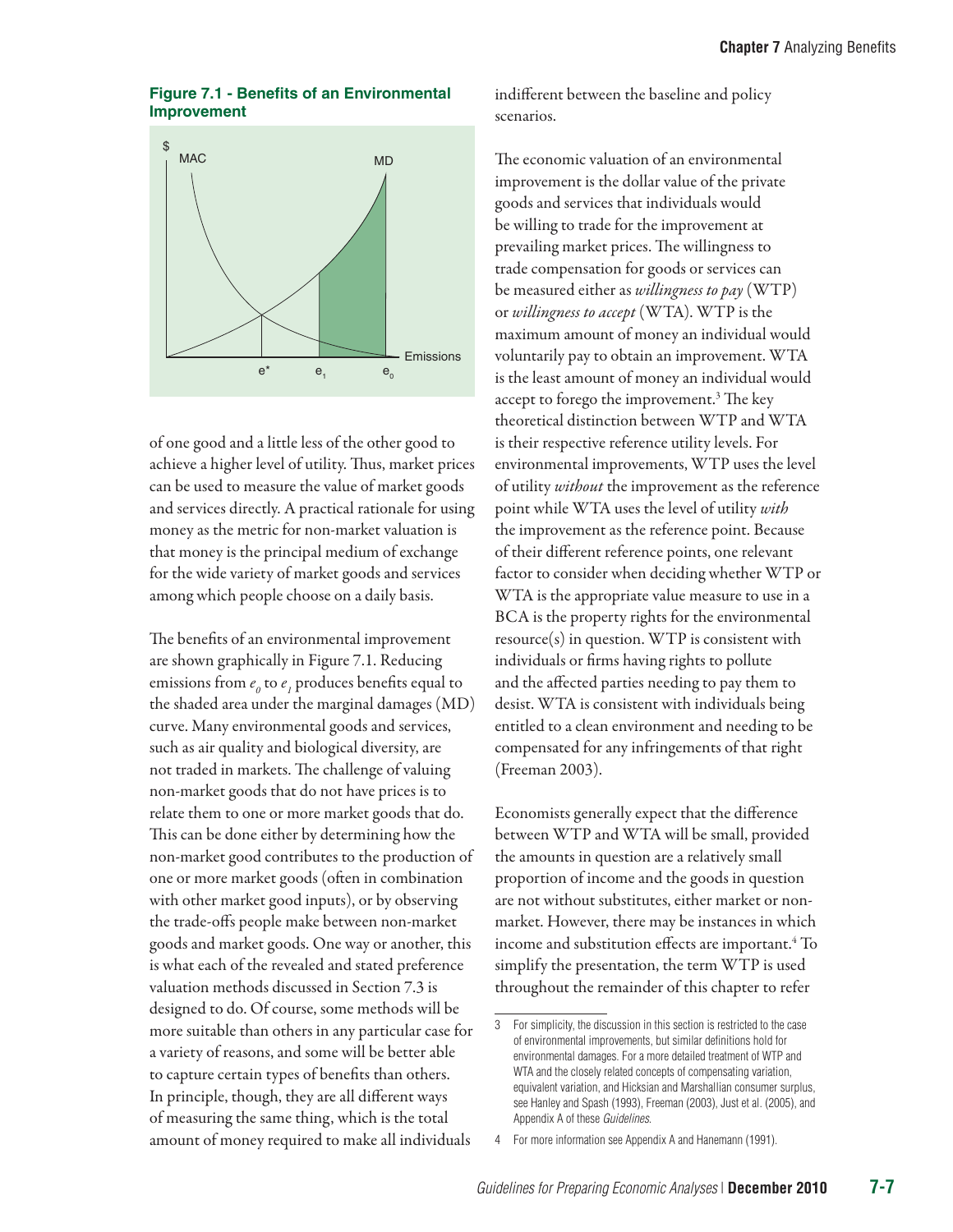to the underlying economic principles behind both WTA and WTP, but the analyst should keep the potential differences between the two measures in mind.

Based on the connection to individual welfare just described, estimates of WTP are needed for the Kaldor and Hicks potential compensation tests that form the basis of BCA (Boadway and Bruce 1984, Just et al. 1982, and Freeman 2003). To carry out these tests, sum the WTP for all affected individuals and compare the summed WTP value to the estimated costs of the proposed policy. Because environmental policy typically deals with improvements rather than deliberate degradation of the environment, WTP is generally the relevant measure.5

The types of benefits that may arise from environmental policies can be classified in multiple ways (Freeman 2003). As shown in Table 7.1, these *Guidelines* categorize benefits as human health improvements, ecological improvements, and other types of benefits, including aesthetic improvements and reduced materials damages, and list commonly used valuation methods for reference. The list is not meant to be exhaustive, but rather to provide examples and commonly used methods for estimating values.6 The sections below provide a more detailed discussion of each of the benefit categories listed in Table 7.1.

# **7.2.1 Human Health Improvements**

Human health improvements from environmental policies include effects such as reduced mortality rates, decreased incidence of non-fatal cancers, chronic conditions and other illnesses, and reduced adverse reproductive or developmental effects. While the most appropriate approach to valuation would consider mortality and morbidity together, in practice these effects are typically valued separately, and are therefore discussed separately in these *Guidelines*.

# **7.2.1.1 Mortality**

Some EPA policies will lead to decreases in human mortality risks due to potentially fatal health conditions such as cancers. In considering the impact of environmental policy on mortality, it is important to remember that environmental policies do not assure that particular individuals will not die of environmental causes. Rather, they lead to small changes in the probability of death for many people.

EPA currently recommends a default central "value of statistical life" (VSL) of \$7.9 million (in 2008 dollars) to value reduced mortality for all programs and policies.<sup>7</sup> This value is based on a distribution fitted to 26 published VSL estimates. The distribution itself can be used in uncertainty analysis. The underlying studies, the distribution parameters, and other useful information are available in Appendix B.

As a general matter, the impact of risk and population characteristics should be addressed qualitatively. In some cases, the analysis may include a quantitative sensitivity analysis. Analysts should account for latency and cessation lag when valuing reduced mortality risks, and should discount appropriately.

Valuing mortality risk changes in children is particularly challenging. EPA's *Handbook for Valuing Children's Health Risks* (2003b) provides some information on this topic, including key benefit transfer issues when using adult-based studies. *Circular A-4* also recognizes this subject, specifically advising: "For rules where health gains are expected among both children and adults and you decide to perform a BCA, the monetary values for children should be at least as large as the values for adults (for the same probabilities and outcomes) unless there is specific and compelling evidence to suggest otherwise" (OMB 2003). OMB guidance applies to risk of mortality and of morbidity.

<sup>5</sup> See Section A.3 of Appendix A for further explanation of Kaldor-Hicks conditions.

<sup>6</sup> In very rare cases with employment implications for the structurally unemployed, analysts may need to include job creation as a benefits category. See Appendix C for more detail.

<sup>7</sup> This value is adjusted from the base value reported in U.S. EPA 2000d (\$4.8 million in 1990 dollars) using the Consumer Price Index (CPI). The value is not adjusted for income growth over time.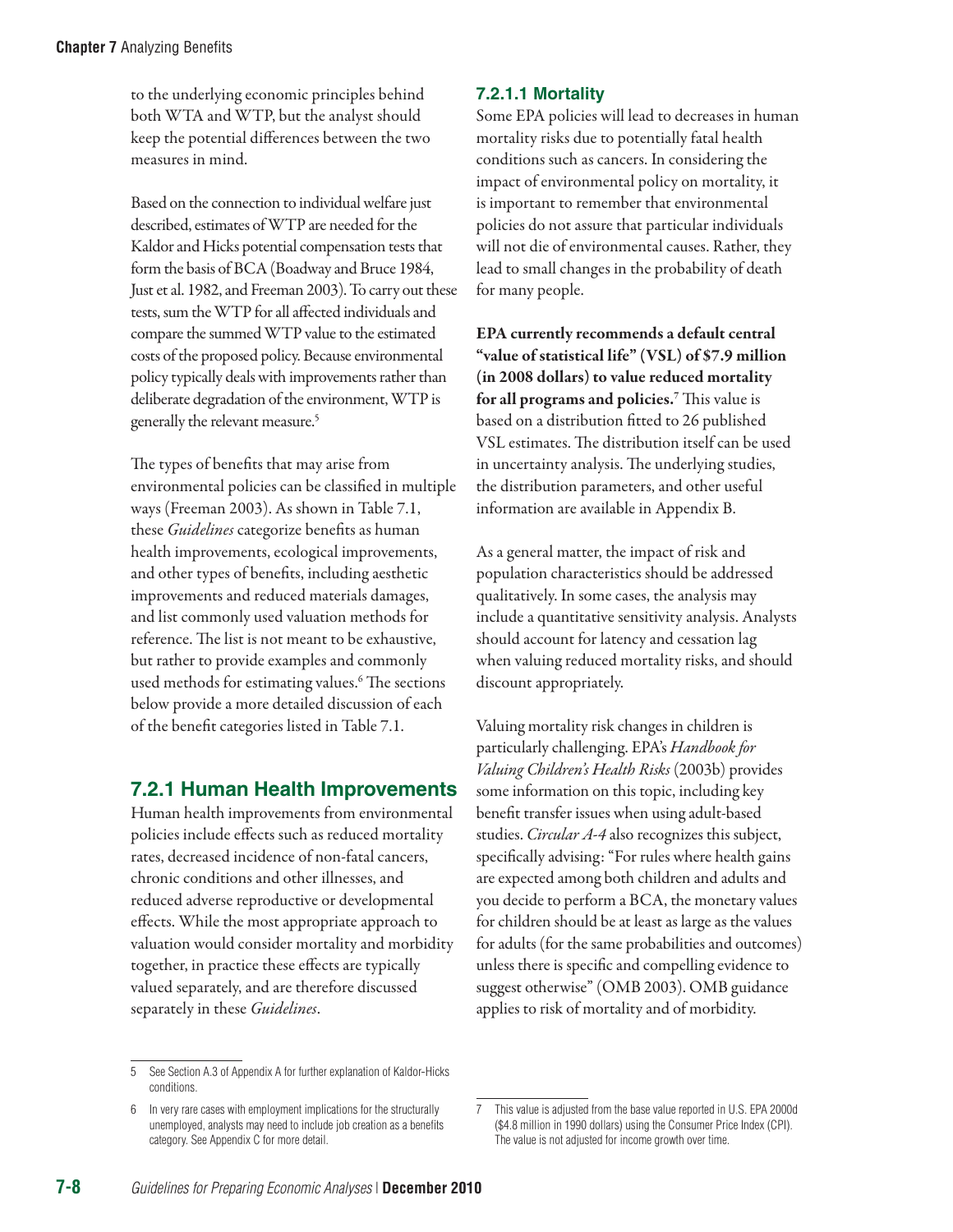| <b>Benefit Category</b>              | <b>Examples</b>                                                                                                                                                                                                                                     | <b>Commonly Used Valuation Methods</b>                                                          |
|--------------------------------------|-----------------------------------------------------------------------------------------------------------------------------------------------------------------------------------------------------------------------------------------------------|-------------------------------------------------------------------------------------------------|
| <b>Human Health Improvements</b>     |                                                                                                                                                                                                                                                     |                                                                                                 |
| Mortality risk reductions            | Reduced risk of:<br>Cancer fatality<br>Acute fatality                                                                                                                                                                                               | Averting behaviors<br>Hedonics<br>Stated preference                                             |
| Morbidity risk reductions            | Reduced risk of:<br>Cancer<br>Asthma<br>Nausea                                                                                                                                                                                                      | Averting behaviors<br>Cost of illness<br>Hedonics<br>Stated preference                          |
| <b>Ecological Improvements</b>       |                                                                                                                                                                                                                                                     |                                                                                                 |
| Market products                      | Harvests or extraction of:<br>Food<br>Fuel<br>Fiber<br>Timber<br>Fur and Leather                                                                                                                                                                    | Production function                                                                             |
| Recreation activities and aesthetics | Wildlife viewing<br>Fishing<br><b>Boating</b><br>Swimming<br>Hiking<br>Scenic views                                                                                                                                                                 | Production function<br>Averting behaviors<br>Hedonics<br>Recreation demand<br>Stated preference |
| Valued ecosystem functions           | Climate moderation<br>Flood moderation<br>Groundwater recharge<br>Sediment trapping<br>Soil retention<br>Nutrient cycling<br>Pollination by wild species<br>Biodiversity, genetic library<br>Water filtration<br>Soil fertilization<br>Pest control | Production function<br>Averting behaviors<br>Stated preference                                  |
| Non-use values                       | Relevant species populations,<br>communities, or ecosystems                                                                                                                                                                                         | Stated preference                                                                               |
| <b>Other Benefits</b>                |                                                                                                                                                                                                                                                     |                                                                                                 |
| Aesthetic improvements               | Visibility<br>Taste<br>Odor                                                                                                                                                                                                                         | Averting behaviors<br>Hedonics<br>Stated preference                                             |
| Reduced materials damages            | Reduced soiling<br>Reduced corrosion                                                                                                                                                                                                                | Averting behaviors<br>Production / cost functions                                               |

# **Table 7.1 - Types of Benefits Associated With Environmental Policies: Categories, Examples, and Commonly Used Valuation Methods**

*Note:* "Stated preference" refers to all valuation studies based on hypothetical choices, as distinguished from "revealed preference," which refers to valuation studies based on observations of actual choices.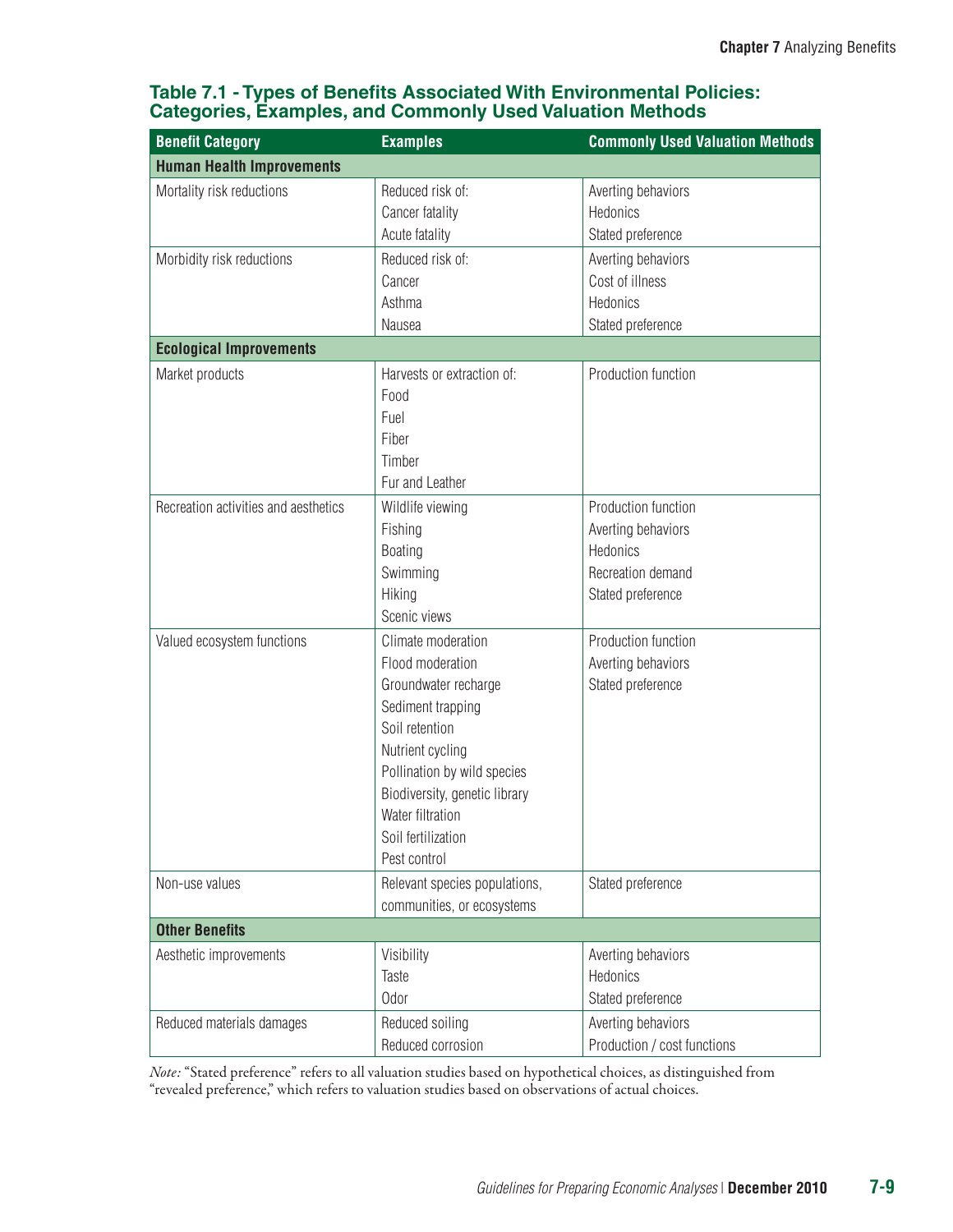#### *Methods for valuing mortality risk changes*

Because individuals appear to make risk-income trade-offs in a variety of ways, the value of mortality risk changes are estimated using three primary methods. The most commonly used method is the hedonic wage, or wage-risk, method in which value is inferred from the income-risk trade-offs made by workers for on-the-job risks. Averting behavior studies value risk changes by examining purchases of goods that can affect mortality risk (e.g., bicycle helmets). Finally, stated preference studies are increasingly used to estimate WTP for reduced mortality risks. Key considerations in all of these studies include the extent to which individuals know and understand the risks involved, and the ability of the study to control for aspects of the actual or hypothetical transaction that are not risk-related. Because the value of risk reduction may depend on the risk context (e.g., work-related vs. environmental), results from any single study may not be directly applicable to a typical environmental policy case.

There are additional methods that can be used to derive information on risk trade-offs. Van Houtven et al. (2008) use a risk-risk trade-off model to examine preferences for avoiding fatal cancers. Carthy et al. (1999) examine trade-offs between fatal and non-fatal risks to indirectly estimate a WTP. This approach may make the task more manageable for the respondent, but the analyst should consider and evaluate the complexity of the additional steps and the indirect nature of the resulting estimates.

At one time, reduced mortality risk was valued under a human capital approach that equated the value of a statistical life with foregone earnings. This has largely been rejected as an inappropriate measure of the value of reducing mortality risks because it is not based on WTP for small risk reductions and as such does not capture the value associated with avoided pain and suffering, dread, and other risk factors that are thought to affect value (Viscusi 1993).

#### *Previous studies*

While there are many unresolved issues in valuing mortality risks, the field is relatively rich in empirical estimates and several substantial reviews of the literature are available. A general overview of common approaches and issues in mortality risk valuation can be found in Hammitt (2003). Viscusi (1993) and Viscusi and Aldy (2003) provide detailed reviews of the hedonic wage literature. Black, Galdo, and Liu (2003) provide a technical review of the statistical issues associated with hedonic wage studies. Blomquist (2004) provides a review of the averting behavior literature. Some key issues related to stated preference studies are included in Alberini (2004). Recently, some researchers have begun to use metaanalysis to combine study results and examine the impact of study design. Recent examples include Viscusi and Aldy (2003), Mrozek and Taylor (2002), and Kochi et al. (2006). EPA applications of VSL are numerous, and include the Clean Air Interstate Rule (CAIR), the Non-Road Diesel Rule, and the Stage 2 Disinfection By-Products Rule (DBP).8

#### *Important considerations*

The analyst should keep three important considerations in mind when estimating mortality benefits:

- Characterizing and measuring mortality effects;
- Heterogeneity in risk and population characteristics; and
- The timing of health risk changes.

# *Characterizing and measuring mortality effects*

Reduced mortality risks are typically measured in terms of "statistical lives." This measure is the

CAIR [\(http://www.epa.gov/air/interstateairquality/pdfs/finaltech08.pdf](http://www.epa.gov/air/interstateairquality/pdfs/finaltech08.pdf));

<sup>8</sup> The economic analyses for these three rules are available electronically as follows (accessed May 23, 2008):

Non-Road Diesel [\(http://www.epa.gov/nonroad-diesel/2004fr.htm#ria](http://www.epa.gov/nonroad-diesel/2004fr.htm#ria)); and

Stage 2 DBP [\(http://www.epa.gov/safewater/disinfection/stage2/pdfs/](http://www.epa.gov/safewater/disinfection/stage2/pdfs/anaylsis_stage2_ecconomic_main.pdf) [anaylsis\\_stage2\\_ecconomic\\_main.pdf\)](http://www.epa.gov/safewater/disinfection/stage2/pdfs/anaylsis_stage2_ecconomic_main.pdf).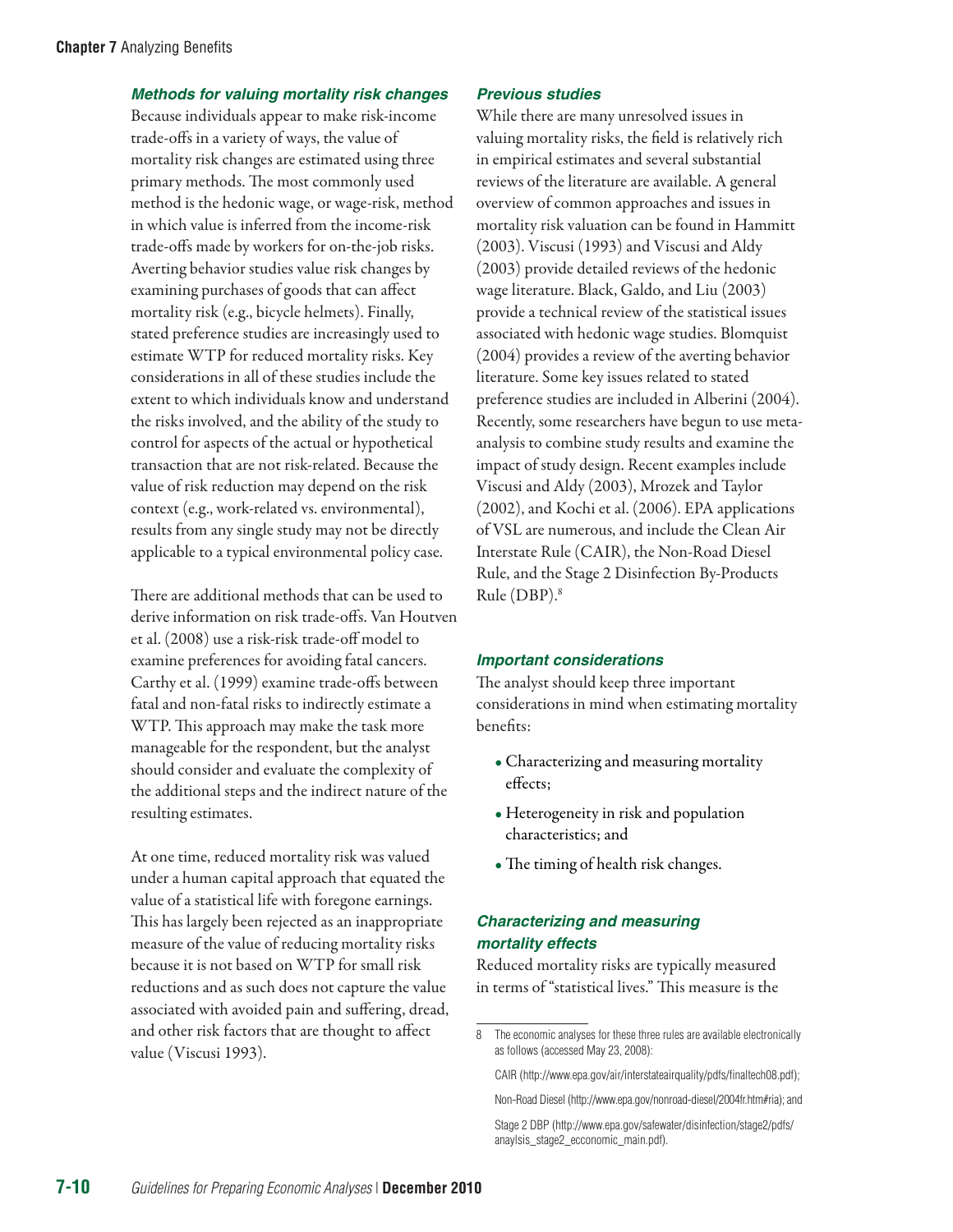aggregation of many small risks over an exposed population. Suppose, for example, that a policy affects 100,000 people and reduces the risk of premature mortality by one in 10,000 for each individual. Summing these individual risk reductions across the entire affected population shows that the policy leads to 10 premature fatalities averted, or 10 statistical lives "saved."

Alternative measures attempt to capture the remaining life expectancy associated with the risk reductions. This is sometimes referred to as the "quantity of life" saved (Moore and Viscusi 1988) and is typically expressed as "statistical life years." Looking again at the policy described above, suppose the risks were spread over a population where each individual had 20 years of remaining life expectancy. The policy would then save 200 statistical life years (10 statistical lives times 20 life years each). In practice, estimating statistical life years saved requires risk information for specific subpopulations (e.g., age groups or health status). It is typical to use statistical life years saved in CEA, but valuing a statistical life year remains a subject of debate in the economics literature. Theoretical models show that the relationship between WTP and factors such as age, baseline risk, and the presence of co-morbidities is ambiguous and empirical findings are generally mixed (U.S. EPA 2006e).

#### *Heterogeneity in risk and population characteristics*

The value of mortality risks can vary both by risk characteristics and by the characteristics of the affected population. Key risk characteristics include voluntariness (i.e., whether risks are voluntarily assumed), timing (immediate or delayed), risk source (e.g., natural vs. manmade), and the causative event (e.g., cancer vs. accidents). Population characteristics include those generally expected to influence WTP for any good (e.g., income and education) as well as those more closely related to mortality risks such as baseline risk or remaining lifespan, health status, risk aversion, and familiarity with the type of risk. The empirical and theoretical literature on many of these characteristics is incomplete or

ambiguous. For example, some studies suggest that older populations are willing to pay less for risk reductions ( Jones-Lee et al. 1993), but others find this effect to be small if it exists at all (Alberini et al. 2004). Still others suggest older populations have higher WTP (Kniesner, Viscusi, and Ziliak 2006). Smith et al. (2004) and Viscusi and Aldy (2007a) discuss the relationship between age and VSL in the context of hedonic wage studies. Appendix B contains a more complete discussion of risk and population characteristics and how they may affect WTP.

### *Timing of health risk changes*

Environmental contamination can cause immediate or delayed health effects. If individuals typically prefer health improvements earlier in time rather than later, all else equal, then the WTP for reductions in exposure to environmental pollutants will depend on when the resulting health risk changes will occur. The description here focuses on mortality risk, but the same principles apply to non-fatal health risks.

The effects of timing on the present or annualized value of reduced mortality risk can be considered in the context of a lifecycle consumption model with uncertain lifetime (Cropper and Sussman 1990, Cropper and Portney 1990, and U.S. EPA 2007g). In this framework reductions in mortality risk are represented as a shift in the survival curve — the probability an individual will survive to all future ages — which leads to a corresponding change in life expectancy and future utility.

If the basis for benefit transfer is a marginal WTP for contemporaneous risk reductions, then calculating the benefits of a policy with delayed risk reductions requires three steps: (1) estimating the time path of future mortality risk reductions; (2) estimating the annual WTP in all future years; and (3) calculating the present value of these annual WTP amounts. The first step should account for all the factors that ultimately relate changes in exposure to changes in mortality risk as defined by shifts in the survival curve.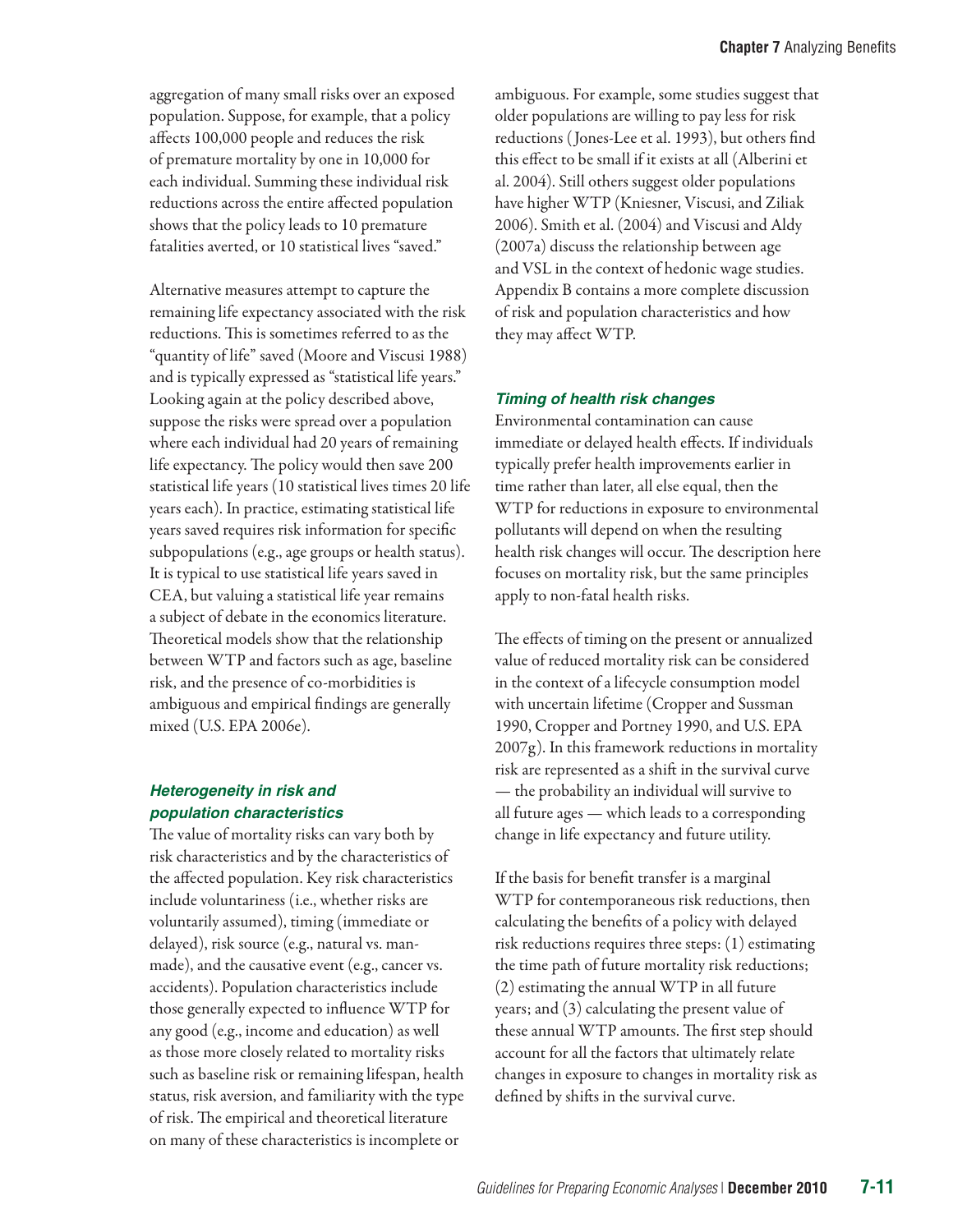# **7.2.1.2 Morbidity**

Morbidity benefits consist of reductions in the risk of non-fatal health effects ranging from mild illnesses, such as headaches and nausea, to very serious illnesses such as cancer (see Table 7.1). Non-fatal health effects also include conditions such as birth defects or low birth weight. Nonfatal health effects differ with respect to the availability of existing value estimates. Values for reducing the risks of some of these health effects have been estimated multiple times using a variety of different methods, while others have been the subject of only a few or no valuation studies.

WTP to reduce the risk of experiencing an illness is the preferred measure of value for morbidity effects. As described in Freeman (2003), this measure consists of four components:

- "Averting costs" to reduce the risk of illness;
- "Mitigating costs" for treatments such as medical care and medication;
- Indirect costs such as lost time from paid work, maintaining a home, and pursuing leisure activities; and
- Less easily measured but equally real costs of discomfort, anxiety, pain, and suffering.

Methods used to estimate WTP vary in the extent to which they capture these components. For example, cost-of-illness (COI) estimates generally only capture mitigating and indirect costs, and omit averting expenditures and lost utility associated with pain and suffering. 9

# *Methods for valuing morbidity*

Researchers have developed a variety of methods to value changes in morbidity risks. Some methods measure the theoretically preferred value of individual WTP to avoid a health effect. Others can provide useful data, but that data must be interpreted carefully if it is to inform

economically meaningful measures. Methods also differ in the perspective from which values are measured (e.g., before or after the incidence of morbidity), whether they control for the opportunity to mitigate the illness (e.g., before or after taking medication) and the degree to which they account for all of the components of total WTP. The three primary methods most often used to value morbidity in an environmental context are stated preference (Section 7.3.2), averting behavior (Section 7.3.1.4), and COI (Section 7.3.1.5). Hedonic methods (Section 7.3.1.3) are used less frequently to value morbidity from environmental causes.

Many other approaches do not estimate WTP and their ability to inform benefits analyses consequently varies. Risk-risk trade-offs, for example, do not directly estimate dollar values for risk reductions, but rather provide rankings of relative risks based on consumer preferences. Riskrisk trade-offs can be linked to WTP estimates for related risks.10

Other methods suffer from certain methodological limitations and are therefore generally less useful for policy analysis. For example, health-state indices, composite metrics that combine information on quality and quantity of life lived under various scenarios, are often used for cost-effectiveness or cost-utility analyses. These methods cannot be directly related to WTP estimates as the indices were developed using very different paradigms than those for WTP values. As such, they should not be used for deriving monetary estimates for use in BCA [Hammitt 2003, and Institute of Medicine (IOM) 2006], although there is evidence that components of these indices may still be useful in a benefit-transfer context (Van Houtven et al. 2006). Another commonly suggested alternative is jury awards, but these generally should *not* be used in benefits analysis, for reasons explained in Text Box 7.3.

<sup>9</sup> This is why COI estimates generally understate WTP to reduce the same risk or avoid a given health effect. Some studies have estimated that total WTP can be two to four times as large as COI even for minor acute respiratory illnesses (Alberini and Krupnick 2000). Still, there is not any broadly applicable "scaling factor" that relates COI to WTP generally.

<sup>10</sup> EPA analyses have used risk-risk trade-offs for non-fatal cancers in conjunction with VSL estimates as one method to assess the benefits of reduced carcinogens in drinking water (U.S. EPA 2005a).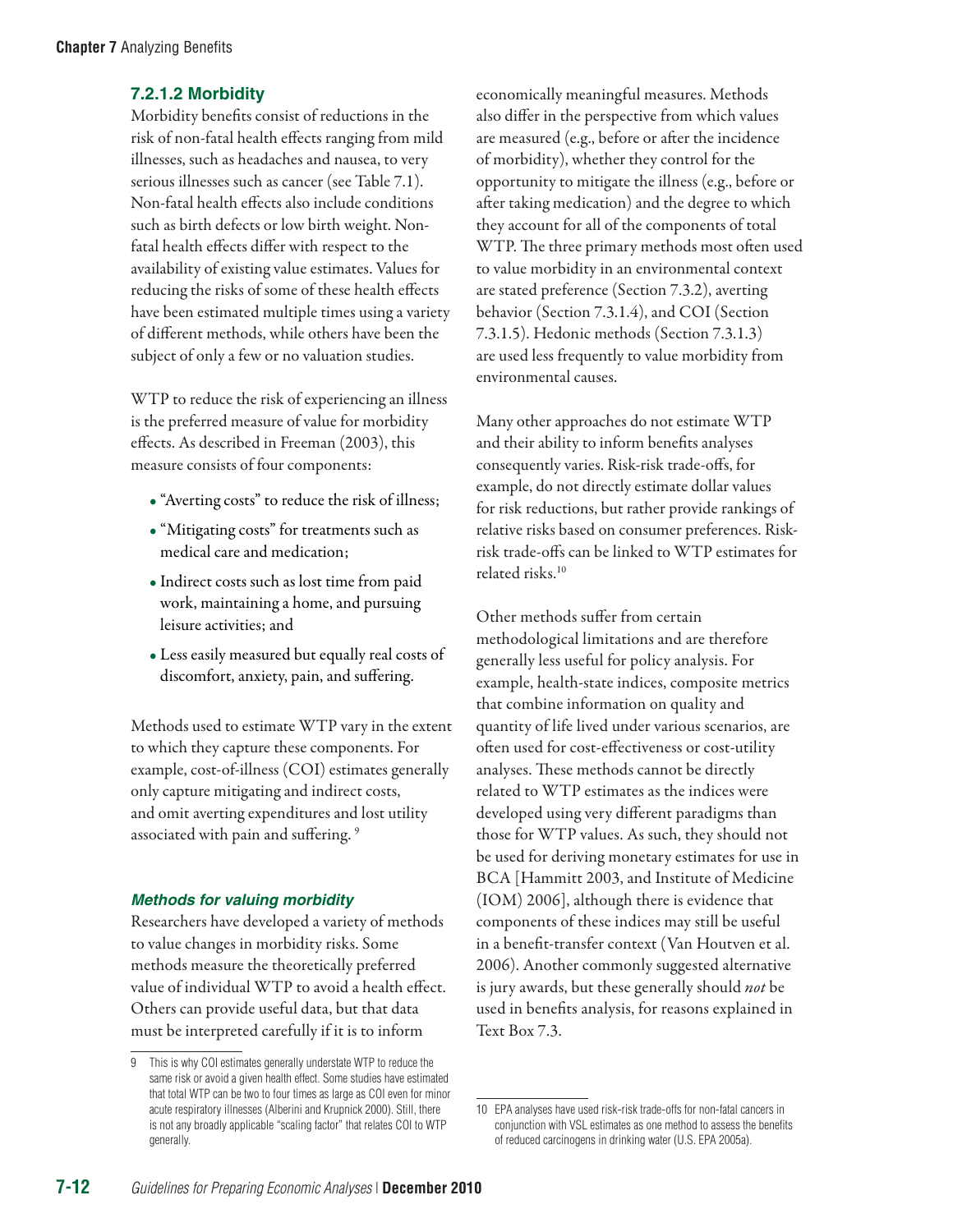## **Text Box 7.3 - Non-Willingness to Pay Measures**

Economic measures of value calculate willingness to pay (WTP) for environmental changes. WTP is defined as that amount of money that, if taken away from income, would make an individual exactly indifferent between experiencing an environmental improvement and not experiencing either the improvement or any change in income. (An analogous measure can also be constructed for "not experiencing degradation" rather than "experiencing an improvement"). WTP is a valid measure of "economic value" because it is directly useful for applying the potential compensation tests of Kaldor and Hicks.

Some measures of economic value are not valid, as they do not measure WTP, and cannot be related to changes in utility. Others should be used only in a limited set of circumstances. Some examples are provided below.

**Replacement cost.** One of the common consequences of environmental deterioration is damage to assets. Some analysts have suggested that the economic value of the damage is the cost of replacing the asset. This will only be true if: (1) damage to the asset is the only cost of the environmental deterioration; and (2) the least expensive way to achieve the level of satisfaction realized before the deterioration would be to replace the asset. If the first condition is not met, consideration of replacement costs alone might underestimate the economic consequences of environmental degradation. If the second condition is not met, replacement costs might overestimate the consequences. Suppose that water pollution kills fish in a pond. Replacing those fish with healthy, edible ones might prove extremely expensive: the pond might need to be dredged and restocked. However, people who are no longer able to catch fish in the pond might be compensated simply by giving them enough money to purchase substitutes at their local supermarket.

**Proxy costs.** A closely related concept to replacement cost is the cost of a substitute for the damaged asset. In widely cited work, ecologist H.T. Odum (1996) calculated the number of barrels of petroleum that would be required to provide the energy to replace the services of wetland ecosystems. However, this number is economically irrelevant. There is no reason to suppose that people would choose to replace services of damaged wetlands with those of purchased oil. A similar argument can be made against the interpretation of "ecological footprints" as an estimate of economic consequences (Wackernagel and Rees 1996). Dasgupta (2002) interprets these approaches as singlefactor theories of value (Karl Marx's labor theory of value is the best known example), fallacies that were disproved in general by Samuelson's (1951) "non-substitution theorem."

**Cost-of-illness (COI).** Health effects are often proxied by the "cost of illness," which are the total costs of treatment and time lost due to illness. Although COI is discussed in greater detail in Section 7.3.1.5, note here that: (1) COI does not record other expenses incurred in efforts to avoid illness; (2) health insurance may drive a wedge between the costs incurred to treat illness and WTP to avoid it; and (3) COI ignores factors such as discomfort and dread that patients would also be willing to pay to avoid.

**Jury awards.** Another approach sometimes taken to measure environmental damages is derived from the awards made by juries. Using such awards may also prove problematic for at least two reasons. First, cases only go to trial if both sides prefer the risk of an adverse outcome to the certainty of a pre-trial settlement. Cases that go to juries are "atypical" by definition. Second, since adjudication does not always occur and can never be infallible, jury awards often do, and arguably should (Shavell 1979), embody "punitive" as well as "compensatory" elements. Juries make examples of guilty defendants in an attempt to deter others from committing similar offenses. For this reason, jury awards may overstate typical damages. Finally, jury awards reflect a certain outcome and not the probability of experiencing an adverse event and therefore include the influence of characteristics typically not included in statistical analysis, such as pain, suffering, and likeability. These estimates are not appropriate for application to ex ante evaluation of the value associated with a statistical probability.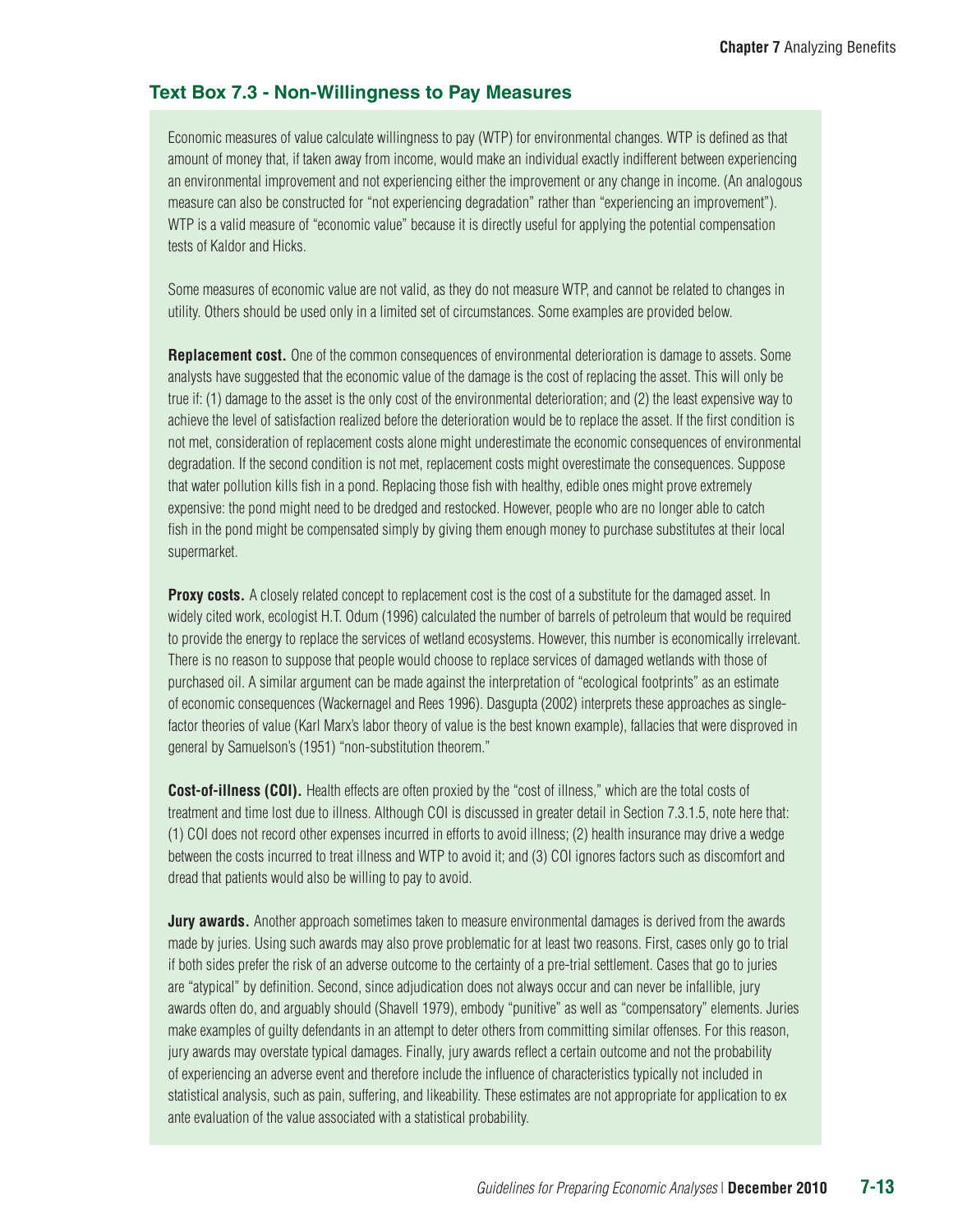## *Previous studies*

A comprehensive summary of existing studies of morbidity values is beyond the scope of these *Guidelines*. Below is a short list of references that can serve as a starting point for reviewing available morbidity value estimates for benefit transfer or for designing a new study. Some recent estimates for particular health effects include Hammitt and Haninger (2007), who examine food-related illnesses, and Chestnut et al. (2006), who examine respiratory and cardiovascular effects. Tolley et al. (1994) and Johanneson (1995) are useful general references for valuing non-fatal health effects. EPA's *Handbook for Non-Cancer Valuation* (U.S. EPA 2000c) provides published estimates for many illnesses and reproductive and developmental effects. Desvousges et al. (1998) assess a number of existing studies in the context of performing a benefit transfer for a benefits analysis of improved air quality. EPA's *Cost of Illness Handbook* (U.S. EPA 2007c) includes estimates for many cancers, developmental illnesses, disabilities, and other conditions. EPA analyses of regulations and policies, including EPA's two comprehensive studies of the benefits and costs of the Clean Air Act (U.S. EPA 1997a and U.S. EPA 1999) draw upon a number of existing studies to obtain values for reductions of a variety of health effects. These sources describe how the central estimates were derived, and attempt to quantify the uncertainty associated with using the estimates.

At least two meta-analyses have attempted to examine how the value of non-fatal risk reductions varies with characteristics of the condition, the affected population, and the approach to valuation. Vassanadumrongdee et al. (2004) focus on air pollution-related morbidity risks and posit a meta-regression based benefit transfer function. Van Houtven et al. (2006) evaluate more than 230 WTP estimates from 17 stated preference studies, finding evidence that illness severity, measured systematically, is a significant factor explaining variation in WTP. The authors also illustrate how a meta-regression-based function can facilitate benefit transfer based on duration and severity of acute illnesses, along with population characteristics. While the specific benefit-transfer functions in these articles might not be suitable for application in any particular context, the estimates contained in them can be helpful. Other studies are available through the Environmental Valuation Reference Inventory (EVRI). EVRI is maintained by Environment Canada and contains more than 1,100 studies that can be referenced according to medium, resource, stressor, method, and country.<sup>11</sup>

#### *Important considerations*

The analyst should keep two important considerations in mind when estimating morbidity benefits:

- Characterizing and measuring morbidity effects; and
- Incomplete estimates of WTP.

# *Characterizing and measuring morbidity effects*

The key characteristics that will influence the values of morbidity effects are their severity, frequency, duration, and symptoms. Severity defines the degree of impairment associated with the illness. Examples of how researchers have measured severity include "restricted activity days," "bed disability days," and "lost work days."12 Severity can also be described in terms of health state indices that combine multiple health dimensions into a single measure.<sup>13</sup> For duration, the primary distinction is between acute effects and chronic effects. Acute effects are discrete episodes usually lasting only a few days, while chronic effects last much longer and are generally associated with long-term illnesses. The

<sup>11</sup> See [www.evri.ca](http://www.evri.ca) for more information.

<sup>12</sup> As Cropper and Freeman (1991) note, these descriptions are essentially characterizations of a behavioral response to the illness. Lost workdays, for example, in some cases require a decision on an individual's part not to go to work due to illness. Such a response may depend upon various socioeconomic factors as well as the physical effect of the illness.

<sup>13</sup> The difference in the indices is intended to reflect the relative difference in disutility associated with symptoms or illnesses. There are serious questions about the theoretic and empirical consistency between these "health-related quality of life" index values and WTP measures for improved health outcomes (Hammitt 2002). Still the inclusion of some aspects of these indices may prove useful in valuation studies (Van Houtven et al. 2006). Examples of economic analyses that have employed some form of health state index include Desvousges et al. (1998) and Magat et al. (1996).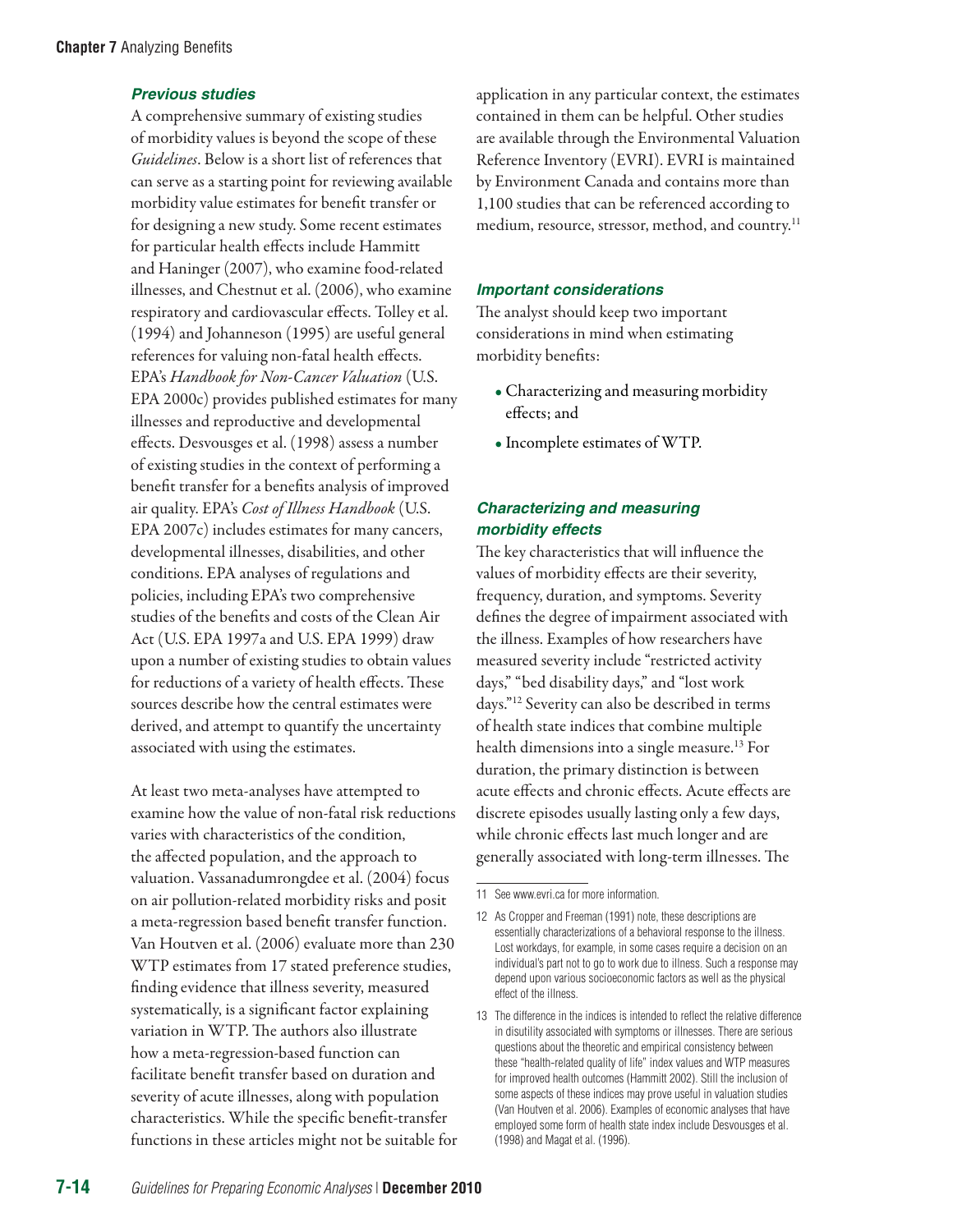For chronic conditions or more serious outcomes, morbidity effects are usually measured in terms of the number of expected cases of a particular illness. Given the risks faced by each individual and the number of people exposed to this risk, an estimate of "statistical cases" can be defined analogously to "statistical lives." In contrast, morbidity effects that are considered acute or mild in nature can be estimated as the expected number of times a particular symptom associated with an illness occurs. These estimates of "symptom days" may be used in benefits analysis when appropriate estimates of economic value are available, although a richer characterization of combinations of symptoms, severity, duration, and episode frequency would be an improvement over much of the existing literature. Some studies have attempted to deal with these complexities in a more systematic manner, but the results have not yet been widely applied and interpreted for policy analysis (Cameron and DeShazo 2008). (Refer to Section 7.3.1.5 and Text Box 7.3 on the use of COI versus WTP measures of value.)

#### *Incomplete estimates of WTP*

The widespread availability of health insurance and paid sick leave shift some of the costs of illness from individuals to others. While this cost-shifting can be addressed explicitly in COI studies, it may lead to problems in estimating total WTP. If the researcher does not adequately address these concerns, individuals may understate their WTP, assuming that some related costs would be borne by others. However, to the extent that these costs represent diversions from other uses in the economy, they represent real costs to society and should be accounted for in the analysis.

More information on these and other issues to consider when conducting or evaluating morbidity value studies is provided in EPA's *Handbook for Non-Cancer Health Effects Valuation* (U.S. EPA 2000c).

# **7.2.2 Ecological Benefits**

In addition to human health benefits, many EPA policies will produce ecological benefits by increasing the delivery of "ecosystem services," which are the end products of ecological functions that are valued by people (Daily 1997, National Research Council 2005, and Millennium Ecosystem Assessment 2005). There is a large and growing literature on the valuation of ecosystem services. Fisher et al. (2009) document an exponentially increasing number of published articles on ecosystem services, growing from essentially none in the early 1980s to around 250 in 2007. Much of this literature focuses on the impacts of habitat loss and other land use changes on ecosystem service flows. Because EPA has only limited authority over private and public land use decisions, analysts may find that only a subset of the results in these studies will be directly transferable to traditional EPA regulations. Nevertheless, this growing literature can provide a useful conceptual framework and potentially transferable methods for analyzing a wide range of EPA policies that may affect ecological services.

In principle, once the pollutants (or other environmental stressors) whose emissions will be altered by the regulation have been identified, the same general approach used to estimate human health benefits can be used to estimate ecological benefits: identify the endpoints that are affected by those pollutants and that are valuable to society; estimate dose-response relationships between stressors and endpoints; and estimate people's WTP for changes in the endpoints using revealed or stated preference valuation methods. In the case of ecological benefits estimation, the relevant endpoints will include measures of ecosystem health rather than human health, and the methods and data required to estimate the dose-response functions and WTP will differ accordingly. As in the human health case, the estimation of doseresponse relationships between pollutants and endpoints will fall mainly to natural scientists,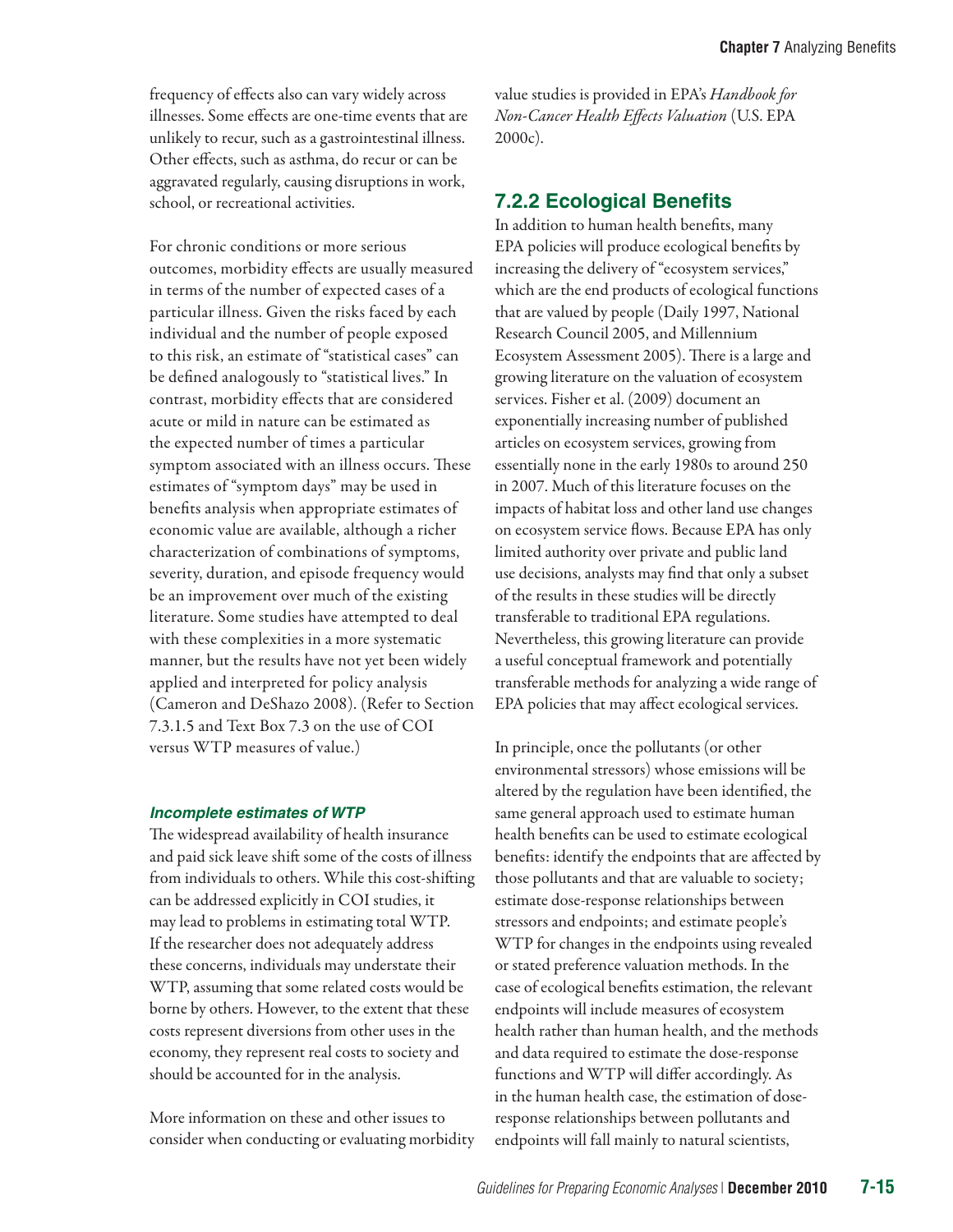although collaboration between scientists and economists often is needed to help focus the analysis on the most important endpoints. [The Agency's *Ecological Benefits Assessment Strategic Plan* describes an interdisciplinary approach for conducting ecological benefits assessments, as well as research priorities for improving such assessments (U.S. EPA 2006a)]. Even though the basic approach for valuing ecological benefits is similar to that used to value human health benefits, an entirely different set of complications may arise when estimating ecological benefits (Freeman 2003 pp. 457-460). Some of these complications are explored below.

#### *A hypothetical policy*

To illustrate some of the complications that can arise when assessing ecological benefits, consider a hypothetical policy that would control the emissions of an industrial chemical that are believed to decrease survival and reproductive rates in one or more fish species. First, compared to the commonly accepted individual-level mortality and morbidity endpoints used in human health benefit assessments, it may be more difficult to identify or define the relevant endpoints in an ecological benefits assessment (de Groot et al. 2002, Boyd and Banzhaf 2007, Wallace 2007, and Fisher and Turner 2008). Identifying endpoints for estimating use values may be relatively straightforward. For example, endpoints for this hypothetical policy would include the abundances and distributions of species that are directly or indirectly affected by the chemical and are harvested or targeted for wildlife viewing or other non-consumptive outdoor activities. Identifying relevant endpoints for non-use values, on the other hand, can be more complicated. Even for this simplified hypothetical policy, it may not be clear which among the wide variety of measureable ecosystem attributes beyond those previously identified as relevant for use values — would provide an adequate basis for eliciting non-use values in a stated preference survey. Evans et al. (2008) discuss some of the challenges they faced in defining endpoints for a stated preference survey to value reductions in acid rain in the Adirondacks. Boyd and Krupnick

(2009) discuss problems of identifying ecological endpoints more generally.

After relevant endpoints are identified, there may be additional complications in modeling the effects of the chemical on those endpoints. For example, the emissions-transport-exposure  $pathway(s)$  — i.e., the "ecological production function" (U.S. EPA 2009b) — may involve complex food web linkages that are less direct or have more convoluted feedbacks than in the human health context. Furthermore, some of the important feedbacks may involve human responses to the changed ecological conditions. For example, if some of the fish species in our hypothetical policy scenario are harvested by recreational or commercial fishers, then the nature of the management regime in the fisheries may influence the response of the fish stocks to the policy. In an extreme case, if the commercial fisheries are completely unregulated and subject to open access conditions, then any increases in the stock sizes from the policy may be completely offset in the long run by new entrants to the fishery (Freeman 1991, Barbier et al. 2002, Smith 2007, and Newbold and Iovanna 2007). Therefore, an integrated bio-economic modeling approach may be needed to accurately project the bio-physical effects of the policy. Some examples of such an approach include Smith and Crowder (2006), Massey et al. (2006), and Finnoff and Tschirhart (2008).

After the ecological effects of the policy are characterized, there may be further complications in valuing those effects. For this hypothetical policy, the main requirement for revealed preference valuation methods might be data on commercial and recreational fishing activities in the affected water bodies. Other recreational activities also might be affected, and water-related amenities might influence property values. As with human health benefits, care must be taken to avoid double counting when using multiple datasets and methods that could include overlapping values (McConnell 1990, and Phaneuf et al. 2008). Furthermore, if a significant portion of the benefits for ecological changes are thought to consist of non-use values rather than use values,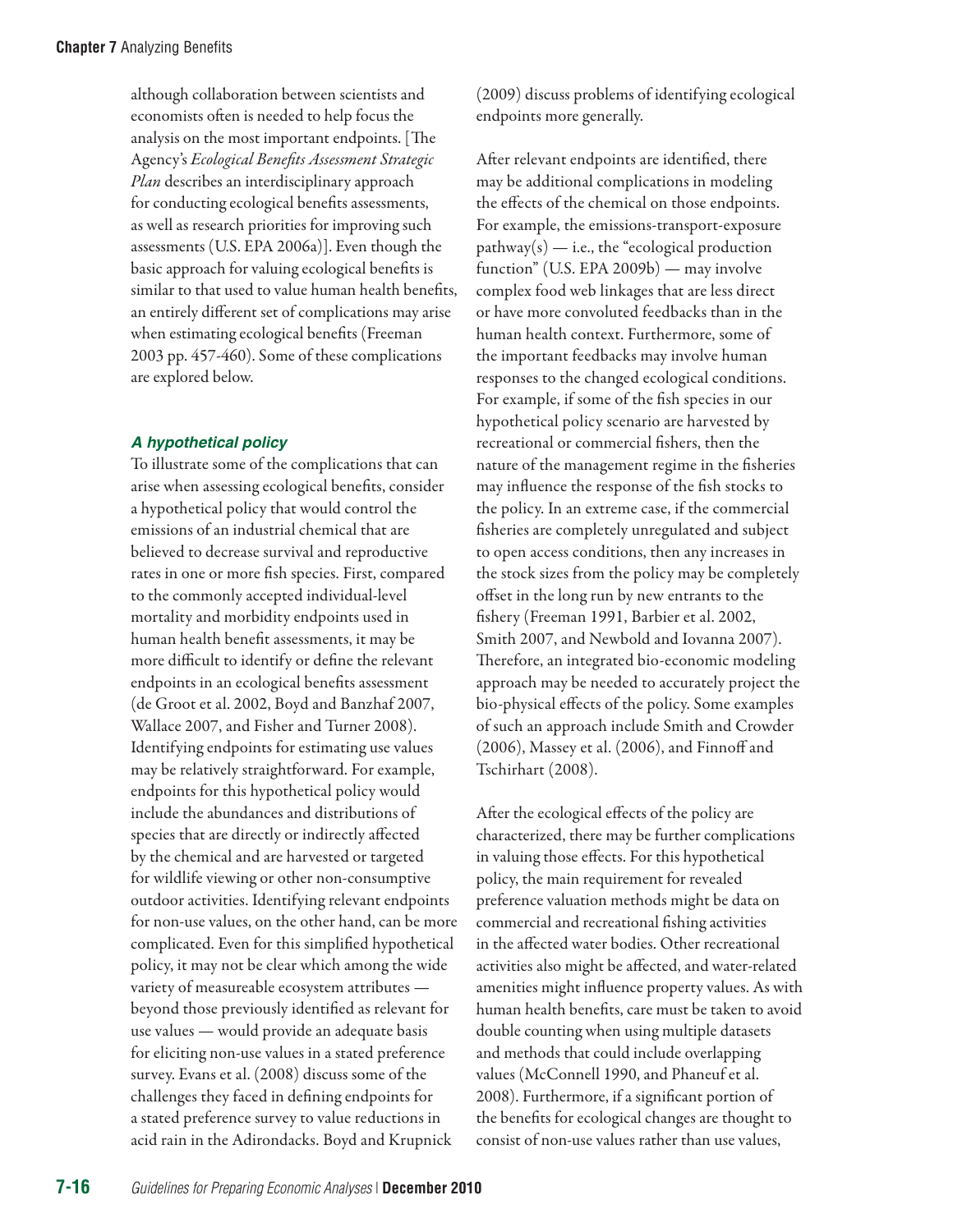analysts may need to rely more heavily on stated preference methods when estimating ecological benefits. Considering the challenges in conducting reliable stated preference valuation studies even for well-defined and familiar commodities (described in detail in Section 7.3.2), this compounds the extra complications already discussed. This also points to a larger potential role for non-monetized and non-quantified benefits in the overall analysis (U.S. EPA 2006a, and U.S. EPA 2009b).

### *Application of economic valuation methods to ecological changes*

Extensive treatments of the valuation of ecosystem services can be found in recent reports from the National Academy of Science (NAS) (2005) and EPA's SAB Committee on the Valuation of Ecological Systems and Services (U.S. EPA 2009b). Analysts are referred to these reports for more detailed discussions on the application of economic valuation methods to ecological benefits than are provided in these *Guidelines*. In this section are examples of studies that apply traditional valuation methods (discussed more generally in the following sections of this chapter) to ecosystem goods and services. Some of the special complications that can arise in such studies are highlighted.

#### *Production functions*

A number of recent contributions to the literature on valuing of ecosystem services emphasize the importance of understanding the production functions relating natural systems to the provision of products that are valuable to people (Polasky et al. 2008a, 2008b; Boyd and Banzhaf 2007; and U.S. EPA 2009b). Some simple examples have long been known: commercially valuable species "produce" themselves. Early work such as Faustmann's 1848 analysis of optimal rotations in forestry (see also Samuelson 1976), Clark's (1990) work in fisheries, and Hammack and Brown's (1974) work on wetlands and waterfowl have provided templates for later studies. It may be possible to value the effects of pollution on the exploitation of renewable resources when biological production possibilities are affected by

environmental conditions — for example, when fish stocks are affected by water quality, or when waterfowl populations are affected by the extent and configuration of wetlands (Bell 1997, Ellis and Fischer 1987, and Massey et al. 2006). As discussed above, analysts should keep in mind that institutional features such as open access to renewable resources may dissipate values that might otherwise be realized from environmental improvement.

Ecological resources also can contribute to the production of other useful goods and services, such as crop yields, groundwater quality, and surface water flow characteristics. Hence the degradation of supporting ecological resources should be reflected in diminished outputs of these commodities. Direct application of production function approaches often is hampered by data and methodological limitations. Specifically, it can be difficult to measure the flow of non-market ecosystem services that a particular production process receives, as well as to statistically control for the effects of unobserved characteristics of climate and topography. One approach is to design observational studies to mimic controlled experiments as closely as possible. Ricketts et al. (2004) use this approach in a study of the value of pollination services to coffee crops. In some cases production functions might plausibly be derived from first principles. For example, Weitzman (1992), Simpson et al. (1996), Rausser and Small (2000), and Costello and Ward (2006) use simple probability models to examine the role of biodiversity in the development of new pharmaceutical products. Further examples of studies relating ecological conditions to economic outputs through production processes include Acharya and Barbier (2002), who examine ground water recharge as a function of surrounding land cover, and Pattanayak and Kramer (2001), who examine stream flow as a function of land cover.

#### *Hedonic models*

Econometricians generally have favored estimating cost or profit functions to estimating production functions. This is because the prices that are the arguments of the former will be uncorrelated with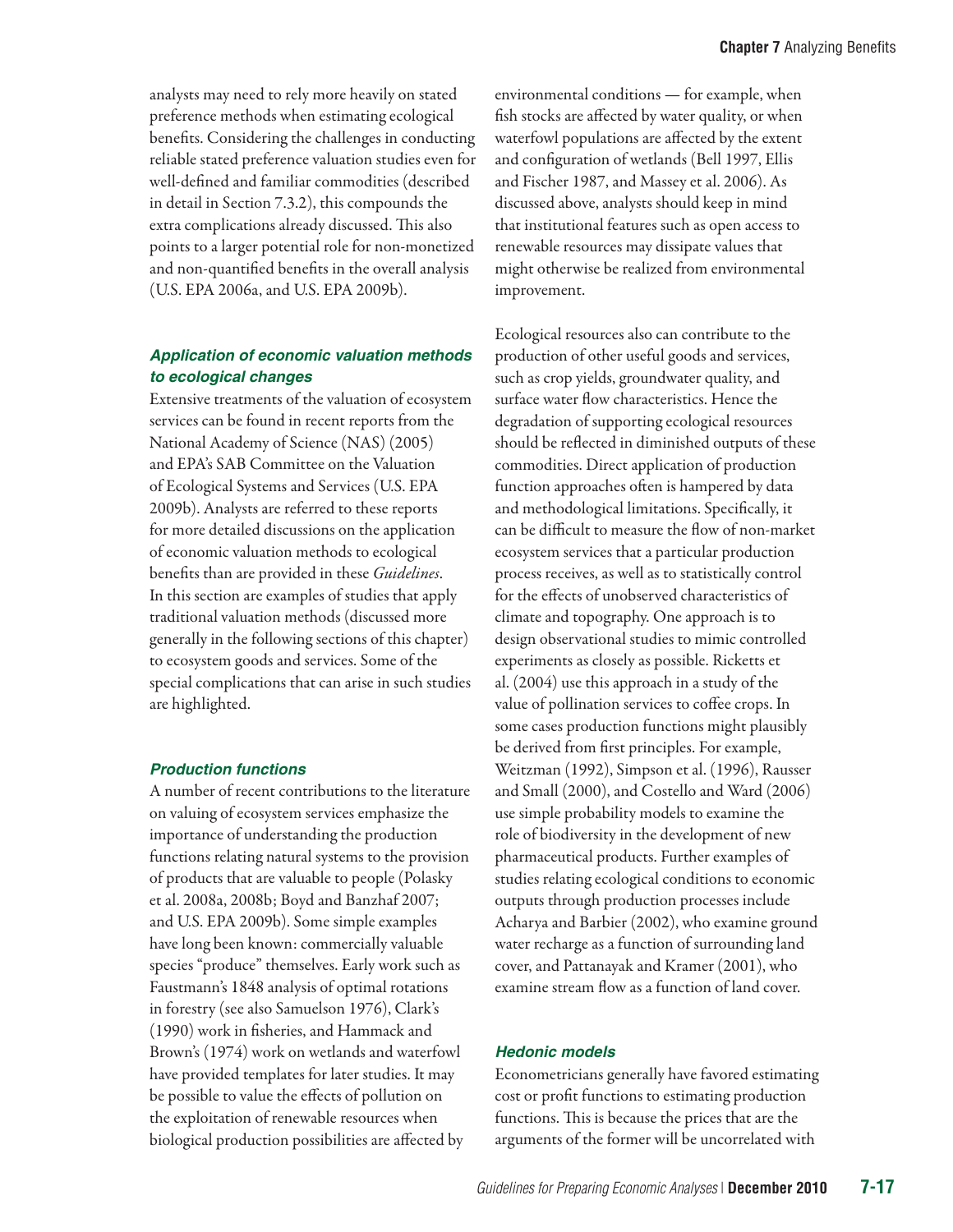unobserved factors, whereas input choices will not (see Varian 1992). While a cost or profit function approach could be adopted in the estimation of ecosystem service values, a more common, and theoretically equivalent, approach is to estimate a hedonic price function. In theory, the rental price of land is equal to the earnings that could be derived from its use, while the purchase price is equal to the net discounted value of the stream of such earnings. A number of authors have estimated hedonic models relating the value of residential properties to the proximity and attributes of nearby forests (Anderson and Cordell 1988, Tyrväinen and Miettinen 2000, and Willis and Garrod 1991), wetlands (Lupi et al. 1991, Mahan et al. 2000, Woodward and Wui 2001, Bin and Polasky 2005, and Costanza et al. 2008), or other varieties of "open space" (Geoghegan et al. 1997, Benson et al. 1998, Irwin and Bockstael 2002, Irwin 2002, and Thorsnes 2002).

#### *Travel cost models*

A large number of studies use travel cost models to value ecological endpoints. The predominant activity in the recreational use value literature has been fishing; where the ecological endpoint is expected fish catch (or one or more proxy measures thereof ) at one or more recreation sites. For example, 122 of 325 studies in the recreational use value database assembled by Rosenberger and Stanley (2007) focused on either freshwater or saltwater recreational fishing. The remaining studies in the database focus on one of 25 other categories of activities, including bird watching (Hay and McConnell 1979), wildlife hunting (Creel and Loomis 1990, Coyne and Adamowicz 1992, Boxall 1995, Peters et al. 1995, and Adamowicz et al. 1997), beach use (Bockstael et al. 1987a, and Parsons and Massey 2003), backcountry recreation (Boxall et al. 1996), rockclimbing (Shaw and Jakus 1996), and kayaking (Phaneuf and Siderelis 2003).

#### *Stated preference methods*

Revealed preference methods cannot capture non-use values, such as those associated with the existence of biological diversity. This is because it

is not possible to use data on market transactions or any other observed choices to estimate the value of goods that leave no "behavioral trail" (Larson 1993) in their enjoyment. In such cases only stated preference methods can provide estimates of WTP or WTA (Freeman 2003). More generally, stated preference methods may be employed when researchers want to identify the widest possible spectrum of values, both use and non-use (Loomis et al. 2000).

Stated preference studies have been used to value a number of ecosystem services. Examples include the protection of endangered species (Brown and Shogren 1998), the ecological consequences of water quality improvements in Europe (Hanley et al. 2006), improved ecological conditions resulting from reduced air pollution in the United States (Banzhaf et al. 2006), and restoration of the Florida Everglades (Milon and Scrogin 2006). In some instances researchers may want to combine results of stated preference valuation studies of particular ecological endpoints with other data on the effects of pollution, land use, or other factors on the production of ecosystem services. See Boyd and Krupnick (2009) for an extended discussion.

#### *Complications that may apply to all methods*

When using these valuation methods or when transferring the results of previous valuation studies to assess ecological benefits for new policy cases, analysts should be prepared to confront several complications. For example:

For new studies, it may be difficult to identify and/or measure the ecological endpoints that are most relevant for the policy case. Without a set of observable measures of ecological conditions (or measures that can be linked to ecological conditions through supplemental bio-physical modeling) thought to be relevant for outdoor recreation behavior, housing decisions, etc., it will not be possible to use revealed preference methods to value ecological effects. For example, users may care mainly about water clarity for a certain type of recreational activity, while the most readily available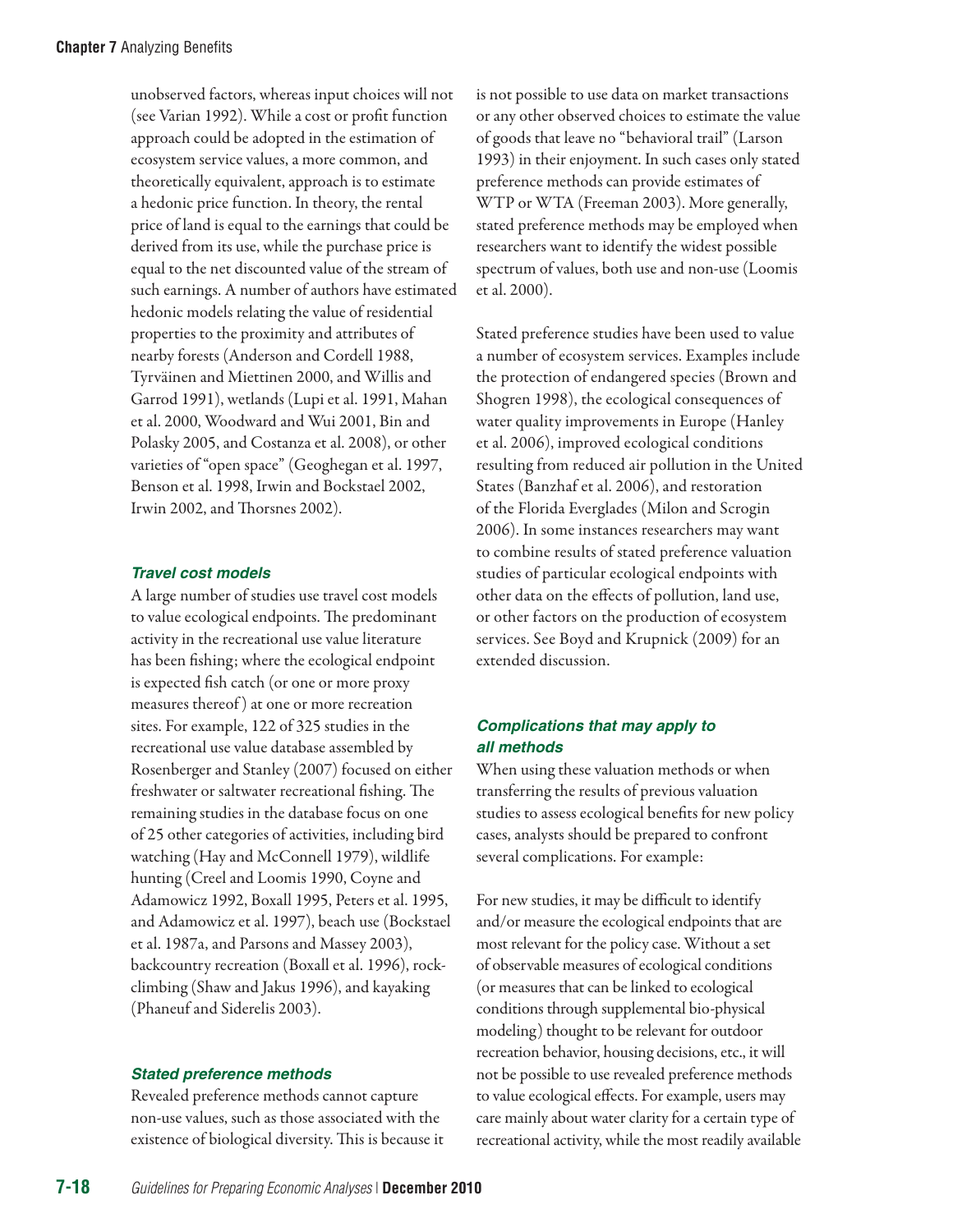data might measure nutrient loading in the water bodies that would be affected by a policy change. Under such circumstances it may be difficult to relate revealed preferences regarding housing decisions, recreational behavior, etc., to the available nutrient loading data, as those data are imperfect proxies for water clarity. There are well-known statistical pitfalls associated both with specifying the wrong "right-hand side" variables in an econometric relationship, as well as with "data mining" by including right-hand side variables in the absence of theoretical justification. The best, if not always practicable, advice that can be given is to think as carefully as possible about which variables should motivate choices before running any regressions.

For benefit transfers, it may be difficult to find existing studies that value ecological endpoints that are the same as, or sufficiently similar to, those of interest in the policy case. This problem is likely to be more common for ecological benefits than for human health benefits because the latter has a larger set of studies to draw from and a smaller set of common endpoints that have been used in multiple studies. The less similar are the commodities valued in the existing ecological benefit studies, the more difficult it will be to synthesize those studies in a meta-analysis or preference calibration exercise, and the less valid will be the transfer of the resulting value estimate or function.

Estimation difficulties are likely to arise in many cases of interest. In particular, explanatory variables may not meet the exogeneity requirement for estimating their associated coefficients. For example, in performing hedonic regressions of property prices on, among other things, the development status of nearby properties, it is likely that both the price of the property in question and the use made of nearby properties would be determined by factors that cannot be observed by the econometrician (Irwin and Bockstael 2002, and Irwin 2002). Similarly, in estimating recreation demand models in which a recreationist's decision to visit a particular site depends on, among other things, congestion (i.e., how many others decide to visit the site at the same time), it is likely that *all* recreationists' site visit choices will be influenced by the same unobserved factors

(Timmins and Murdock 2007). Similar difficulties arise in other areas of economics; for example Durlauf 's (2004) survey of empirical approaches to "neighborhood effects" in urban economics. The solution in each instance is to identify appropriate instrumental variables, but this can be difficult in many cases. One way around such problems may be to identify "natural experiments." Thorsnes (2002), for example, identifies instances in which historical accidents influenced land use patterns independently of the later realization of adjacent land value in order to conduct a hedonic study of the effects of open space.

For resources subject to consumptive use, such as harvested fish or wildlife species, expected harvest levels are endogenous variables, which can lead to biases similar to that introduced by congestion effects. If the policy of interest leads to spatially heterogeneous environmental quality improvements, then it may lead to a re-sorting not only of recreators but also of the target species among the recreation sites. Ignoring this spatial re-sorting effect can give biased welfare estimates (Newbold and Massey 2010). This can complicate both the estimation of preference parameters and the transfer of the estimated preference function to the policy case.

A basic goal of any benefits assessment is to count all categories of benefits, but to count each only once. This may be particularly important for ecological benefits assessments since stated preference studies employed to estimate intangible values, such as existence values of biodiversity, might also capture use values that are already covered by revealed preference studies such as recreation demand or hedonic studies. When combining values estimated using multiple methods, the analyst should take care to avoid double counting.

It is important to identify and discuss any omitted benefit categories that are thought to be important but that cannot be monetized, or possibly even quantified. There may be circumstances in which provision of some additional information may be helpful, even if does not rise to the level of presenting an explicit comparison of benefits with costs. For example,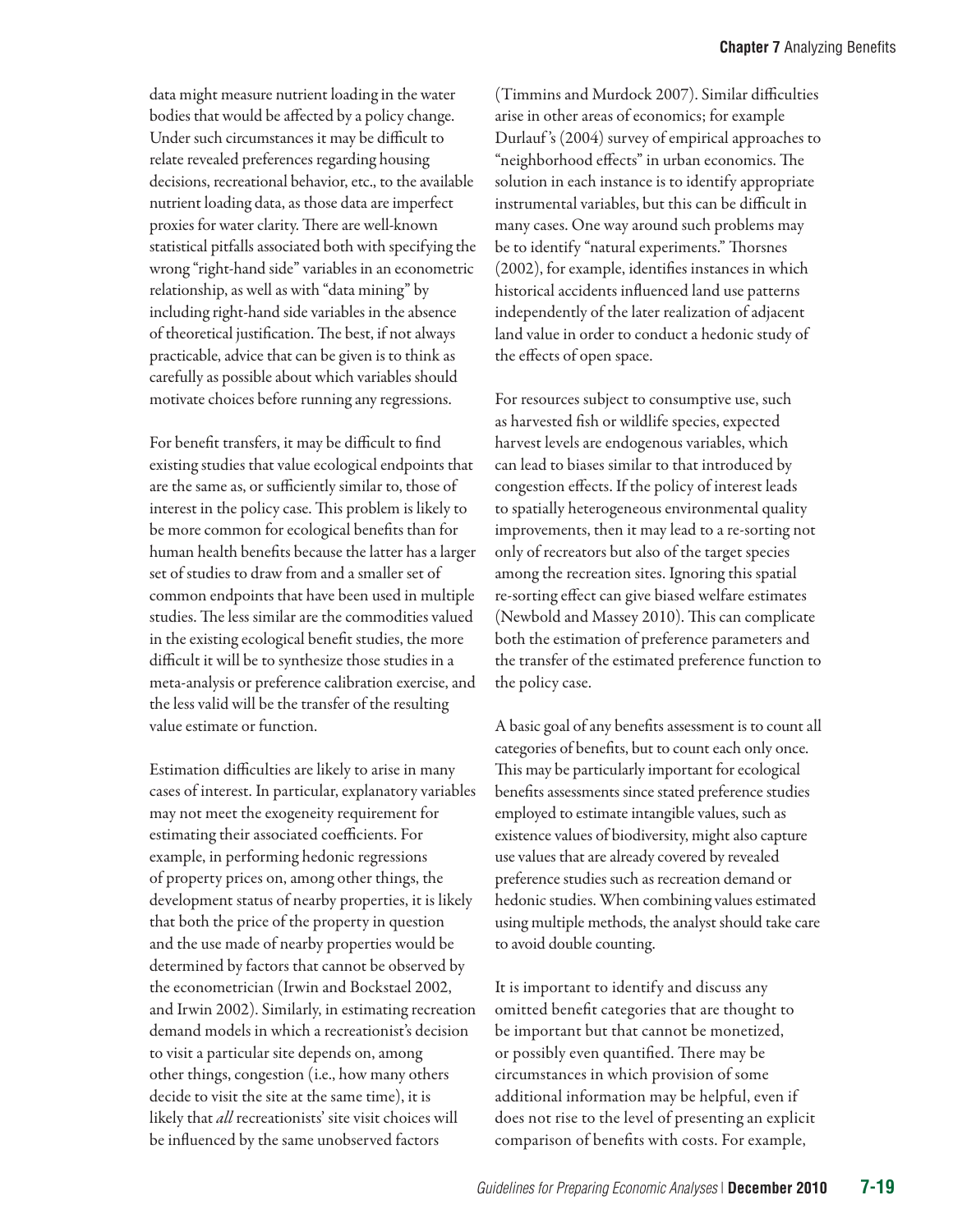analysts may be able to identify the most costeffective approach among different alternatives, or to present natural science information that can convey the biophysical impact of a policy even if it does not quantify the WTP or WTA for such a policy. It is better to acknowledge gaps in information by discussing them qualitatively or by reporting physical measures (if available) than to employ conceptually flawed methods of monetization. In particular, analysts should avoid the use of replacement cost, embodied energybased evaluation methods, or ecological footprint analysis to derive estimates of WTP or WTA.

# **7.2.3 Other Benefits**

Other types of potential benefits from environmental policies include aesthetic improvements and reduced material damages.

Aesthetic improvements include effects such as improved taste and odor of tap water resulting from water treatment requirements and enhanced visibility resulting from reduced air pollution. EPA typically considers two types of benefits from increased visibility due to improvements in air quality: residential visibility benefits and recreational visibility benefits. Improvements in residential visibility are typically assumed to only benefit residents living in the areas in which the improvements are occurring, while all households in the United States are usually assumed to derive some benefit from improvements in visibility in areas such as National Parks. The benefits received, however, are assumed to decrease with the distance from the recreational area in which the improvements occur.

Reduced materials damages include welfare impacts that arise from changes in the provision of service flows from human-made capital assets such as buildings, roads, and bridges. Materials damages can include changes in both the quantity and quality of such assets. Benefits from reduced material damages typically involve cost savings from reduced maintenance or restoration of soiled or corroded buildings, machinery, or monuments.

# *Methods and previous studies*

Changes in the stock and quality of human-made capital assets are assessed in a manner similar to their "natural capital" counterparts. Analytically, the valuation of reduced materials damages parallels the methods for valuing the tangible end products from managed ecosystems such as agriculture or forestry. Effects from changes in air quality on the provision of the service flows from physical resources are handled in a similar fashion to the effects from changes in air quality on crops or commercial timber stocks. The most common empirical applications involve air pollution damages and the soiling of structures and other property.

Linking changes in environmental quality with the provision of service flows from materials can be difficult because of the limited scientific understanding of the physical effects, the timing of the effects, and the behavioral responses of producers and consumers. An analysis of reduced materials damages typically begins with an environmental fate and transport model to determine the direct effects of the policy on the stocks and flows of pollutants in the environment. Then stressor-response functions are used to relate local concentrations of pollutants to corrosion, soiling, or other physical damages that affect the production (inputs) or consumption (output) of the material service flows. The market response to these impacts serves as the basis for the final stage of the assessment, in which some type of structural or reduced-form economic model that relates averting or mitigating expenditures to pollution levels is used to value the physical impacts. The degree to which behavioral adjustments are considered when measuring the market response is important, and models that incorporate behavioral responses are preferred to those that do not. Adams and Crocker (1991) provide a detailed discussion of this and other features of materials damages benefits assessment. Also see EPA's benefits analysis of household soiling for an example that employs a reduced-form economic model relating defensive expenditures to ambient pollution (U.S. EPA 1997f ).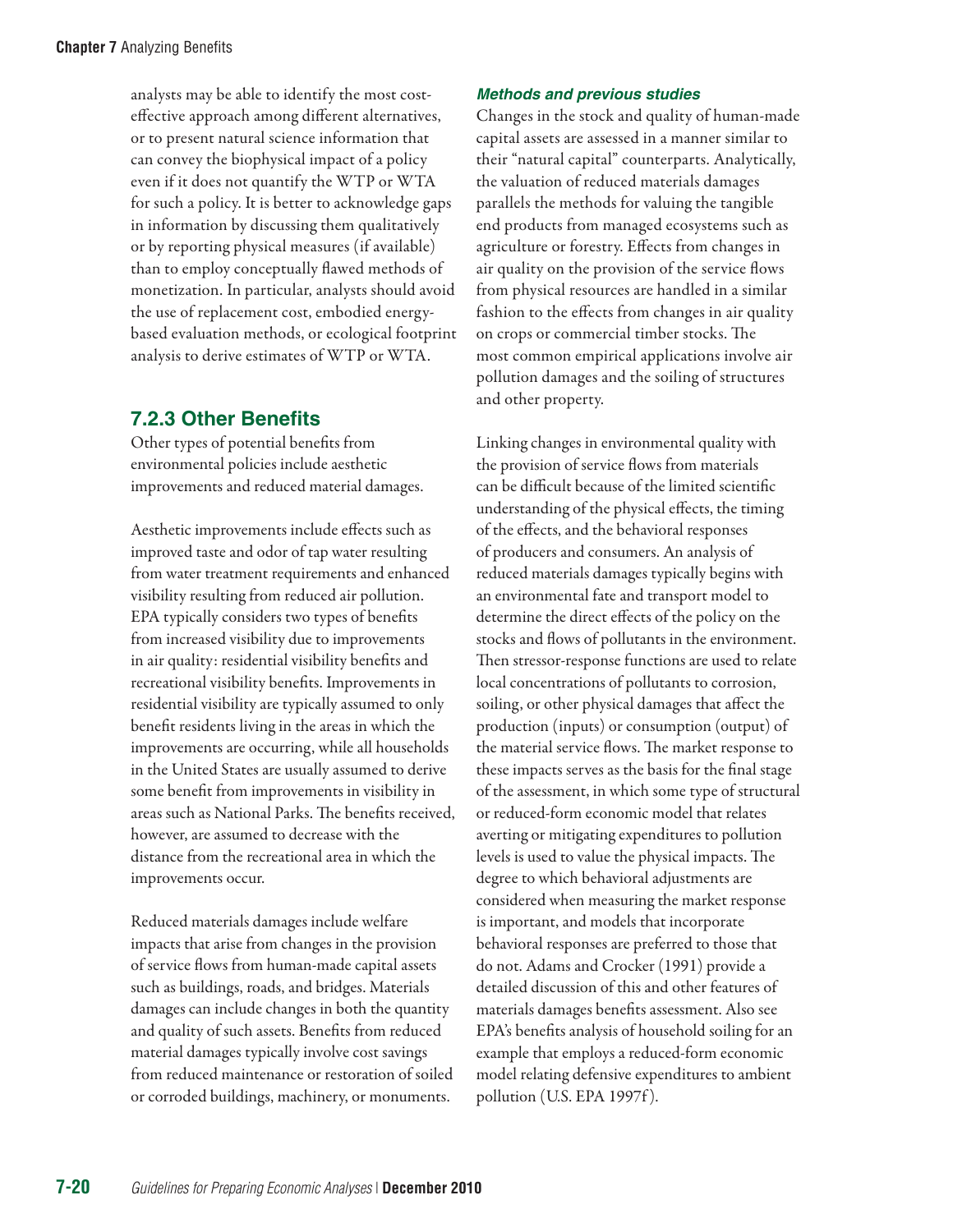# **7.3 Economic Valuation Methods for Benefits Analysis**

For goods bought and sold in undistorted markets, the market price indicates the marginal social value of an extra unit of the good. There are virtually no markets for environmental goods. While some natural products are sold in private markets, such as trees and fish, these are "products of the environment" and not the types of "environmental goods and services" analysts typically need to value. The analyst's concern is typically with *non-market*  inputs, which are, by definition, not traded in markets.14 To overcome this lack of market data, economists have developed a number of methods to value environmental quality changes. Most of these methods can be broadly categorized as either revealed preference or stated preference methods.

In cases where markets for environmental goods do not exist, WTP can often be inferred from choices people make in related markets. Specifically, because environmental quality is often a characteristic or component of a private good or service, it is sometimes possible to disentangle the value a consumer places on environmental quality from the overall value of a good. Methods that employ this general approach are referred to as *revealed preference methods* because values are estimated using data gathered from observed choices that reveal the preferences of individuals. Revealed preference methods include production or cost functions, travel cost models, hedonic pricing models, and averting behavior models. This section also discusses COI methods, which are sometimes used to value human health effects when estimates of WTP are unavailable.

In situations where no markets for environmental or related goods exist to infer WTP, economists sometimes rely on survey techniques to gather choice data from hypothetical markets. The methods that use this type of data are referred to as *stated preference methods* because they rely on choice data that are stated in response to hypothetical situations, rather than on choice

behavior observed in actual markets. Stated preference methods include contingent valuation, conjoint analysis, and contingent ranking.

Each of these revealed and stated preference methods is discussed in detail below. Included are an overview of each method, a description of its general application to environmental benefits analysis, and a discussion of issues involved in interpreting and understanding valuation studies. The discussion concludes with a separate overview of benefit-transfer methods. It is important to keep in mind that research on all of these methods is ongoing. The limitations and qualifications described here are meant to characterize the state of the science at the time these *Guidelines* were written. Analysts should consult additional resources as they become available.

# **7.3.1 Revealed Preference Methods**

A variety of revealed preference methods for valuing environmental changes have been developed and are widely used by economists. The following common types of revealed preference methods are discussed in this section:

- Production or cost functions;
- Travel cost models;
- Hedonic models;
- Averting behavior models; and
- Cost of Illness (COI).<sup>15</sup>

# **7.3.1.1 Production and Cost Functions**

Discrete changes in environmental circumstances generally cause both consumer and producer effects, and it is common practice to separate the welfare effects brought about by changes in environmental circumstances into consumer surplus and producer surplus. 16 Marginal changes can be evaluated by considering the production side of the market alone.

<sup>14</sup> There are examples in which environmental goods have been traded in markets. The Clean Air Act Amendments of 1990, for example, initiated a market in sulfur dioxide (SO<sub>2</sub>). However prices in such markets are determined by regulation-induced scarcity, and not by considerations of marginal utilities or marginal products.

<sup>15</sup> Although not a revealed preference method (as it does not measure WTP) COI methods are discussed in this section since estimates are based on observable data.

<sup>16</sup> See Appendix A for more detail.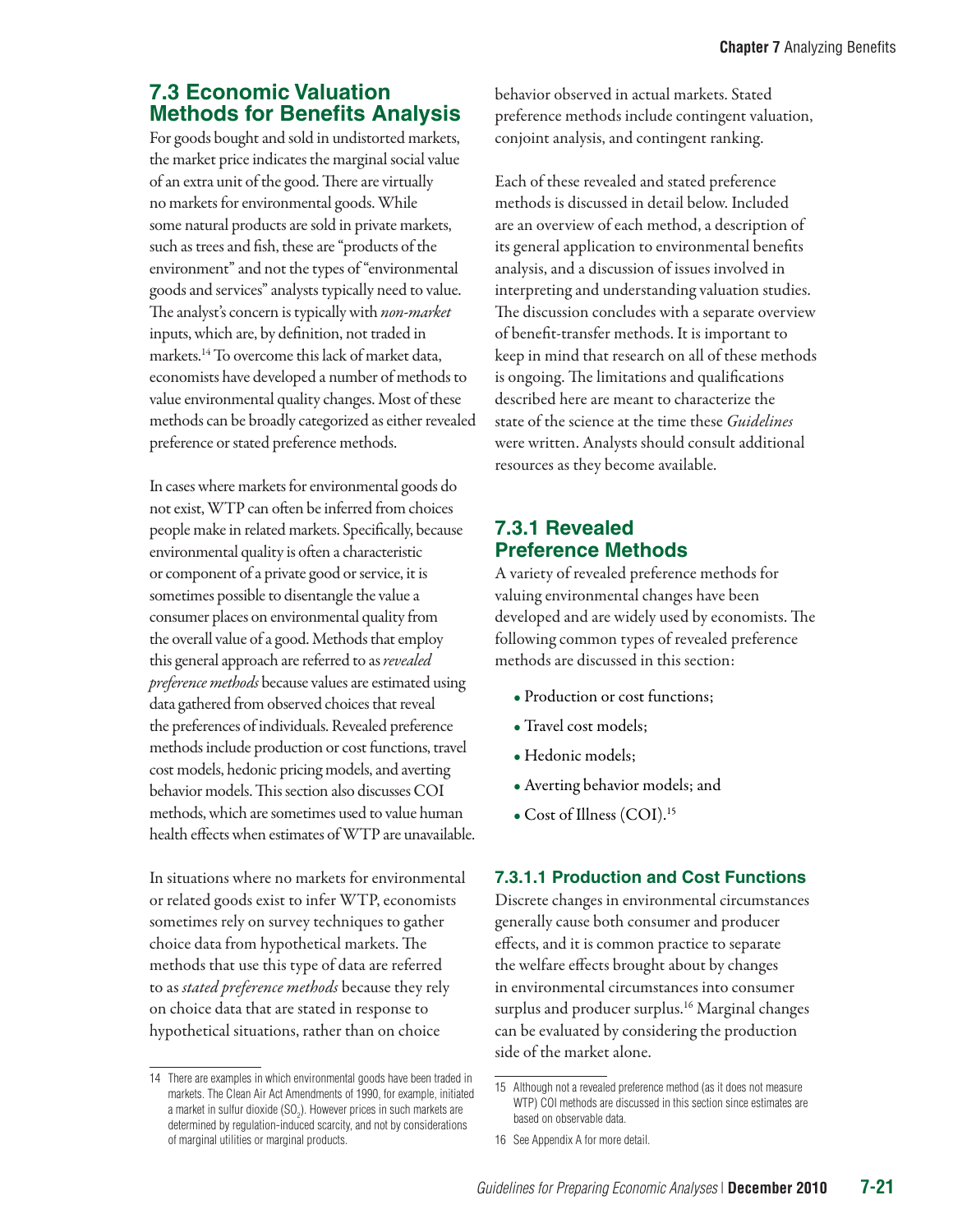# *Economic foundations of production and cost functions*

Inputs to production contribute to welfare indirectly. The marginal contribution of a productive input is calculated by multiplying the marginal product of the input by the marginal utility obtained from the consumption good, in whose production the input is employed. The marginal utility of a consumption good is recorded in its price. While marginal products are rarely observed, the need to observe them is obviated when both inputs and outputs are sold in private markets because *prices* can be observed. Environmental goods and services are typically not traded in private markets, and therefore the values of environmental inputs must be estimated indirectly.

Production possibilities can be represented in three equivalent ways:

- As a production function relating output to inputs;
- As a cost function relating production expenses to output and to input prices; and
- As a profit function relating earnings to the prices of both output and inputs (see Varian 1992, for an explication of the relationships among these functions).

The value of a marginal change in some environmental condition can be represented as a marginal change in the value of production, as a marginal change in the cost of production, or as a marginal change in the profitability of production.17 It should be noted, however, that problems of data availability and reliability often arise. Such problems may motivate the choice among these conceptually equivalent approaches, or in favor of another approach.

Note that derivation of values *on the margin* does not require any detailed understanding of consumer demand conditions. To evaluate marginal effects via the production function approach, the analyst needs to know the price of output and the marginal product of the environmental input. To derive the equivalent measure using a cost function approach, the analyst needs to know the derivative of the cost function with respect to the environmental input. In the profit function approach, the analyst needs to know the derivative of the profit function with respect to the environmental input.18

In the statements note the emphasis that *marginal* effects are being estimated. Estimating the net benefits of larger, non-marginal, changes represent a greater challenge to the analyst. In general this requires consideration of changes in both producer and consumer surplus. The latter necessitates application of techniques such as travel cost, hedonics, and stated preference, which are discussed elsewhere in this chapter.

Before moving on to those topics, note a fourth equivalent way to estimate environmental effects on production possibilities. Such effects are reflected in the profitability of enterprises engaged in production. That profitability also can be related to the return on fixed assets such as land. The value of a parcel of land is related to the stream of earnings that can be achieved by employing it in its "highest and best use." Its rental value is equal to the profits that can be earned from it over the period of rental (the terms "rent" and "profit" are often used synonymously in economics). The purchase price of the land parcel is equal to the expected discounted present value of the stream of earnings that can be realized from its use over time. Therefore, the production, cost, and profit function approaches described above are also equivalent to inferences drawn from the effects of environmental conditions on asset values. This fourth approach is known as "hedonic pricing," and will be discussed in detail in Section 7.3.1.3.

<sup>17</sup> For a good review of statistical procedures used for estimating production, cost, and profit functions see Berndt (1991).

<sup>18</sup> Derivation of marginal values often involves an application of the "envelope theorem" that states that effects from variables that are already optimized are negligible. In determining the effect of an improvement in a particular environmental input on welfare arising from the consumption of a particular product using the cost function approach, the analyst would determine how  $\overset{\circ}{f}p(q) dq - C(Q,e)$ varies with  $e$ , the environmental variable. The integral is consumer surplus, i.e., the area under the demand curve, and the second term is the cost of producing quantity *Q* given environmental conditions, *e*. Differentiating with respect to *e* yields [*p*(*Q*) – *∂C*/*∂Q*] *dQ*/*de* – *∂C*/*∂e* = – *∂C*/*∂e*, where the last equality results because competitive firms set price equal to marginal cost, i.e., *p*(*Q*) = *∂C*/*∂Q*. This is the basis for the general proposition that marginal values can be estimated by looking solely at the production side of the market.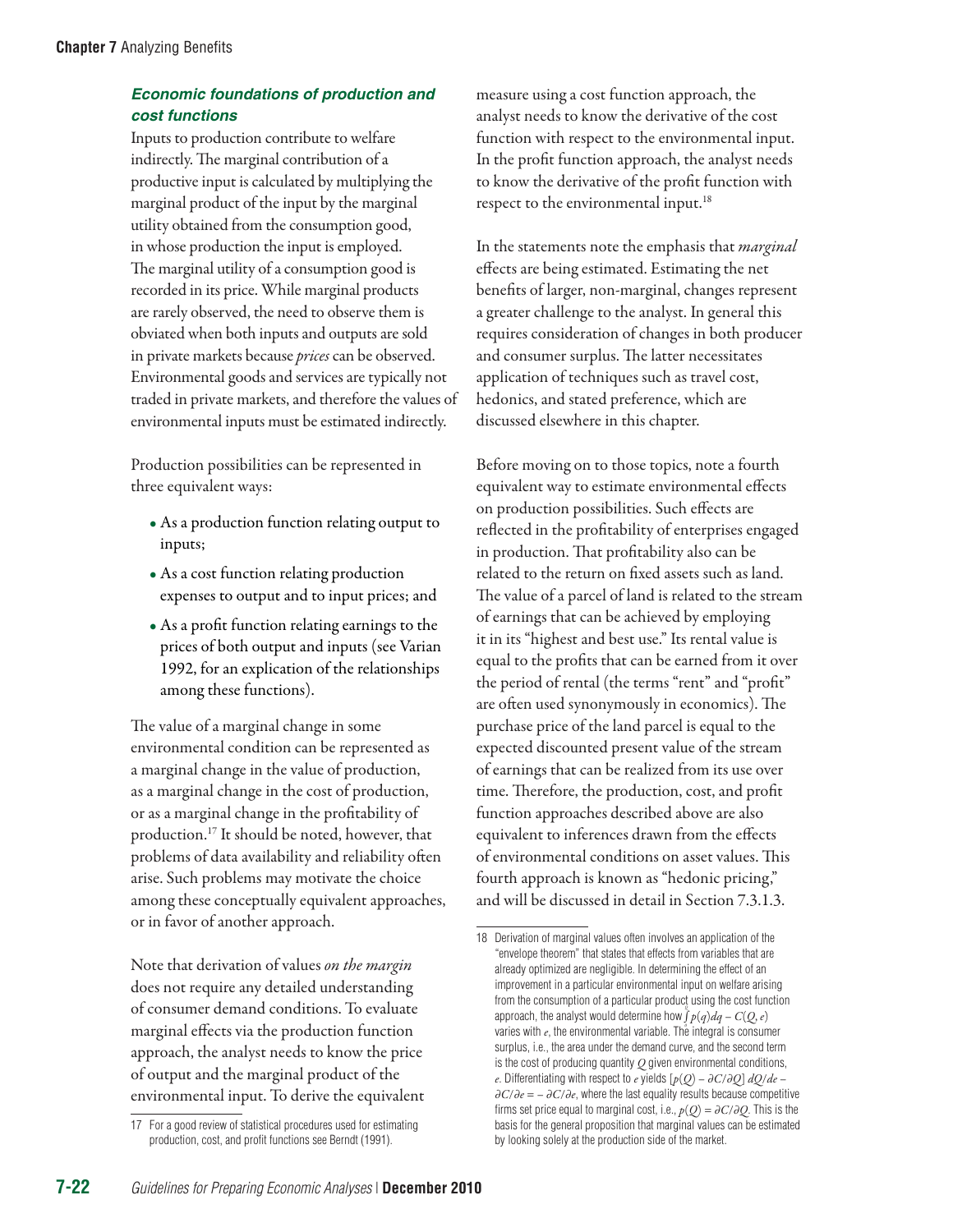It is introduced now to show that production, cost, or profit function approaches are generally equivalent to hedonic approaches.

"Production" as a term is broad in meaning and application, especially with regard to hedonic pricing. While businesses produce goods and services in their industrial facilities, one might also say that developers "produce" housing services when they build residences. Therefore, hedonic pricing approaches can measure the value of the environment in "production," whether they are focusing on commercial or residential properties. Similarly, households may "produce" their health status by combining inputs such as air and water filtration systems and medical services along with whatever environmental circumstances they face. Or they "produce" recreational opportunities by combining "travel services" from private vehicles, their own time, recreational equipment purchases, and the attributes of their destination. Much of what is discussed elsewhere in this section is associated with this "production" analysis. This is not to say that estimation of production, cost, or profit functions is necessarily the best way to approach such problems, but rather, that all of these approaches are conceptually consistent.

#### *General application of production and cost functions*

Empirical applications of production and cost function approaches are diverse. Among other topics, the empirical literature has addressed the effects of air quality changes on agriculture and commercial timber industries. It also has assessed the effects of water quality changes on water supply treatment costs and on the production costs of industry processors, irrigation operations, and commercial fisheries.<sup>19</sup> Production, cost, or profit functions have found interesting applications to the estimation of some ecological benefits. 20 Probabilistic models of new product discovery from among diverse collections of natural organisms can also be regarded as a type of "production."21 Finally, work in ecology points to "productive" relationships among natural systems that may yield insights to economists as well.<sup>22</sup>

# *Considerations in evaluating and understanding production and cost functions*

The analyst should consider the following factors when estimating the values of environmental inputs into production:

Data requirements and implications. Estimating production, cost, or profit functions requires data on *all* inputs and/or their prices. Omitted variable bias is likely to arise absent such information, and may motivate the choice of one form over another. Econometricians have typically preferred to estimate cost or, better yet, profit functions. Data on prices are often more complete than are data on quantities and prices are typically uncorrelated to unobserved conditions of production, whereas input quantities are not.

The model for estimation. Standard practice involves the estimation of "flexible functional forms," i.e., functions that can be regarded as second-order approximations to any production technology. The translog and generalized Leontief specifications are examples. Estimation often will be more efficient if a system of equations is estimated (e.g., simultaneous estimation of a cost function and its associated factor demand equations), although data limitations may impose constraints.

Market imperfections. Most analyses assume perfectly competitive behavior on the part of producers and input suppliers, and assume an absence of other distortions. When these assumptions do not hold, the interpretation of welfare results becomes more problematic. While there is an extensive literature on the regulation of externalities under imperfect competition, originating with Buchanan (1969), analysts should exercise caution and restraint in attempting to correct for departures from competitive behavior.

<sup>19</sup> Refer to Adams et al. (1986), Kopp and Krupnick (1987), Ellis and Fisher (1987), Taylor (1993), and U.S. EPA (1997a) for examples.

<sup>20</sup> See, for example, Acharya and Barbier (2002) on groundwater recharge, and Pattanayak and Kramer (2001) on water supply.

<sup>21</sup> For example, see Weitzman (1992), Simpson et al. (1996), and Rausser and Small (2000).

<sup>22</sup> For example, see Tilman, Lehman, and Polasky 2005.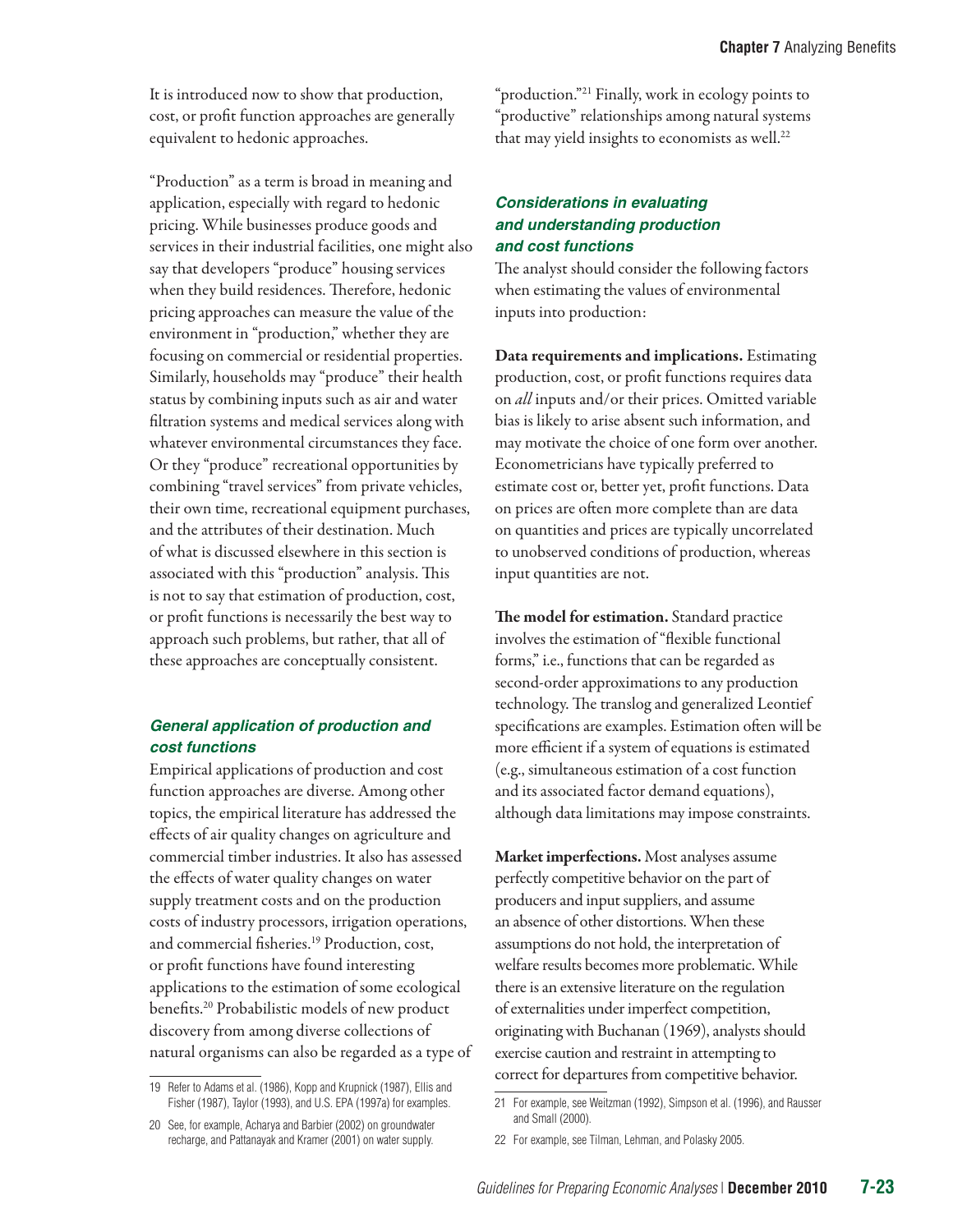The issues can become quite complex and, as is the case with environmental externalities, there is typically no direct evidence of the magnitude of departures from perfectly competitive behavior. Moreover, in many circumstances it might reasonably be argued that departures from perfect competition are not of much practical concern (Oates and Strassman 1984). Perhaps a more pressing concern in many instances will be the wedge between private and social welfare consequences that arise with taxation. An increase in the value of production occasioned by environmental improvement typically will be split between private producers and the general public through tax collection. The issues here also can become quite complex (see Parry et al. 1997), with interactions among taxes leading to sometimes surprising implications. While it is difficult to give general advice, analysts may wish to alert policy makers to the possibility that the benefits of environmental improvements in production may accrue to different constituencies.

### **7.3.1.2 Travel Costs**

Recreational values constitute a potentially large class of environmental use benefits. However, measuring these values is complicated by the fact that the full benefits of access to recreation activities are rarely reflected in admission prices. Travel cost models address this problem by inferring the value of changes in environmental quality through observing the trade-offs recreators make between environmental quality and travel costs. A common situation recreators may face is choosing between visiting a nearby lake with low water quality and a more distant lake with high water quality. The outcome of the decision of whether to incur the additional travel cost to visit the lake with higher water quality reveals information about the recreator's value for water quality. Travel cost models are often referred to as recreation demand models because they are most often used to value the availability or quality of recreational opportunities.

purposes. Because there is no explicit market or price for recreation trips, travel cost models are frequently based on the assumption that the "price" of a recreational trip is equal to the cost of traveling to and from the site. These costs include both participants' monetary cost and opportunity cost of time. Monetary costs include all travel expenses. For example, when modeling day trips taken primarily in private automobiles, travel expenses would include roundtrip travel distance in miles multiplied by an estimate of the average cost per mile of operating a vehicle, plus any tolls, parking, and admission fees.

A participant's opportunity cost of time for a recreational day trip is the value of the participant's time spent traveling to and from the recreation site plus the time spent recreating.<sup>23</sup> A variety of approaches have been used in the literature to define the opportunity cost of time. Most commonly, researchers have used a fixed fraction ranging from one third to one whole of a person's hourly wage as an estimate of participants' hourly opportunity cost of time. In most cases, the fraction used depends on how freely individuals are assumed to be able to substitute labor and leisure. If a person can freely choose their work hours then their opportunity cost of time will be equal to their full wage rate. However, if a person cannot freely substitute labor for leisure (for example if they have a set 40 hour work week), then the opportunity cost of the time they have available for recreation is unobservable and may be less or more than the full wage rate. Many other factors can influence recreators' opportunity cost of time, including the utility received from traveling, non-wage income, and other non-work time constraints. A number of researchers have developed methods for estimating recreators' endogenous opportunity cost of time although no one method has yet been fully embraced in the literature. For examples, see McConnell and Strand (1981); Smith,

#### *Economic foundation of travel cost models*

Travel cost models of recreation demand focus on the choice of the number of trips to a given site or set of sites that a traveler makes for recreational

<sup>23</sup> If the amount of time spent recreating or doing something else (not including the time spent traveling to and from the sites) is assumed to be the same across all alternatives then it will not be identifiable in estimation and therefore it is not necessary to include it in the estimation of the participant's opportunity cost of time. See Smith, Desvousges, and McGivney (1983); and McConnell (1992) for discussions of the implication of and the methods for allowing time onsite to vary across trip and alternatives.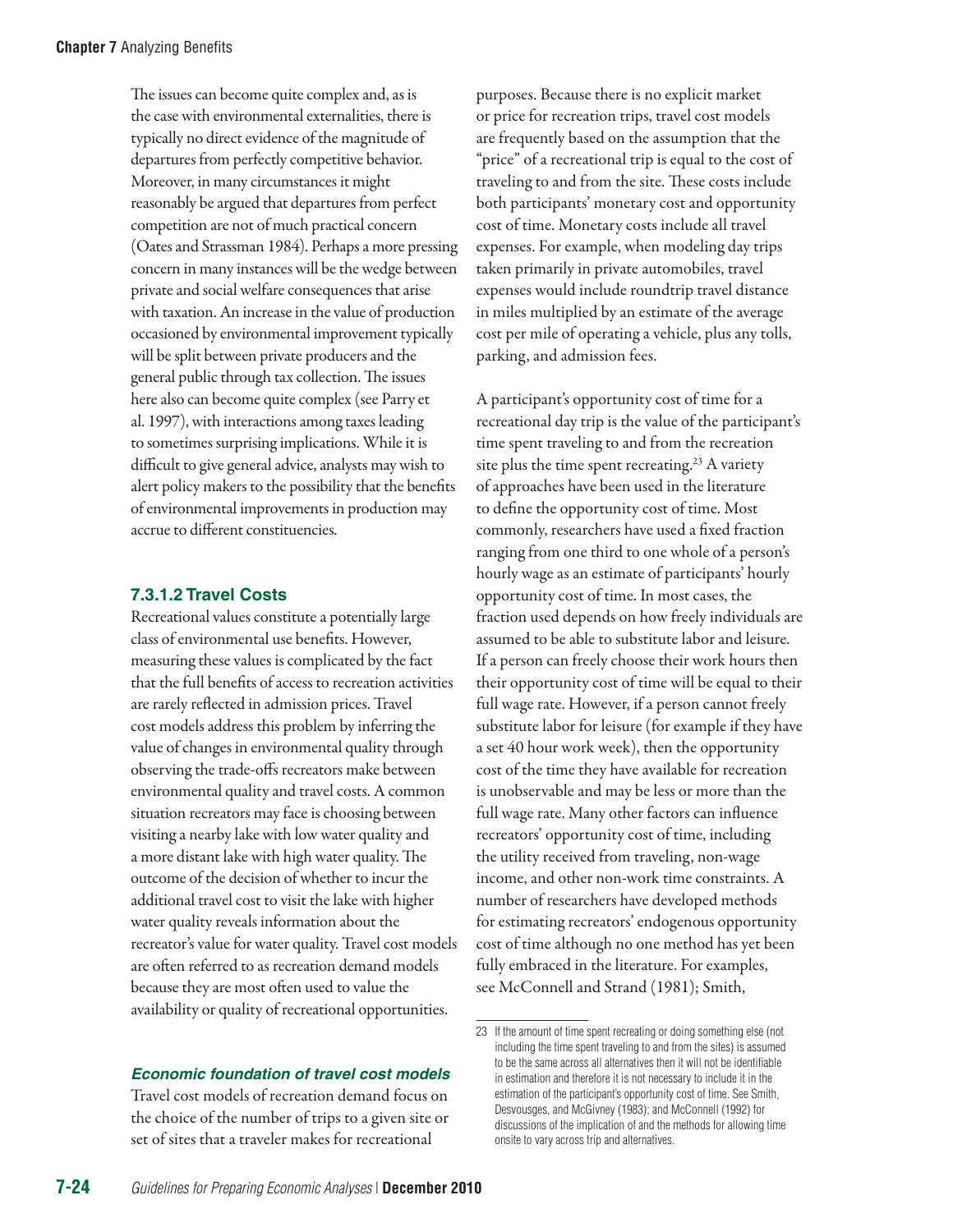Desvousges, and McGivney (1983); Bockstael et al. (1987b); McConnell (1992); and Feather and Shaw (1999). Hourly opportunity costs are multiplied by round trip travel time and time onsite to calculate a person's full opportunity cost of time. Total travel costs are the sum of monetary travel costs and full opportunity costs. Following the law of demand, as the cost of a trip increases the quantity of trips demanded generally falls, all else equal. This means that participants are more likely to visit a closer site than a site farther away.

While travel costs are the driving force of the model, they do not completely determine a participant's choice of sites to visit. Site characteristics, such as parking, restrooms, or boat ramps; participant characteristics, such as age, income, experience, and work status; and environmental quality also can affect demand for sites. The identification and specification of the appropriate site and participant characteristics are generally determined by a combination of data availability, statistical tests, and the researcher's best judgment. Ultimately, every recreation demand study strikes a compromise in defining sites and choice sets, balancing data needs and availability, costs, and time.<sup>24</sup>

#### *General application by type of travel cost model*

Travel cost models can logically be divided into two groups: single-site models and multiple-site models. Apart from the number of sites they address, the two types of models differ in several ways. The basic features of both model types are discussed below.

Single-site models. Single-site travel cost models examine recreators' choice of *how many trips to make to a specific site over a fixed period of time* (generally a season or year). It is expected that the number of trips taken will increase as the cost of visiting the site decreases and/or as the benefits realized from visiting increase. Site, participant, and environmental attributes, as well as the prices

of substitute sites, act as demand curve shifters. For example, sites with good water quality are likely to be visited more often than sites with poor water quality, all else equal. Most current single-site travel cost models are estimated using count data models because the dependent variable (number of trips taken to a site) is a non-negative integer. See Haab and McConnell (2003) and Parsons (2003a) for detailed discussions and examples of recreation demand count data models.

Single-site models are most commonly used to estimate the value of a change in access to a site, particularly site closures (e.g., the closure of a lake due to unhealthy water quality). The lost access value due to a site closure is the difference between the participant's WTP for the option of visiting the site, which is given by the area between the site's estimated demand curve and the implicit "price" paid to visit it. Estimating the value of a change in the cost of a site visit, for example the addition or increase of an admission fee, is another common application of the model.

A weakness of the single-site model is its inability to deal with large numbers of substitute sites. If, as is often the case, a policy affects several recreation sites in a region, then traditional single-site models are required for each site. In cases with large numbers of sites, defining the appropriate substitute sites for each participant and estimating individual models for each site can impose overwhelming data collection and computational costs. Because of these difficulties, most researchers have opted to refrain from using single-site models when examining situations with large numbers of substitute sites.<sup>25</sup>

Multiple-site models. Multiple-site models examine a recreator's choice of *which site to visit from a set of available site (known as the choice set) on a given choice occasion* and in some cases can also examine *how many trips to make to each specific site* 

<sup>24</sup> For a comprehensive treatment of the theoretical and econometric properties of recreation demand models see Phaneuf and Smith (2005).

<sup>25</sup> Researchers have developed methods to extend the single-site travel cost model to multiple sites. These variations usually involve estimating a system of demand equations. One example is the Kuhn-Tucker (KT) model discussed in the following multiple-site model section. See Bockstael, McConnell, and Strand (1991) and Shonkwiler (1999) for more discussion and other examples of extensions of the single-site model.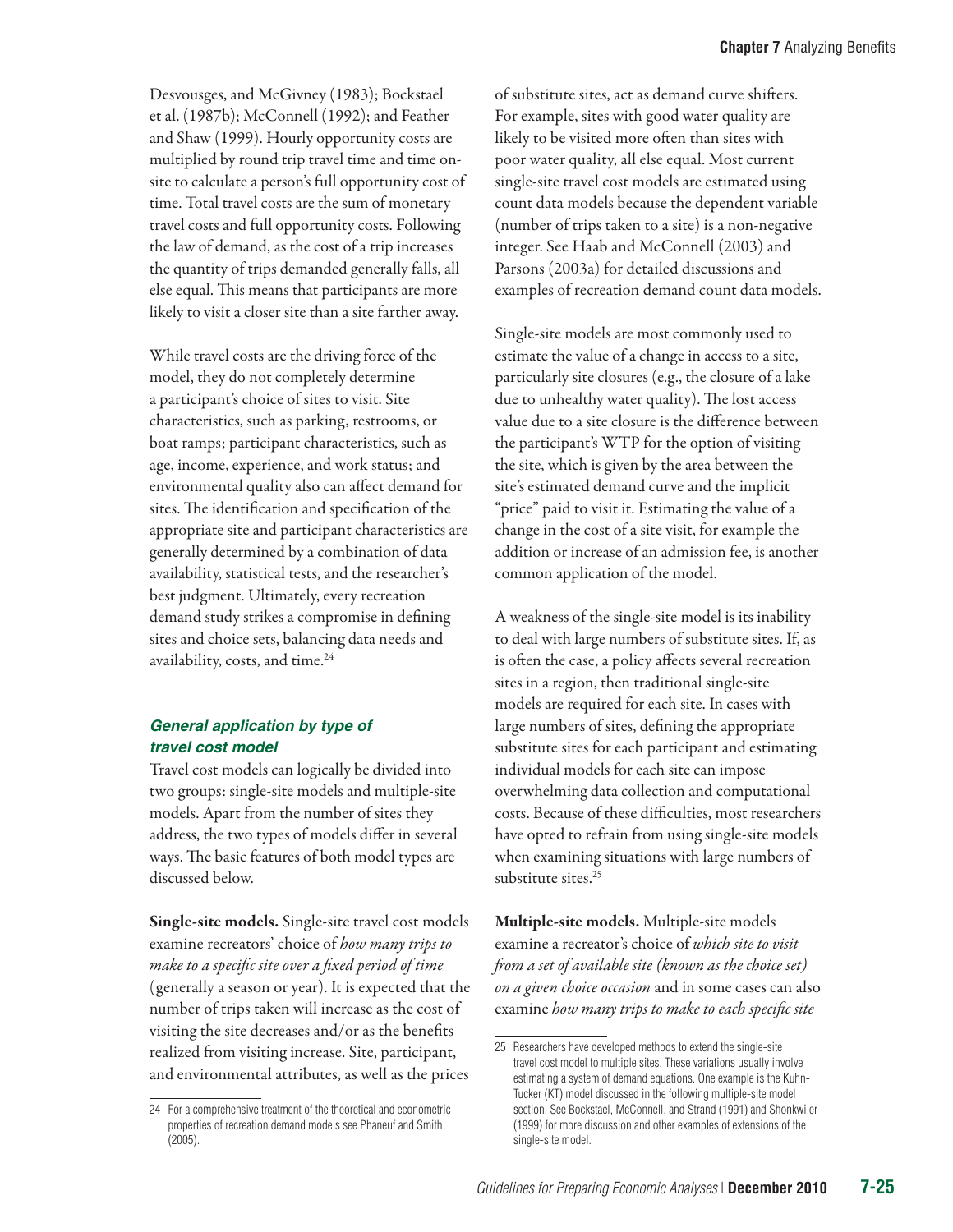*over a fixed period of time*. Compared to the singlesite model, the strength of multiple-site models lies in their ability to account for the availability and characteristics of substitute sites. By examining how recreators trade the differing levels of each site characteristic and travel costs when choosing among sites it is possible to place a per trip (or choice occasion) dollar value on site attributes or on site availability for single sites or multiple sites simultaneously.

The two most common multiple-site models are the random utility maximization (RUM) travel cost model and Kuhn-Tucker (KT) system of demand models. Both models may be described by a similar utility theoretic foundation, but they differ in important ways. In particular, the RUM model is a choice occasion model while the KT model is a model of seasonal demand.

Random utility maximization models. In a RUM model each alternative in the recreator's choice set is assumed to provide the recreator with a given level of utility, and on any given choice occasion the recreator is assumed to choose the alternative that provides the highest level of utility on that choice occasion.<sup>26</sup> The attributes of each of the available alternatives, such as the amenities available, environmental quality, and the travel costs, are assumed to affect the utility of choosing each alternative. Because people generally do not choose to recreate at every opportunity, a non-participation option is often included as a potential alternative.<sup>27</sup> From the researcher's perspective, the observable components of utility enter the recreator's assumed utility function. The

unobservable portions of utility are captured by an error term whose assumed distribution gives rise to different model structures. Assuming that error terms have type 1 extreme values distribution leads to the closed form logit probability expression and allows for maximum likelihood estimation of utility function parameters. Using these estimated parameters it is then possible to estimate WTP for a given change in sites quality or availability.

However, because the RUM model examines recreation decisions on a choice occasion level, it is less suited for predicting the number of trips over a time period and measuring seasonal welfare changes. A number of approaches have been used to link the RUM model's estimates of values per choice occasion to estimates of seasonal participation rates. See Parsons, Jakus, and Tomasi (1999) for a detailed discussion of methods of incorporating seasonal participation estimates into the RUM framework.

The nested logit and mixed logit models are extensions of the basic logit. The nested logit model groups similar alternatives into nests where alternatives within a nest are more similar with each other than they are with alternatives outside of the nest. In very general terms, recreators are first assumed to choose a nest and then, conditional on the choice of nest, they then choose an alternative within that nest. Nesting similar alternatives allows for more realistic substitution patterns among sites than is possible with a basic logit. The mixed logit is a random parameter logit model that allows for even more flexible substitution patterns by estimating the variation in preferences (or correlation in errors) across the sample. If preferences do not vary across the sample then the mixed logit collapses to a basic logit.28

The Kuhn-Tucker (KT) model. The KT model is a seasonal demand model that estimates recreators' *choice of which sites to visit (like a multiple-site model) and how often to visit them over a season (like a single-site model).* The model is built on the theory that people maximize their seasonal utility subject to their budget constraint by purchasing

<sup>26</sup> While the standard logit recreation demand model treats each choice occasion as an independent event, the model can also be generalized to account for repeated choices by an individual.

<sup>27</sup> In a standard nested logit RUM model, recreators are commonly assumed to first decide whether or not to take a trip, and then conditional on taking a trip, to next choose which site to visit. By not including a non-participation option, the researcher in effect assumes that the recreator has already decided to take a trip, or in other words, that the utility of taking a trip is higher than the utility of doing something else for that choice occasion. Another way to think of it is that models lacking a participation decision only estimate the recreation values of the segment of the population that participates in recreation activities (i.e., recreators), while models that allow for non-participation incorporate the recreation values of the whole population (i.e., recreators and non-recreators combined). Because of this, recreation demand models without participation decisions tend to predict larger per person welfare changes than models allowing non-participation.

<sup>28</sup> See Train (1998) and Train (2003) for detailed descriptions of the nested and mixed logit models.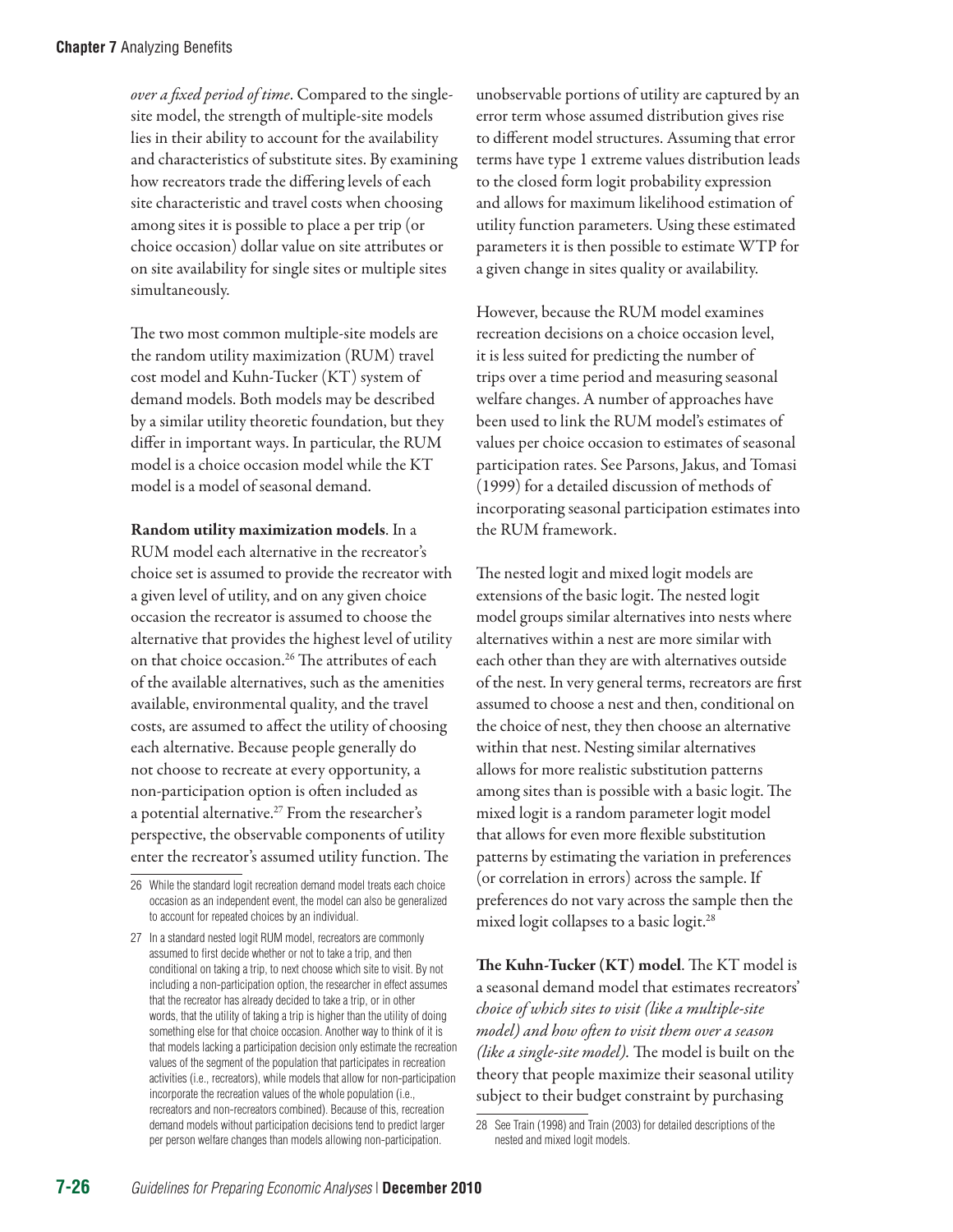the quantities of recreation and other goods that give them the greatest overall utility. Similar to the RUM model, the researcher begins by specifying the recreator's utility function. Taking the derivative of this utility function with respect to the number of trips taken, subject to a budget and non-negative trip constraint, yields the "Kuhn-Tucker" conditions. The KT conditions show that trips will be purchased up to the point that the marginal rate of substitution between trips and other spending is equal to the ratio of their prices. In cases where the price of a good exceeds its marginal value none will be purchased. Given assumptions on the form of the utility function and the distribution of the error term, probability expressions can be derived and parameter estimates may then be recovered. While recent applications have shown that the KT model is capable of accommodating a large number of substitute sites (von Haefen, Phaneuf, and Parsons 2004) the model is computationally intensive compared to traditional models. For a basic application of the KT model see Phaneuf and Siderelis (2003). For more advanced treatments of the models see Phaneuf, Kling, and Herriges (2000), and von Haefen and Phaneuf (2005).

#### *Considerations in evaluating and understanding recreation demand studies*

Definition of a site and the choice set. The definition of what constitutes a unique site has been shown to have a significant effect on estimation results. Ideally, one could estimate a recreation demand model in which sites are defined as specific points such as exact fishing location, campsites, etc. The more exact the site definition, the more exact the measure of travel costs and site attributes, and therefore WTP, that can be calculated. However, in situations with a large number of potential alternatives, the large data requirements may be cost and time prohibitive, estimation may be problematic, and aggregation may be required. The method of aggregation has been shown to have a significant effect on estimated values. The direction of the effect will depend on the situation being evaluated and the method of aggregation chosen (Parsons

and Needleman 1992; Feather 1994; Kaoru, Smith, and Liu 1995; and Parsons, Plantinga, and Boyle 2000).

In addition to the definition of what constitutes a site, the number of sites included in a recreator's choice set can have a significant effect on estimated values. When defining choice sets, the most common practice in the literature has been to include all possible alternatives available to the recreator. In many cases availability has been defined by location with a given distance or travel time.29 This strategy has been criticized on the grounds that people may not know about all possible sites, or even if they do know they exist they may not seriously consider them as alternatives. In response to this, a number of researchers have suggested methods that either restrict choice sets to include only those sites that the recreators seriously consider visiting (Peters et al. 1995, and Haab and Hicks 1997) or that weight seriously-considered alternatives more heavily than less-seriously-considered alternatives (Parsons, Massey, and Tomasi 2000).

Multiple-site or multipurpose trips. Recreation demand models assume that the particular recreation activity being studied is the sole purpose for a given trip. If a trip has more than one purpose, it almost certainly violates the travel cost model's central assumption that the "price" of a visit is equal to the travel cost. The common strategy for dealing with multipurpose trips is simply to exclude them from the data used in estimation.30 See Mendelsohn et al. (1992) and Parsons (2003b) for further discussion.

Day trips versus multi-day trips. The recreation demand literature has focused almost exclusively on single-day trip recreation choices. One main reason researchers have focused mostly on day trips is that adding the option to stay longer than one day adds another choice variable in estimation,

<sup>29</sup> Parsons and Hauber (1998) explore the implication of this strategy by expanding the choice set geographically and find that beyond some threshold the effect of additional sites is negligible.

<sup>30</sup> Excluding any type or class of trip (like multiple-site or multipurpose) will produce an underestimate of the population's total use value of a site. The amount by which benefits will be underestimated will depend on the number and type of trips excluded.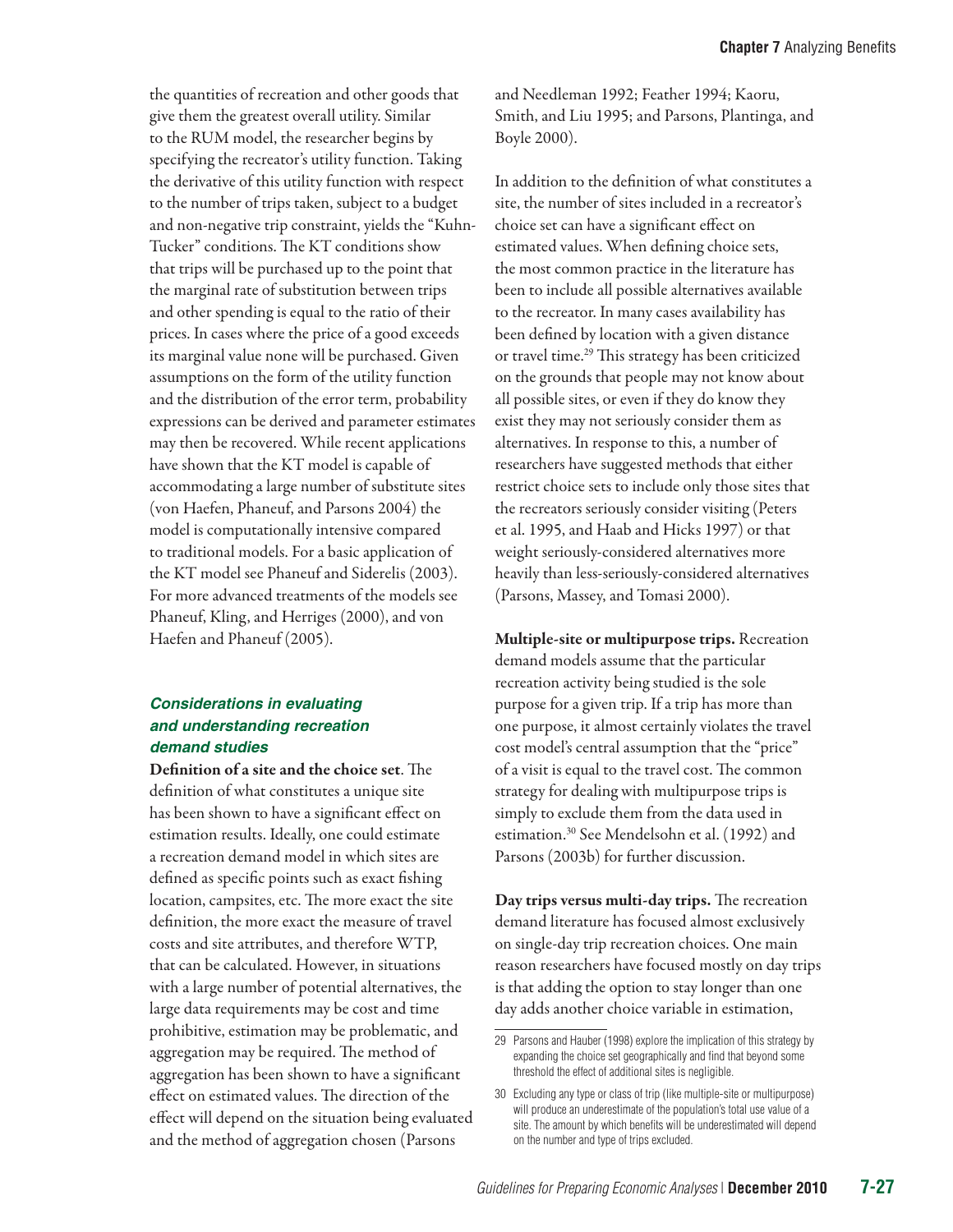thereby greatly increasing estimation difficulty. A second reason is that as trip length increases multipurpose trips become increasingly more likely, again casting doubt on the assumption that trip's travel costs represent the "price" of one single activity (see previous paragraph). A few researchers have estimated models that allow for varying trip length. The most common strategy has been to estimate a nested logit model in which each choice nest represents a different trip length option. See Kaoru (1995) and Shaw and Ozog (1999) for examples. The few multi-day trip models in the literature find that the *per-day* value of multi-day trips is generally less than the value of a single-day trip, which suggests that estimating the value of multi-day trips by multiplying a value estimated for single-day trips value by the number of days of will overestimate the multi-day trip value.

#### **7.3.1.3 Hedonics**

Hedonic pricing models use statistical methods to measure the contribution of a good's characteristics to its price. Cars differ in size, shape, power, passenger capacity, and other features. Houses differ in size, layout, and location. Even labor hours can be thought of as "goods" differing in attributes like risk levels, and supervisory nature, that should be reflected in wages. Hedonic pricing models use variations in property prices or wages and are commonly used to value the characteristics of properties or jobs. The models are based on the assumption that heterogeneous goods and services (e.g., houses or labor) consist of "bundles" of attributes (e.g., size, location, environmental quality, or risk) that are differentiated from each other by the quantity and quality of these attributes. Environmental conditions are among the many attributes that differ across neighborhoods and job locations.

### *Economic foundations of hedonic models*

Hedonic pricing studies estimate economic benefits by weighing the advantages against the costs of different choices. A standard assumption underlying hedonic pricing models is that markets are in equilibrium, which means that no individual can improve her welfare by choosing a different home or job. For example, if an individual changed location she might move to a larger house, or one in the midst of a cleaner environment. However, to receive such amenities, the individual must pay for a more expensive house and incur transaction costs to move. The more the individual spends on her house, the less she has to spend on food, clothing, transportation, and all the other things she wants or needs. Thus, individuals are assumed to choose a better available option such that the benefits derived from it are exactly offset by the increased cost. So, if the difference in prices paid to live in a cleaner neighborhood is observable, then that price difference can be interpreted as the WTP for a better environment.

One key requirement in conducting a hedonic pricing study is that the available options differ in measurable ways. To see why, suppose that all locations in a city's housing market were polluted to the same degree, or all jobs in a particular labor market expose workers to the same risks. Homeowners and workers would, of course, be worse off due to their exposure to pollution and job risks, but their losses could not be measured unless a comparison could be made to purchasers of more expensive houses in less polluted neighborhoods, or wages in lower-paying but safer jobs. However, there is also a practical limit on the heterogeneity of the sample. Workers in different countries earn very different wages and face very different job risks, but this does not mean it is possible to value the difference in job risks by reference to international differences in wages. This is because: (1) there are many other factors that differ between widely separated markets; and (2) people simply are not mobile between very disparate sites. For these reasons it is important to exercise care in defining the market in which choices are made.<sup>31</sup>

Another aspect of the heterogeneity in locations required to make hedonic pricing studies work is that people must *be able to perceive* the differences among their options. If homeowners are unable to recognize differences in health outcomes, visibility, and other consequences of differences

<sup>31</sup> Michaels and Smith (1990) offer guidance for defining the extent of the market.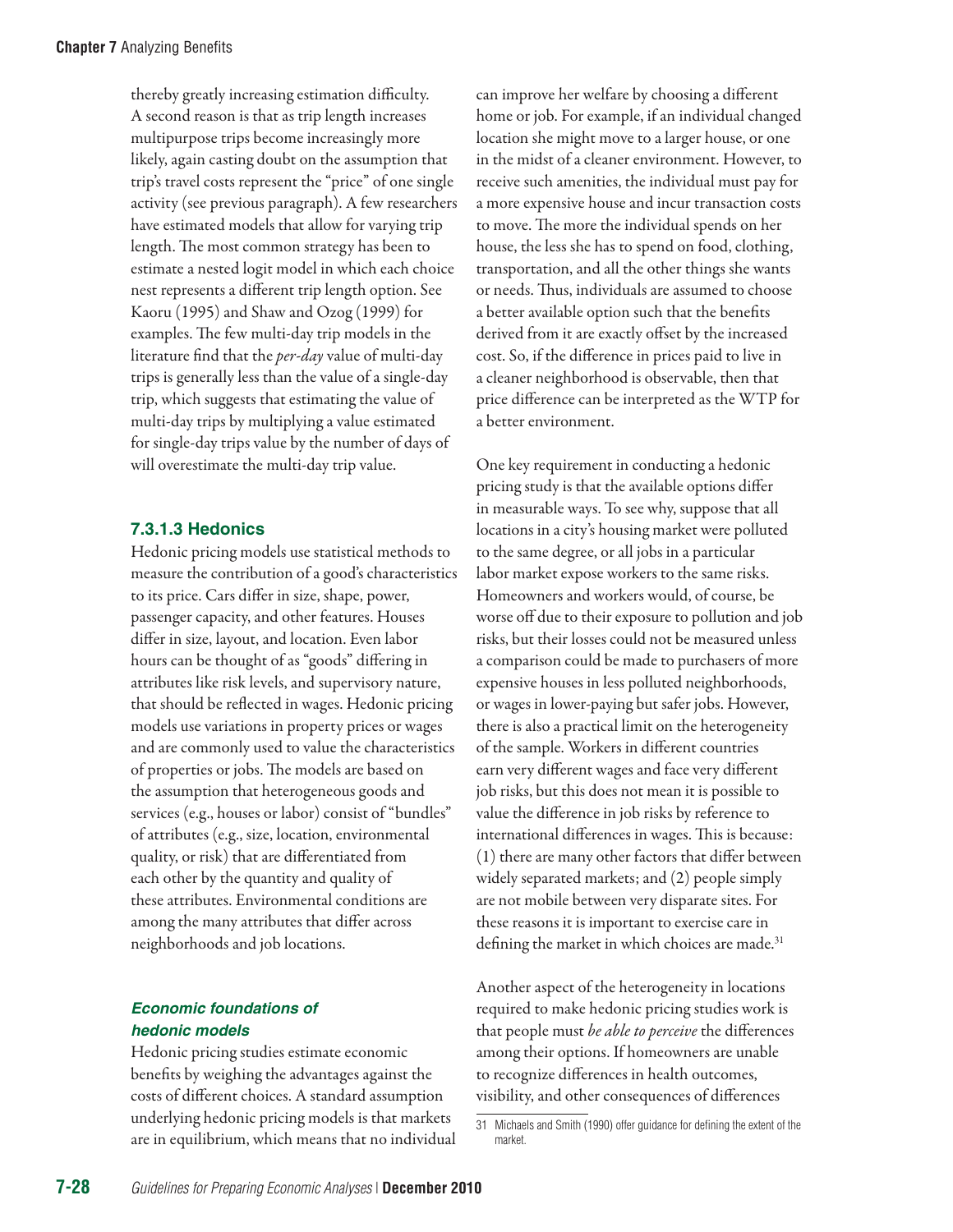in air quality at different locations, or if workers are unaware of differences in risks at different jobs, then a hedonic pricing study would not be suitable for estimating the values for those attributes.

Hedonic pricing studies can be used in different ways in environmental economics. Some are intended to provide direct evidence of the value of environmental improvements. Hedonic housing price studies are good examples. House prices are related to environmental conditions. The most frequent example is probably air quality (see Smith and Huang 1995 for a meta-analysis of many studies), although water quality (Leggett and Bockstael 2000), natural amenities (Thorsnes 2002), land contamination (Messer et al. 2006) and other examples have been studied. Other hedonic studies evaluate endpoints other than environmental conditions. A good example would be hedonic wage studies that are used in the computation of the VSL. (See Viscusi 2004 for a recent example.)

## *General application by type of hedonic pricing study*

Hedonic wage studies, also known as wage-risk or compensating wage studies, are based on the premise that individuals make trade-offs between wages and occupational risks of death or injury. Most analysts assume that workers understand on-the-job risks, but others argue that workers generally underestimate them (Viscusi 1993). Some studies attempt to account for workers' perceived risks, but the results of these studies are not markedly different from those that do not (Gerking, de Haan, and Schulze 1988). Two of the most frequently used data sources for hedonic wage studies are the National Institute of Occupational Safety and Health (NIOSH) and Bureau of Labor Statistics (BLS) Survey on Working Conditions (SWC) data. The NIOSH data are state-level data of fatalities by occupation or industry, while the SWC data provide a finer resolution of occupation or industry fatalities, but do not vary by location. Black and Kneiser (2003), however, question the ability of hedonic wage studies using these data sources to measure job risks accurately due to severe measurement error. They find that the

measurement error in the fatality rates reported from these sources is correlated with covariates commonly used in the wage equations, making the consistent estimation of the coefficient on risk in the standard hedonic wage equation a challenge. More recent hedonic wage studies have used the BLS Census of Fatal Occupational Injuries (CFOI) as the source for workplace risk information (Viscusi 2004; Viscusi and Aldy 2007b; Aldy and Viscusi 2008; Kniesner, Viscusi, and Ziliak 2006; Leeth and Ruser 2003; Viscusi 2003; and Scotton and Taylor 2009). These data are considered the most comprehensive data on workplace fatalities available (Viscusi 2004), compiling detailed information since 1992 from all states and the District of Columbia. Not only are the counts of fatal events reported by 3-digit occupation and 4-digit industry classifications, but the circumstances of the fatal events, as well as worker characteristics like age, gender and race, are also captured.32 To ensure the veracity and completeness of the reported data, multiple sources, including death certificates, workers' compensation reports and federal and state administration reports are consulted and cross-referenced.

Although questions still persist about the applicability of hedonic wage study results to environmental benefits assessment, hedonic wage studies have been used most frequently in benefits assessments to estimate the value of fatal risk reductions.33 When a benefits assessment requires a VSL estimate, hedonic wage estimates are a good source of information. Historically, EPA has used a VSL estimate primarily derived from hedonic wage studies. For more information on the Agency's VSL estimate, see Section 7.1.1 and Appendix  $C^{34}$ The VSL determined by a hedonic wage study, for example, typically relates WTA higher wages in exchange for the increased likelihood of accidental death during a person's working years. However,

<sup>32</sup> More information on the CFOI data is available at: http://www.bls.gov/ iif/oshfat1.htm.

<sup>33</sup> For example, EPA's SAB has recognized the limitations of these estimates for use in estimating the benefits of reduced cancer incidence from environmental exposure. Despite these limitations, however, the SAB concluded that these estimates were the best available at the time (U.S. EPA 2000d).

<sup>34</sup> As part of the revision of this document, EPA is revisiting the VSL estimate used in policy analysis; further guidance will be forthcoming.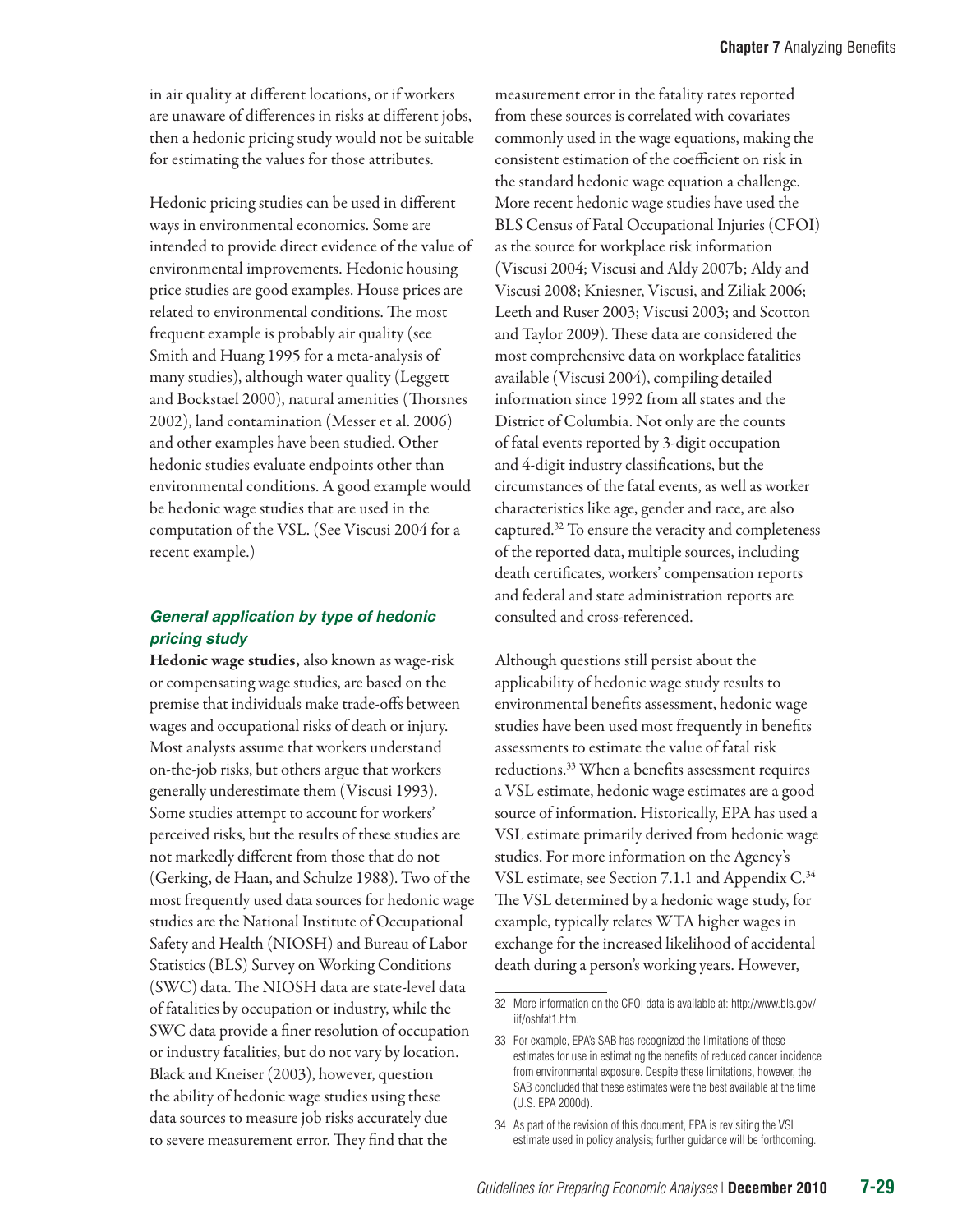analysts should take care when applying results from one hedonic study to a new policy case, for example, if there are differences in the age groups facing mortality risks from longer-term conditions.

Hedonic property value studies measure the different contributions of various characteristics to the value of property. These studies are typically conducted using residential housing data, but they have also been applied to commercial and industrial property, agricultural land, and vacant land.35 Bartik (1988) and Palmquist (1988, 1991) provide detailed discussions of benefits assessment using hedonic methods. Property value studies require large amounts of disaggregated data. To avoid aggregation problems, market transaction prices on individual parcels or housing units are preferred to aggregate data such as census tract information on average housing units. Problems can arise from errors in measuring prices (aggregated data) and errors in measuring product characteristics (particularly those related to the neighborhood and the environment). There are numerous statistical issues associated with applying hedonic methods to property value studies. These include the choice of functional form, the definition of the extent of the market, identification, endogeneity, and spatial correlation. Refer to Palmquist (1991) for a thorough treatment of the main econometric issues. Recently, advances have been made in modeling spatial correlation in hedonic models (see Text Box 7.4 on spatial correlation for more information).

Other hedonic studies. Applicability of the hedonic pricing method is not limited to the property and labor markets. For example, hedonic pricing methods can be combined with travel cost methods to examine the implicit price of recreation site characteristics (Brown and Mendelsohn 1984). Results from other studies can be used to infer the value of reductions in mortality, cancer, or injury risks. For example, Dreyfus and Viscusi (1995) use a hedonic analysis to determine the trade-offs between automobile price and safety features to infer the VSL.

# *Considerations in evaluating and understanding hedonic pricing studies*

Unobservable factors. A concern common to hedonic pricing studies is that it is impossible to observe all factors that go into a decision. People will choose among different jobs or houses not only because they can trade off differences in amenities and risks against differences in prices or wages, but also because they have different preferences for risks. Idiosyncratic personal tastes that cannot be observed may be responsible for a substantial portion of differences in observed choices. For example, mountain climbers have been known to pay tens of thousands of dollars to undertake expeditions that substantially increase their likelihood of early death.

Source of risks. Similarly, analysts need to be careful in distinguishing the source of the risks used to estimate risk premia. Consider an individual who both works a dangerous job and lives in unhealthy circumstances. Such a person may be at greater risk of premature death than someone who works a different job or lives elsewhere. Analysts risk underestimating the wage premium demanded on the job if they fail to distinguish between causes of death — for example between on-the-job accidents and environmentally induced conditions acquired at home — when relating the wage premium paid on dangerous jobs to the statistics on premature mortality. Conversely, if the same job poses multiple risks say the risk of both accidental death and serious, but nonfatal injury were higher on a particular job — the wage premium the job offers would overstate WTP for reductions in mortality risks if the injury risks were not properly controlled for in the analysis. See Eeckhoudt and Hammitt (2001), and Evans and Smith (2006) for more discussion of competing versus specific risks.

Marginal changes. As with many results in economics, hedonic pricing models are best suited to the valuation of small, or marginal, changes in attributes. Under such circumstances, the slope

<sup>35</sup> See Xu, Mittlehammer, and Barkley (1993), and Palmquist and Danielson (1989) for hedonic values of agricultural land; Ihlanfeldt and Taylor (2004) for commercial property; Dale, Murdoch, Thayer, and Waddell (1999), and McCluskey and Rausser (2003) for residential property; and Clapp (1990), and Thorsnes (2002) for vacant land.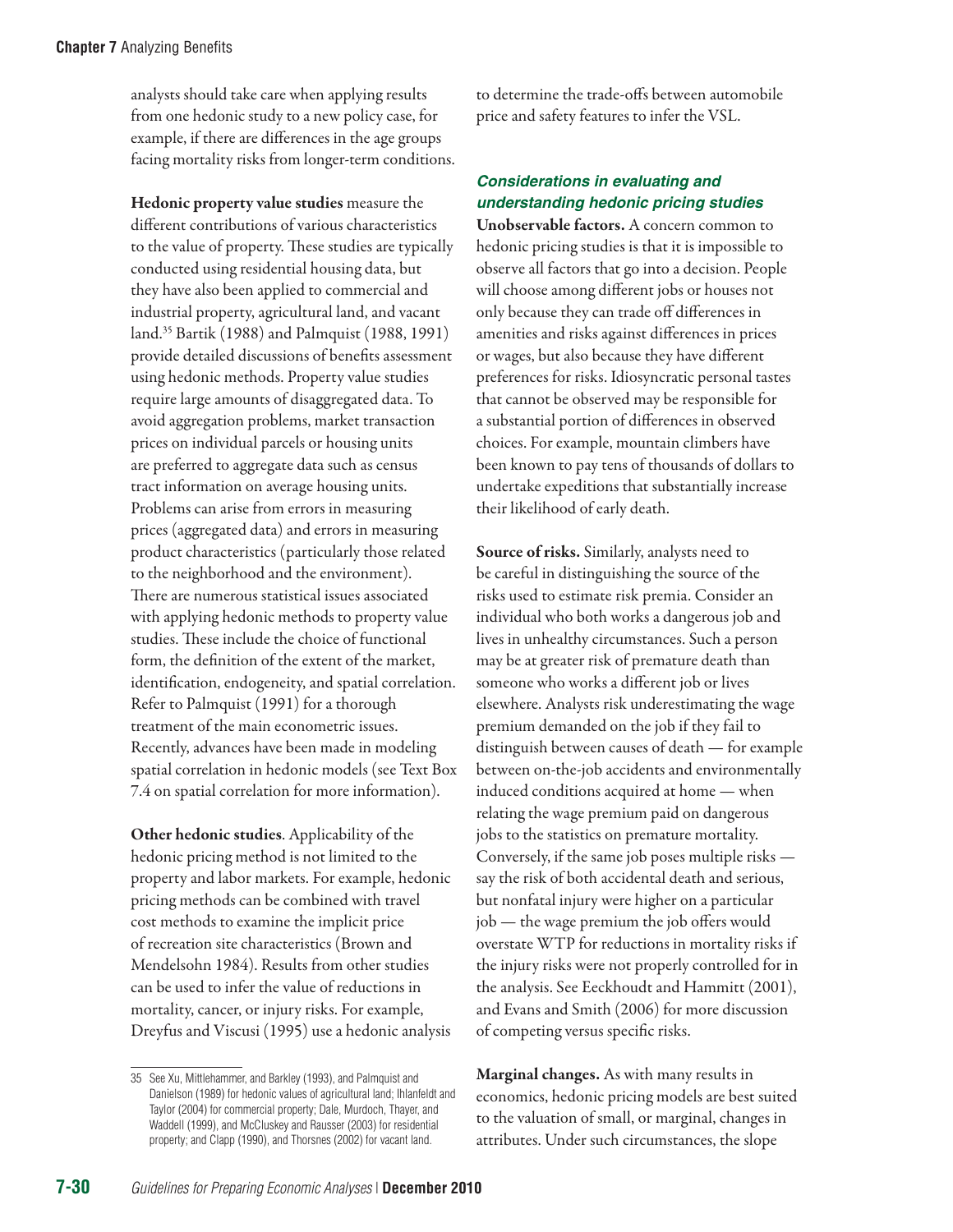# **Text Box 7.4 - Spatial Correlation**

Real property, such as buildings and land, and their associated characteristics are spatially distributed over the landscape. As such, the characteristics of some of the properties may be spatially correlated. If some of these characteristics are unobserved or for any other reason are not incorporated into the econometric model, there may be dependence across the error terms of the model. Spatial econometrics is a subfield of econometrics that has gained more attention as the capability for assessing such locational relationships within hedonic property data has improved. Such improvements are primarily due to the increasing use of geographic information systems (GIS) technology and geographically referenced data sets.

The nature of the correlation in the data can manifest itself so that there is either spatial heterogeneity across observations, or more importantly, so that the characteristic values (e.g., price of homes) are correlated with those of nearby observations. Standard econometric techniques can readily deal with the former, but are not well equipped to handle the latter case. The econometric techniques allow for testing for the presence of spatial correlation, and specifically modeling and correcting the correlation between observations and correcting for the biasing effect it can have on parameter estimates. In practice, a relationship is defined between every variable at a given location and the same variable at other, usually nearby, locations in the data set. In most cases this relationship is based on common boundaries or is some specified function based on the distances between observations. This relationship between observations is then accounted for in the econometric model in order to correct the error terms and obtain unbiased model estimates. For more details on the fundamentals of spatial statistics see Anselin (1988).

of the hedonic price function can be interpreted as WTP for a small change in the attribute. Public policy, however, is sometimes geared to larger, discrete changes in attributes. When this is the case, calculation of benefits can become significantly more complicated. Hedonic price functions typically reflect equilibria between consumer demands and producer supplies for fixed levels of the attributes being evaluated. The demand and supply functions are tangent to the hedonic price function only in the immediate neighborhood of an equilibrium point. Palmquist (1991) describes conditions under which exact welfare measures can be calculated for discrete changes. See Freeman (2003) and Ekeland, Heckman, and Nesheim (2004) for recent treatments.

#### **7.3.1.4 Averting Behaviors**

The averting behavior method infers values for environmental quality from observations of actions people take to avoid or mitigate the increased health risks or other undesirable consequences of reductions in ambient environmental quality conditions. Examples of such defensive actions can include the purchase and use of air filters,

boiling water prior to drinking it, and the purchase of preventative medical care or treatment. By analyzing the expenditures associated with these averting behaviors economists can attempt to estimate the value individuals place on small changes in risk (Shogren and Crocker 1991, and Quiggin 1992).

#### *Economic foundations of averting behavior methods*

Averting behavior methods can be best understood from the perspective of a household production framework. Households can be thought of as producing health outcomes by combining an exogenous level of environmental quality with inputs such as purchases of goods that involve protection against health and safety risks (Freeman 2003). To the extent that averting behaviors are available, the model assumes that a person will continue to take protective action as long as the expected benefit exceeds the cost of doing so. If there is a continuous relationship between defensive actions and reductions in health risks, then the individual will continue to avert until the marginal cost just equals her marginal WTP for these reductions. Thus, the value of a small change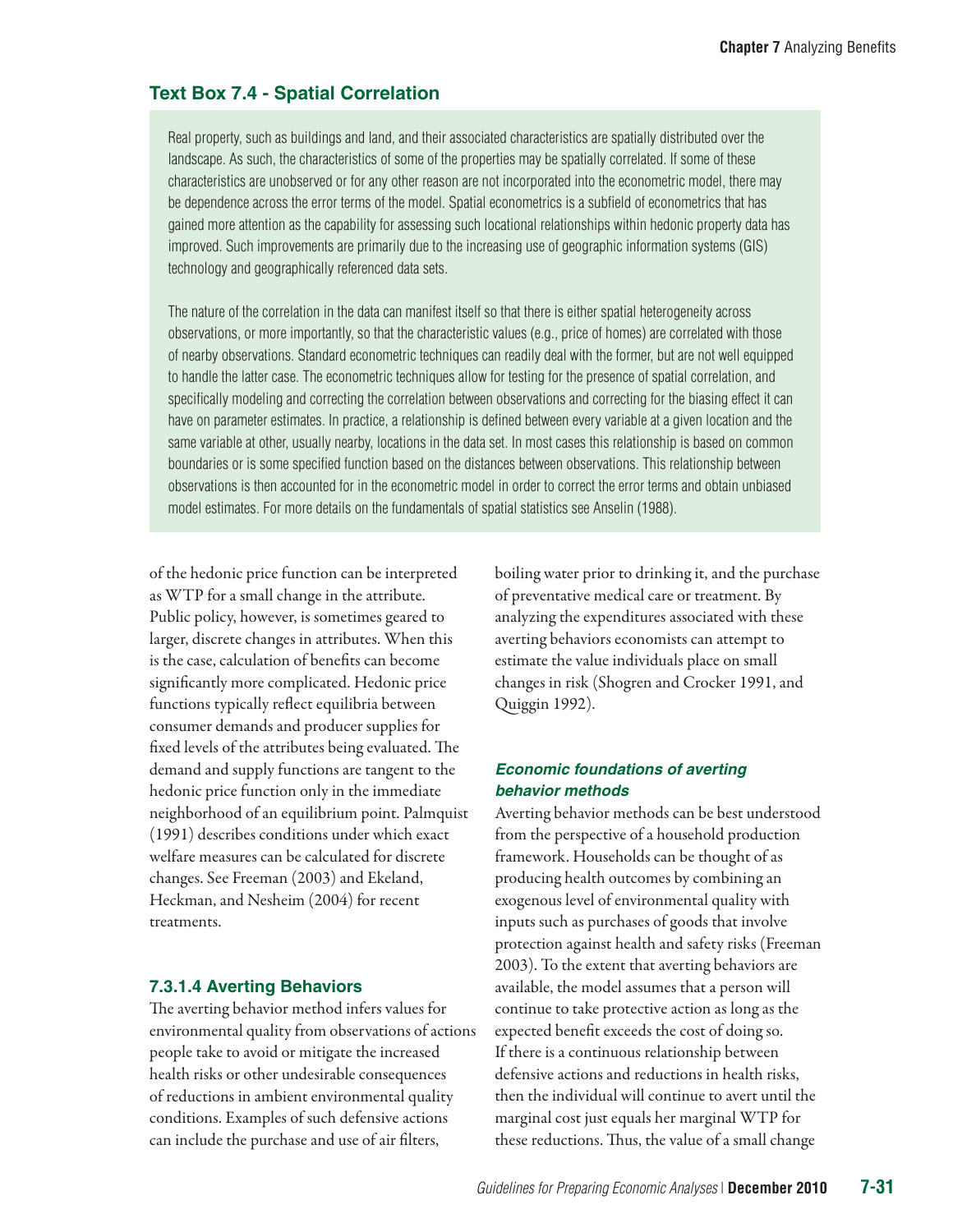in health risks can be estimated from two primary pieces of information:

- •The cost of the averting behavior or good; and
- Its effectiveness, as perceived by the individual, in offsetting the loss in environmental quality.

Blomquist (2004) provides a detailed description of the basic household production model of averting behavior. More detail on the difficulties inherent in applying the averting behavior model can be found in Cropper and Freeman (1991).

One approach to estimation is to use observable expenditures on averting and mitigating activities to generate values that may be interpreted as a lower bound on WTP. Harrington and Portney (1987) demonstrate this by showing that WTP for small changes in environmental quality can be expressed as the sum of the values of four components: changes in averting expenditures, changes in mitigating expenditures, lost time, and the loss of utility from pain and suffering. The first three terms of this expression are observable, in principle, and can be approximated by calculating changes in these costs after a change in environmental quality. The resulting estimate can be interpreted as a lower bound on WTP that may be used in benefits analysis (Shogren and Crocker 1991, and Quiggin 1992).

# *General application of averting behavior method*

Although the first applications of the method were directed toward values for benefits of reduced soiling of materials from environmental quality changes (Harford 1984), recent research has primarily focused on health risk changes. Conceptually, the averting behavior method can provide WTP estimates for a variety of other environmental benefits such as damages to ecological systems and materials.

Some averting behavior studies focus on behaviors that prevent or mitigate the impact of particular symptoms (e.g., shortness of breath or headaches), while others have examined averting expenditures in response to specific episodes of contamination

(e.g., groundwater contamination). The difference in these endpoints is important. Because many contaminants can produce similar symptoms, studies that estimate values for symptoms may be more amenable to benefit transfer than those that are episode-specific. The latter could potentially be more useful, however, for assessing the benefits of a regulation expected to reduce the probability of similar contamination episodes.

# *Considerations in evaluating and understanding averting behavior studies*

Perceived versus actual risks. Analysts should remember that consumers base their actions on perceived benefits from defensive behaviors. Many averting behavior studies explicitly acknowledge that their estimates rest on consistency between the consumer's perception of risk reduction and actual risk reduction. While there is some evidence that consumers are rational with regard to risk — for example, consumer expenditures to reduce risk vary positively with risk increases — there is also evidence that there are predictable differences between consumers' perceptions and actual risks. Thus, averting behavior studies can produce biased WTP estimates for a given change in objective risk. Surveys may be necessary to determine the benefits individuals perceive they are receiving when engaging in defensive activities. These perceived benefits can then be used as the object of the valuation estimates. For example, if surveys reveal that perceived risks are lower than expert risk estimates, then WTP can be estimated with the lower, perceived risk (Blomquist 2004).

Data requirements and implications. Data needed for averting behavior studies include information detailing the severity, frequency, and duration of symptoms; exposure to environmental contaminants; actions taken to avert or mitigate damages; the costs of those behaviors and activities; and other variables that affect health outcomes, like age, health status, or chronic conditions.

Separability of joint benefits. Analysts should exercise caution in interpreting the results of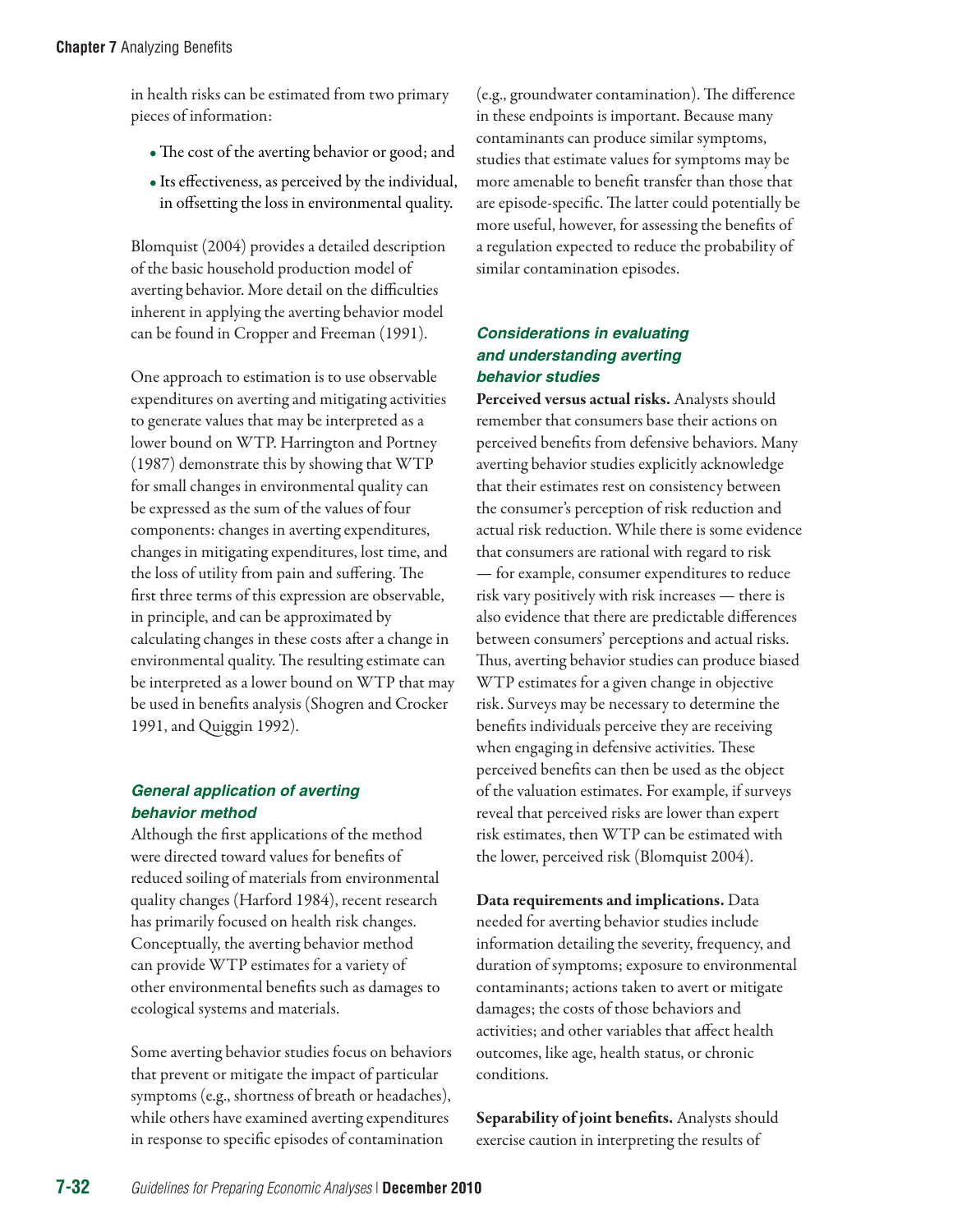studies that focus on goods in which there may be significant joint benefits (or costs). Many defensive behaviors not only avert or mitigate environmental damages, but also provide other benefits. For example, air conditioners obviously provide cooling in addition to air filtering, and bottled water may not only reduce health risks, but may also taste better. Conversely, it also is possible that the averting behavior may have negative effects on utility. For example, wearing helmets when riding bicycles or motorcycles may be uncomfortable. Failure to account for these "joint" benefits and costs associated with averting behaviors will result in biased estimates of WTP.

Modeling assumptions. Restrictive assumptions are sometimes needed to make averting behavior models tractable. Analysts drawing upon averting behavior studies will need to review and assess the implications of these assumptions for the valuation estimates.

# **7.3.1.5 Cost of Illness**

A frequently encountered alternative to WTP estimates is the avoided cost of illness (COI). The COI method estimates the financial burden of an illness based on the combined value of direct and indirect costs associated with the illness. Direct costs represent the expenditures associated with diagnosis, treatment, rehabilitation, and accommodation. Indirect costs represent the value of illness-related lost income, productivity, and leisure time. COI is better suited as a WTP proxy when the missing components (e.g., pain and suffering) are relatively small as they usually are in cases of in minor, acute illnesses. However, there are usually better medical treatment and lost productivity estimates for more severe illnesses.

The COI method is straightforward to implement and explain to policy makers, and has a number of other advantages. The method has been used for many years and is well developed. Collecting data to implement it often is less expensive than for other methods, improving the feasibility of developing original COI estimates in support of a specific policy.

#### *Economic foundations of COI studies*

Two conditions must be met for the COI method to approximate a market value of reduced health risk. First, the direct costs of morbidity must reflect the economic value of goods and services used to treat illness. Second, a person's earnings must reflect the economic value of lost work time, productivity, and leisure time. Because of distortions in medical and labor markets, these assumptions do not routinely hold. Further, COI estimates are not necessarily equal to WTP. The method generally does not attempt to measure the loss in utility due to pain and suffering, and does not account for the costs of any averting behaviors that individuals have taken to avoid an illness. When estimates of WTP are not available, the potential bias inherent in relying on COI estimates should be acknowledged and discussed. A second shortcoming of the COI method is that by focusing on ex post costs, it does not capture the risk attitudes associated with ex ante measures of reduced health risk.

Although COI estimates do not adequately capture several components of WTP, COI does not necessarily serve as a lower bound estimate of WTP. This is because, for some illnesses, the cost of behaviors that allow one to avoid an illness might be far lower than the cost of the illness itself. Depending on the design of the research question, WTP could reflect the lower avoidance costs while COI would reflect the higher costs of treating the illness once it has been contracted. In addition, COI estimates capture medical expenses passed on to third parties such as health insurance companies and hospitals, whereas WTP estimates generally do not. Finally, COI estimates capture the value of lost productivity (see Text Box 7.4 above), whereas these costs may be overlooked in WTP estimates — especially when derived from consumers or employees covered by sick leave.

Available comparisons of COI and total WTP estimates suggest that the difference can be large (Rowe et al. 1995). This difference varies greatly across health effects and across individuals.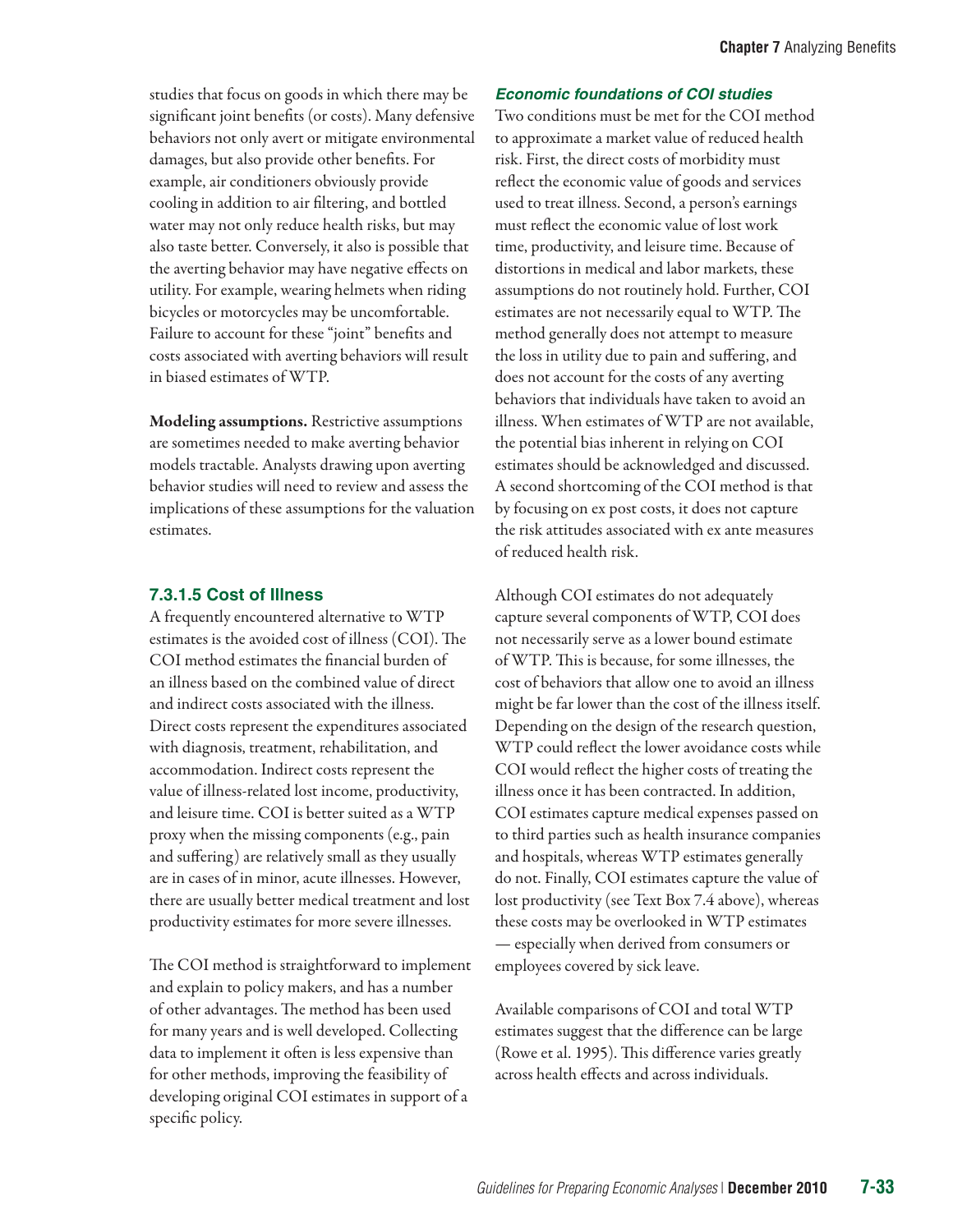# *General application by type of COI study*

Prevalence-based estimates. Prevalence-based COI estimates are derived from the costs faced by all individuals who have a sickness in a specified time period. For example, an estimate of the total number of individuals who currently have asthma, as diagnosed by a physician, reflects the current prevalence of physician-diagnosed asthma. Prevalence-based COI estimates for asthma include all direct and indirect costs associated with asthma within a given time period, such as a year. Prevalence-based COI estimates are a measure of the full financial burden of a disease, but generally will be lower bound estimates of the total WTP for avoiding the disease altogether. They are useful for evaluating the financial burden of policies aimed at improving the effectiveness of treatment or at reducing the morbidity and mortality associated with a disease.

Incidence-based estimates. By contrast, incidence-based COI estimates reflect expected costs for *new* individuals who develop a disease in a given time period. For example, the number of individuals who receive a *new* diagnosis of asthma from a physician in a year reflects the annual incidence of physician-diagnosed asthma. Incidence-based COI estimates reflect the expected value of direct medical expenditures and lost income and productivity associated with a disease from the time of diagnosis until recovery or death. Because these expenses can occur over an extended time period, incidence-based estimates are usually discounted to the year the illness is diagnosed and expressed in present value terms. Incidencebased COI estimates are useful for evaluating the financial burden of policies that are aimed at reducing the incidence of new cases of disease.

Most existing COI studies estimate indirect costs based on the typical hours lost from a work schedule or home production, evaluated at an average hourly wage. The direct medical costs of illness are generally derived in one of two ways. The empirical approach estimates the total medical costs of the disease by using a database of actual costs incurred for patients with the illness. The "expert elicitation" approach uses a

panel of physicians to develop a generic treatment profile for the illness. Illness costs are estimated by multiplying the probability of a patient receiving a treatment by the cost of the treatment. For any particular application, the preferred approach will depend on availability of reliable actual cost data as well as characteristics of the illness under study.

COI estimates for many illnesses are readily available from existing studies and span a wide range of health effects. EPA's *Cost of Illness Handbook* (U.S. EPA 2007c) provides estimates for many cancers, developmental illnesses and disabilities, and other illnesses.

# *Considerations in evaluating and understanding COI studies*

Technological change. Medical treatment technologies and methods are constantly changing, and this could push the true cost estimate for a given illness either higher or lower. When using previous COI studies, the analyst should be sure to research whether and how the generally accepted treatment has changed from the time of the study.

Measuring the value of lost productivity. Simply valuing the actual lost work time due to an illness may not capture the full loss of an individual's productivity in the case of a long-term chronic illness. Chronic illness may force an individual to work less than a full-time schedule, take a job at a lower pay rate than she would otherwise qualify for as a healthy person, or drop out of the labor force altogether. A second issue is the choice of wage rate. Even if the direct medical costs are estimated using individual actual cost data, it is highly unlikely that the individual data will include wages. Therefore, the wage rate chosen should reflect the demographic distribution of the illness under study. Furthermore, the value of lost time should include the productivity of those persons not involved in paid jobs. Homemakers' household upkeep and childcare services, retired persons' volunteering efforts, and students' time in school all directly or indirectly contribute to the productivity of society. Finally, the value of lost leisure time to an individual and her family is not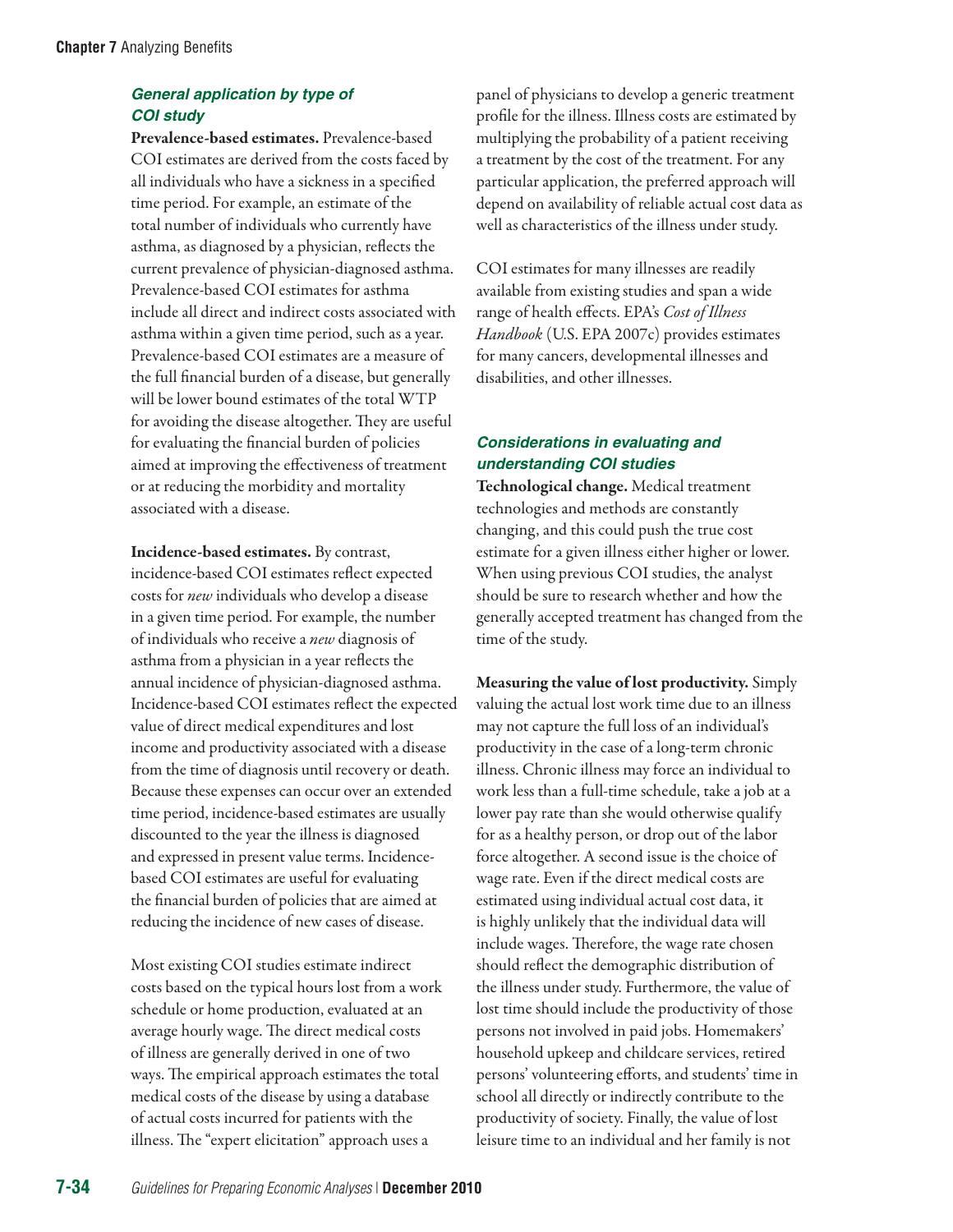#### **Text Box 7.5 - Value of Time**

Estimating the cost of an illness by examining only medical costs clearly understates the true costs experienced by an individual with ill health. Not only does the individual incur medical expenditures, they also miss production and consumption opportunities. In particular they miss opportunities to work for wages, produce household goods and services (e.g., laundry, home-cooked meals), and enjoy leisure activities. These latter two categories are jointly referred to as non-work time. The value of these lost opportunities has typically been estimated by examining the value of time.

EPA has developed an approach for valuing time losses based on the opportunity cost of time. For paid work, the approach is relatively straightforward. It rests on the assumption that total compensation (wages and employment benefits) is equal to the employers' valuation of the worker's output. Therefore, if a worker is absent due to illness, society loses the value of the foregone output, which can be estimated by examining the worker's wages and employment benefit values. To value time spent on non-market work and leisure activities, the assumption is made that an individual will engage in such unpaid activities only if, at the margin, the value of these activities is greater than the wages that could be earned in paid employment. Hence after-tax wages provide a lower bound estimate of the value of non-work time.

The loss of work time and leisure activities due to illness need not be complete. When an illness reduces but does not eliminate productivity at work or enjoyment of leisure time, estimates of the value of the diminishments in these opportunities are legitimate components of the cost of the illness.

Valuing time lost due to illness experienced by children and other subpopulations that do not earn wages is more difficult. Examples of such subpopulations include the elderly, unemployed, or individuals who are out of the work force. Analysts could surmise the post-tax wage if such individuals were employed; however, the situation involves less certainty. For example, the time loss of children who suffer illness is sometimes estimated by considering the effect of the illness, if any, on future earnings. For this case, however, *Circular A-4* (OMB 2003) currently suggests that, in the absence of better data, monetary values for children should be at least be as large as the values for adults (for the same risk probabilities and health outcomes).

Accounting for time losses in COI estimates comes closer to a full accounting of the losses borne by individuals suffering illness than simply assessing medical costs. However, a third cost category remains neglected — the value of pain and suffering. When an individual is sick, she not only misses opportunities to produce or relax, she also would be willing to pay some amount to avoid the pain or discomfort of the illness. In most economic models, these costs are represented as declines in utility and as such are inherently difficult to estimate. To date, there are no good estimates, or methods for obtaining good estimates, of the value of avoiding pain.

included in most COI studies. (See Text Box 7.5 for a discussion of the value of time.)

## **7.3.2 Stated Preference**

The distinguishing feature of stated preference methods compared to revealed preference methods is that stated preference methods rely on data drawn from people's responses to hypothetical questions while revealed preference methods rely on observations of actual choices. Stated preference methods use surveys that ask respondents to consider one or a series of hypothetical scenarios

that describe a potential change in a non-market good. The advantages of stated preference methods include their ability to estimate non-use values and to incorporate hypothetical scenarios that closely correspond to a policy case. The main disadvantage of stated preference methods is that they may be subject to systematic biases that are difficult to test for and correct.

National Oceanic and Atmospheric Administration's (NOAA) *The Report of the NOAA Panel on Contingent Valuation* is often cited as a primary source of information on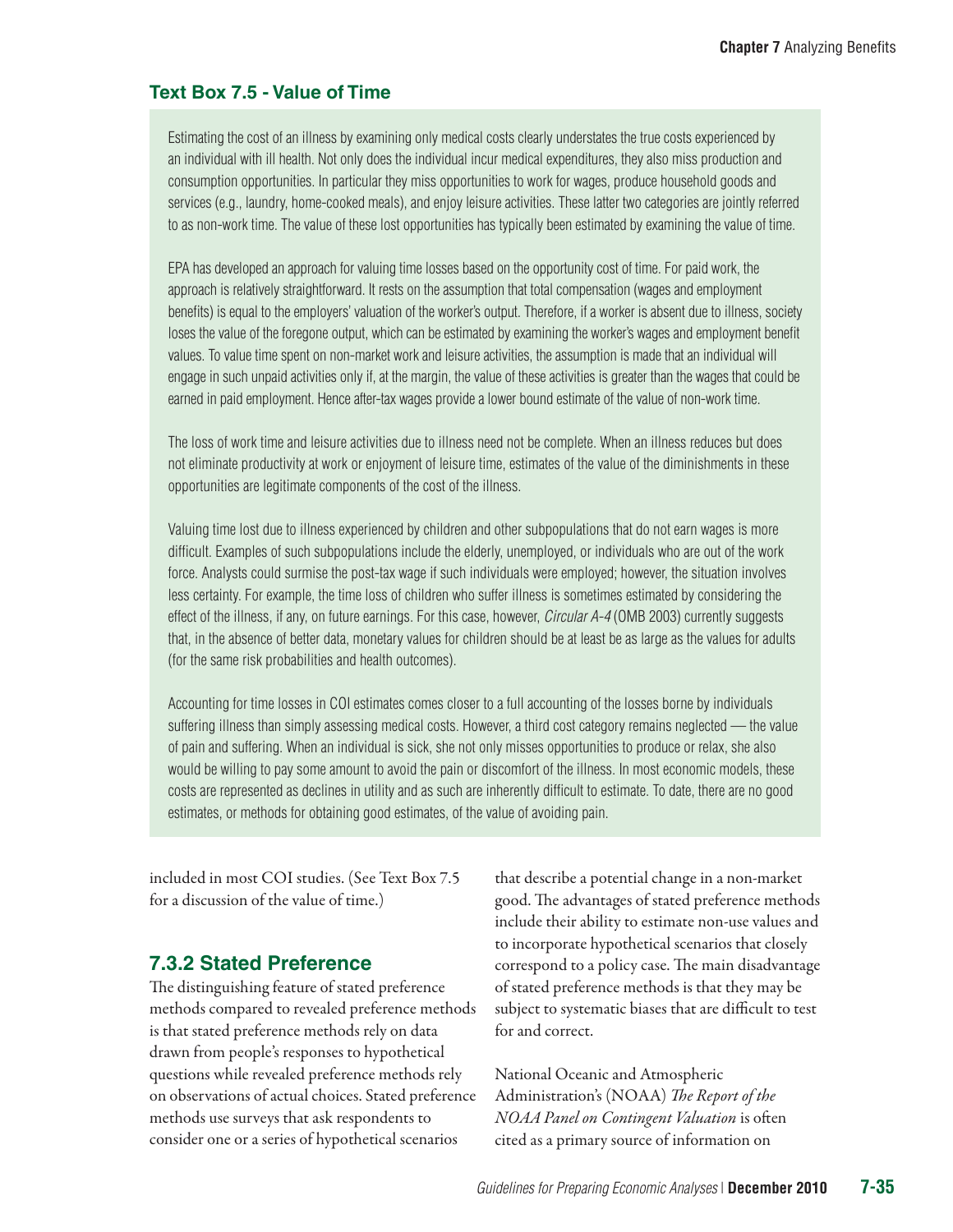stated preference techniques. Often referred to as the "NOAA Blue Ribbon Panel," this panel, comprised of five distinguished economists including two Nobel Laureates, deliberated on the usefulness of stated preference studies for policy analysis (Arrow et al. 1993). While their findings generally mirror the recommendations offered below, since the release of their report a number of changes in the survey administration "landscape" have occurred including the advent of internet surveys, the decline in representativeness of telephone surveys, and the growth in popularity of stated choice experiments.

# **7.3.2.1 Economic Foundation of Stated Preference Methods**

The responses elicited from stated preference surveys, if truthful, are either direct expressions of WTP or can be used to estimate WTP for the good in question. However, the "if truthful" caveat is paramount. While many environmental economists believe that respondents can provide truthful answers to hypothetical questions and therefore view stated preference methods as useful and reliable if conducted properly, a non-trivial fraction of economists are more skeptical of the results elicited from stated preference surveys. Due to this skepticism, it is important to employ validity and reliability tests of stated preference results when applying them to policy decisions.

If the analyst decides to conduct a stated preference survey or use stated preference results in a benefit transfer exercise, then a number of survey design issues should be considered. Stated preference researchers have attempted to develop methods to make individuals' choices in stated preference studies as consistent as possible with market transactions. Reasonable consistency with the framework of market transactions is a guiding criterion for ensuring the validity of stated preference value estimates. Three components of market transactions need to be constructed in stated preference surveys: the commodity, the payment, and the scenario (Fischoff and Furby 1988).

Stated preference studies need to carefully define the commodity to be valued, including characteristics of the commodity such as the timing of provision, certainty of provision, and availability of substitutes and complements. The definition of the commodity generally involves identifying and characterizing attributes of the commodity that are relevant to respondents. Commodity definition also includes defining or explaining baseline or current conditions, property rights in the baseline, and the policy scenarios, as well as the source of the change in the environmental commodity.36

Respondents also must be informed about the transaction context, including the method, timing, and duration of payment. The transaction must not be coerced and the individual should be aware of her budget constraint. The payment vehicle should be described as a credible and binding commitment should the respondent decide to purchase the good. The timing and duration of a payment involves individuals implicitly discounting payments and calculating expected utility for future events. The transaction context and the commodity definition should describe and account for these temporal issues.

The hypothetical scenario(s) should be described so as to minimize potential strategic behavior such as "free riding" or "overpledging." In the case of free riding, respondents will underbid their true WTP for a good if they feel they will actually be made to pay for it but believe the good will be provided nevertheless. In the case of overpledging, respondents pledge amounts greater than their true WTP with the expectation that they will not be made to pay for the good, but believing that their response could influence whether or not the good will be provided. Incentive-compatible choice scenarios and attribute-based response formats have been shown to mitigate strategic responses. Both are discussed below.

It is recognized in both the experimental economics literature and the survey methodology

<sup>36</sup> Depending on the scenario, the description of the commodity may produce strong reactions in respondents and could introduce bias. In these cases, the detail with which the commodity of the change is specified needs to be balanced against the ultimate goals of the survey. Regardless, the commodity needs to be specified with enough detail to make the scenario credible.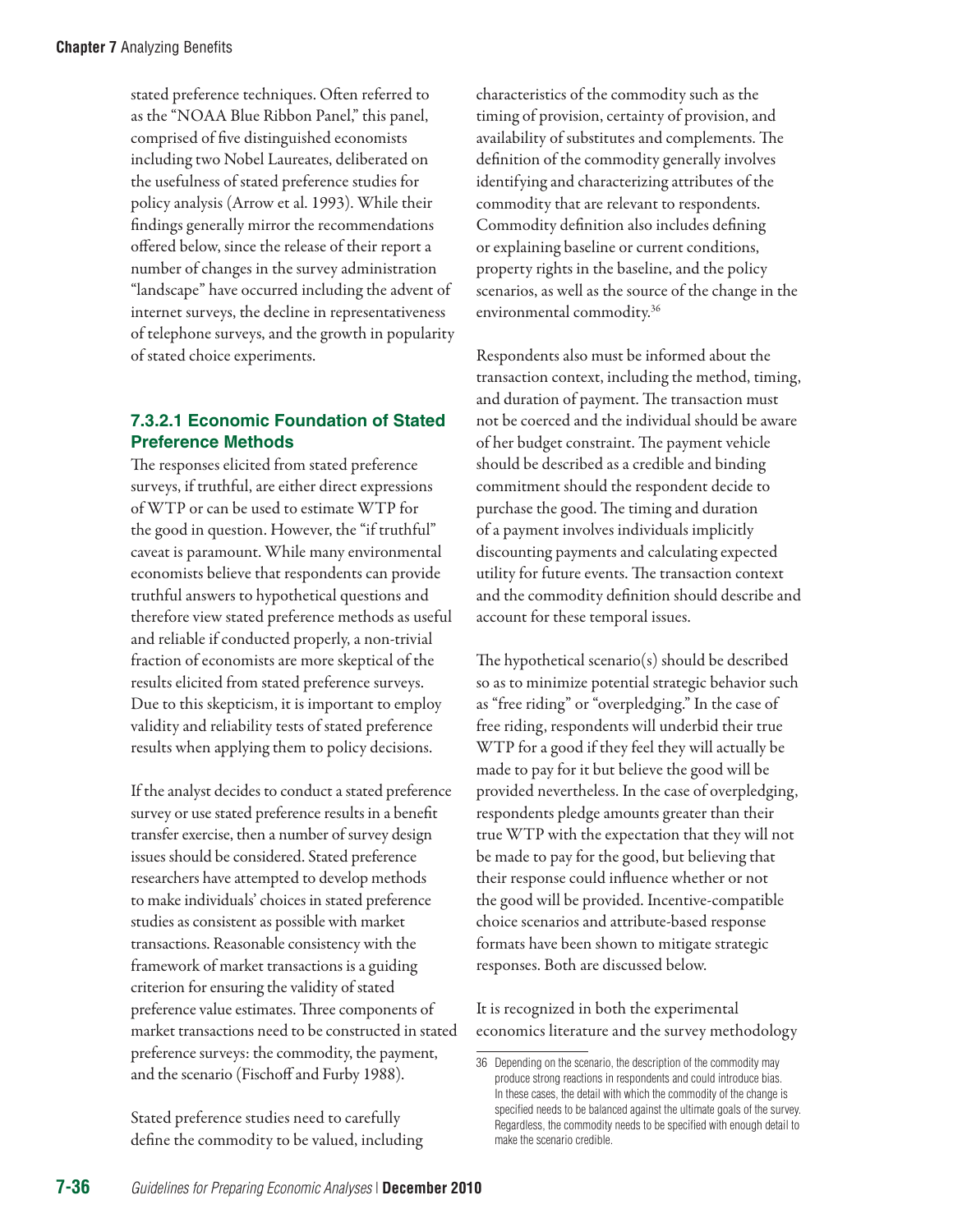literature that different survey formats can elicit different responses. Changing the wording or order of questions also can influence the responses. Therefore, the researcher should provide a justification for her choice of survey format and include a discussion of the ramifications of that choice.

# **7.3.2.2 General Application by Type of Stated Preference Study**

Two main types of stated preference survey format are currently used: direct WTP questions and stated choice questions. Stated choice questions can be either dichotomous choice questions or multiattribute choice questions. Following a general discussion of survey format, each of the stated preference survey formats is described in detail below.

Goals that should guide selection of the survey format include the minimization of survey costs, of non-responsiveness, of unexplained variance, and of complications associated with WTP estimation. For example, open-ended questions require smaller sample sizes and are simpler to analyze than other methods of asking the valuation question. These advantages could lead to significant cost reductions. However, these advantages may be mitigated by higher non-response rates and large unexplained variance in the responses. Moreover, there remains a great deal of uncertainty over the effect of the choice mechanism (i.e., open-ended, dichotomous choice, etc.) on the ability and willingness of respondents to provide accurate and well-considered responses.

Because survey formats are still evolving and many different approaches have been used in the literature, no definitive recommendations are offered here regarding selection of the survey format. Rather, the following sections describe some of the most commonly used formats and discuss some of their known and suspected strengths and weaknesses. Researchers should select a format that suits their topic, and should strive to use focus groups, pretests, and statistical validity tests to address known and suspected weaknesses in the selected approach.

#### *Direct/open-ended WTP questions*

Direct/open-ended WTP questions ask respondents to indicate their maximum WTP for the specific quantity or quality changes of a good or service that has been described to them. An important advantage of open-ended stated preference questions is that the answers provide direct, individual-specific estimates of WTP. Although this is the measure that economists want to estimate, early stated preference studies found that some respondents had difficulty answering open-ended WTP questions and nonresponse rates to such questions were high. Such problems are more common when the respondent is not familiar with the good or with the idea of exchanging a direct dollar payment for the good. An example of a stated preference study using open-ended questions is Brown et al. (1996).

Various modifications of the direct/open-ended WTP question format have been developed in an effort to help respondents arrive at their maximum WTP estimate. In *iterative bidding* respondents are asked if they would pay some initial amount, and then the amount is changed up or down depending on whether the respondent says "yes" or "no" to the first amount. This continues until a maximum WTP is determined for that respondent. Iterative bidding has been shown to suffer from "starting point bias," wherein respondents' maximum WTP estimates are systematically related to the dollar starting point in the iterative bidding process (Rowe and Chestnut 1983, Boyle et al. 1988, and Whitehead 2002). A *payment card* is a list of dollar amounts from which respondents can choose, allowing respondents an opportunity to look over a range of dollar amounts while they consider their maximum WTP. Mitchell and Carson (1989) and Rowe et al. (1996) discuss concerns that the range and intervals of the dollar amounts used in payment card methods may influence respondents' WTP answers.

#### *Stated choice questions*

While direct/open-ended WTP questions are efficient in principle, researchers have generally turned to other stated preference techniques in recent years. This is largely due to the difficulties respondents face in answering direct WTP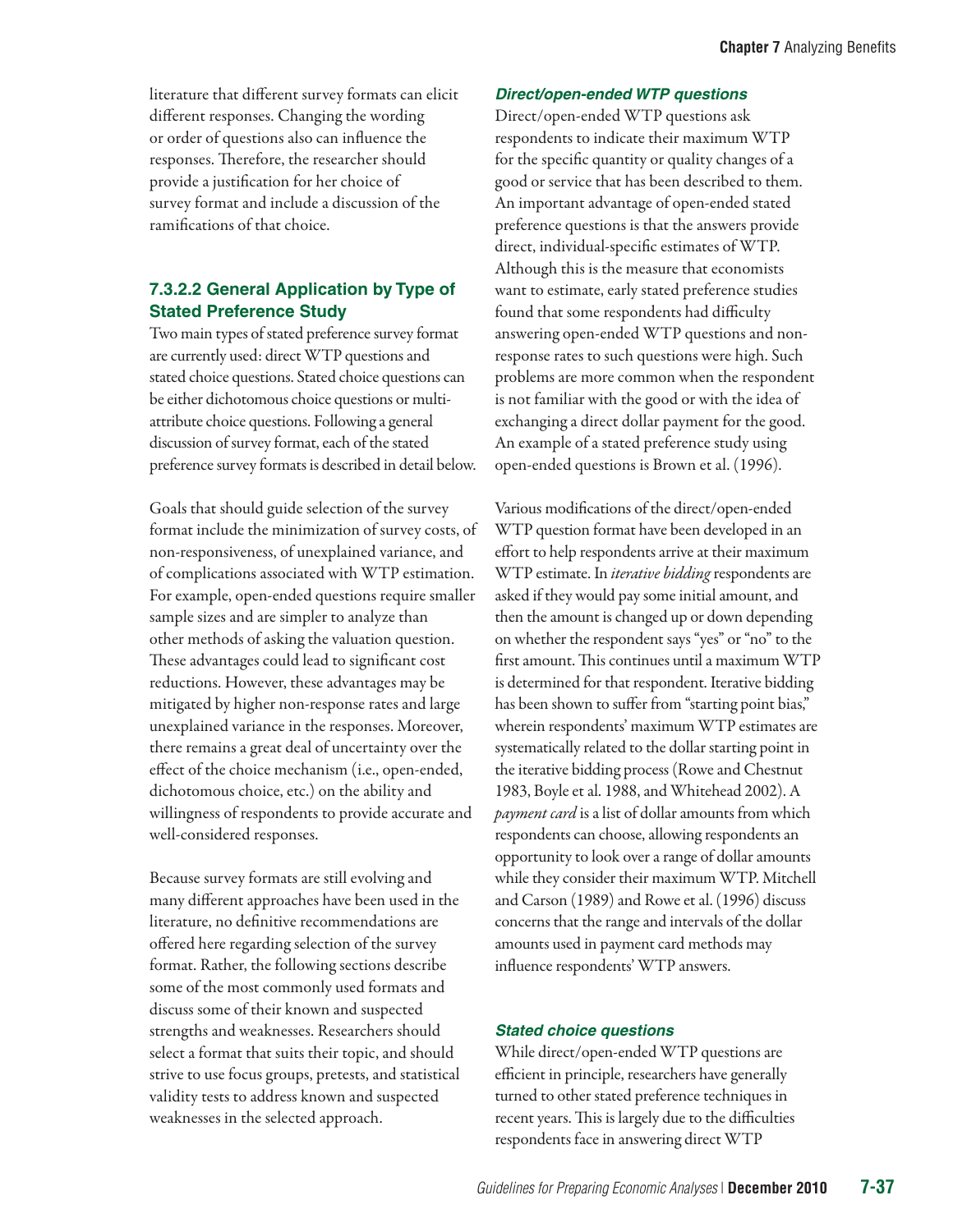questions and the lack of easily implemented procedures to mitigate these difficulties. Researchers also have noted that direct WTP questions with various forms of follow-up bidding may not be "incentive compatible." That is, the respondents' best strategy in answering these questions is not necessarily to be truthful (Freeman 2003).

In contrast to direct/open-ended WTP questions, stated choice questions ask respondents to choose a single preferred option or to rank options from two or more choices. When analyzing the data the dependent variable will be continuous for openended WTP formats and discrete for stated choice formats.37 In principle, stated choice questions can be distinguished along three dimensions:

- *The number of alternatives each respondent can choose from in each choice scenario* — surveys may offer only two alternatives (e.g., yes/no, or "live in area A or area B); two alternatives with an additional option to choose "don't know" or "don't care;" or multiple alternatives (e.g., "choose option A, B, or C").
- •*The number of attributes varied across alternatives in each choice question (other than price)* alternatives may be distinguished by variation in only a single attribute (e.g., mortality risk) or by variation in multiple attributes (e.g., price, water quality, air quality, etc.).
- *The number of choice scenarios an individual is asked to evaluate through the survey.*

Any particular stated choice survey design could combine these dimensions in any given way. For example, a survey may offer two options to choose from in each choice scenario, vary several attributes across the two options, and present each respondent with multiple choice scenarios through the course of the survey. Using the taxonomy presented in these *Guidelines*, a complete (though cumbersome) description of this format would be a dichotomous choice/multi-attribute/

multi-scenario survey. The statistical strategy for estimating WTP is largely determined by the survey format adopted, as described below.

The earliest stated choice questions were simple yes/no questions. These were often called *referendum* questions because they were often posed as, "Would you vote for . . ., if the cost to you were \$X?" However, these questions are not always posed as a vote decision and are now commonly called *dichotomous choice* questions.

In recent years, stated preference researchers have been adapting a choice question approach used in the marketing literature called *conjoint analysis*. These are more complex choice questions in which the respondent is asked repeatedly to pick her preferred option from a list of two or more options. Each option represents a package of product attributes. By incorporating a dollar price or cost in each option, stated preference researchers are able to extract WTP estimates for incremental changes in the attributes of the good, based on the preferences expressed by the respondents. Holmes and Adamowicz (2003) refer to this as *attribute-based stated choice*.

# *Dichotomous choice WTP questions.*

Dichotomous choice questions present respondents with a specified environmental change costing a specific dollar amount and then ask whether or not they would be willing to pay that amount for the change. The primary advantage of dichotomous choice WTP questions is that they are easier to answer than direct WTP questions, because the respondent is not required to determine her exact WTP, only whether it is above or below the stated amount. Sample mean and median WTP values can be derived from analysis of the frequencies of the yes/no responses to each dollar amount. Bishop and Heberlein (1979), Hanemann (1984), and Cameron and James (1987) describe the necessary statistical procedures for analyzing dichotomous choice responses using logit or probit models. Dichotomous choice responses will reveal an interval containing WTP and in the case of a 'yes' response this interval will be unbounded from above. As a result, significantly larger sample sizes are needed for

<sup>37</sup> Some researchers use the term "contingent valuation" to refer to direct WTP and dichotomous choice/referendum formats and "stated preference" to refer to other stated choice formats. In these *Guidelines* the term "stated preference" is used to refer to all valuation studies based on hypothetical choices (including open-ended WTP and stated choice formats), as distinguished from "revealed preference."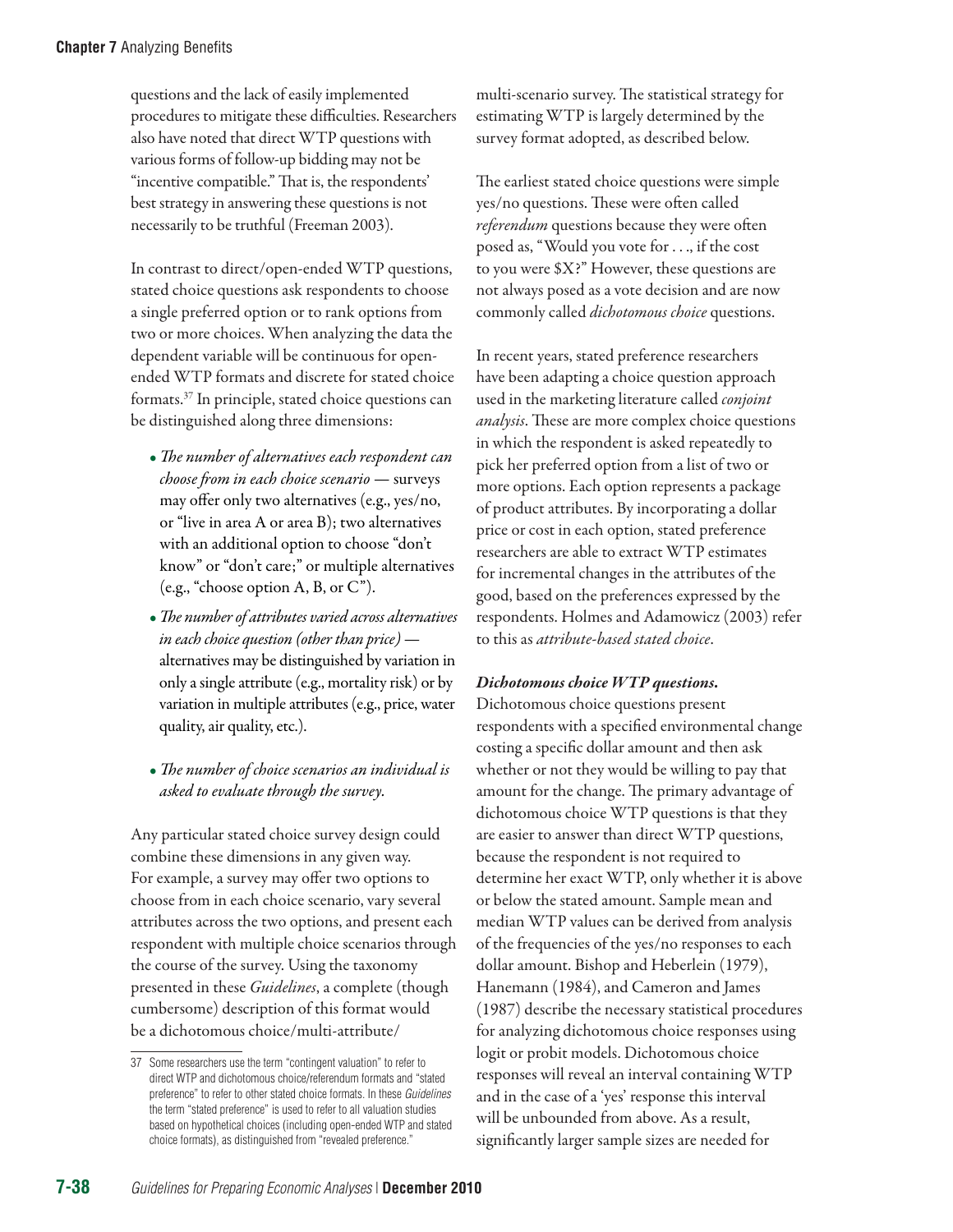dichotomous choice questions to obtain the same degree of statistical efficiency in the sample means as direct/open-ended responses that reveal pointvalues for WTP (Cameron and James 1987).

To increase the estimation efficiency of dichotomous choice questions, recent applications have commonly used what is called a doublebounded approach. In double-bounded questions the respondent is asked whether she would be willing to pay a second amount, higher if she said yes to the first amount, and lower if she said no to the first amount.<sup>38</sup> Sometimes multiple follow-up questions are used to try to narrow the interval around WTP even further. These begin to resemble iterative bidding style questions if many follow-up questions are asked. Similar to starting point bias in iterative bidding questions, the analyses of double-bounded dichotomous choice question results suggest that the second responses may not be independent of the first responses (Cameron and Quiggin 1994, 1998; and Kanninen 1995).

*Multi-attribute choice questions*. In multiattribute choice questions, respondents are presented with alternative choices that are characterized by different combinations of goods and services attributes and prices. Multiattribute choice questions ask respondents to choose the most preferred alternative (a partial ranking) from multiple alternative goods (i.e., a choice set), in which the alternatives within a choice set are differentiated by their attributes including price ( Johnson et al. 1995 and Roe et al. 1996). The analysis takes advantage of the differences in the attribute levels across the choice options to determine how respondents value marginal changes in each of the attributes. To measure WTP, a price (often a tax or a measure of travel costs), is included in multi-attribute choice questions as one of the attributes of each alternative. This price and the mechanism by which the price would be paid need to be

explained clearly and plausibly, as with any payment mechanism in a stated preference study. Boyle and Özdemir (2009) examine the impact of question design choices, such as the ordering of attributes and the number of alternatives in a single question, on the mean WTP estimate.

There are many desirable aspects of multiattribute choice questions, including the nature of the choice being made. To choose the most preferred alternative from some set of alternatives is a common decision experience in posted-price markets, especially when one of the attributes of the alternatives is a price. One can argue that such a decision encourages respondents to concentrate on the trade-offs between attributes rather than taking a position for or against an initiative or policy. This type of repeated decision process may also diffuse the strong emotions often associated with environmental goods, thereby reducing the likelihood of yea-saying or of rejecting the premise of having to pay for an environmental improvement.39 Presenting repeated choices also gives the respondent some practice with the question format, which may improve the overall accuracy of her responses, and gives her repeated opportunities to express support for a program without always selecting the highest price option.

Some applications of multi-attribute survey formats include Opaluch et al. (1993), Adamowicz et al*.* (1994), Viscusi et al. (1991), Adamowicz et al. (1997), Adamowicz et al. (1998a), Layton and Brown (2000), Johnson and Desvousges (1997), Boyle et al. (2001), and Morey et al. (2002). Studies that investigate the effects of multi-attribute choice question design parameters include Johnson et al. (2000) and Adamowicz et al. (1997).

# **7.3.2.3 Considerations in Evaluating Stated Preference Results**

Survey mode. The mode used to administer a survey is an important component of survey research design because it is the mechanism by

<sup>38</sup> Alberini (1995) illustrated an analysis approach for deriving WTP estimates from such responses and demonstrates the increased efficiency of double-bounded questions. The same study showed that the most efficient range of dollar amounts in a dichotomous choice study design was one that covered the mid-range of the distribution and did not extend very far into the tails at either end.

<sup>39</sup> Yea-saying refers to the behavior of respondents when they overstate their true WTP in order to show support for a situation described in survey questions.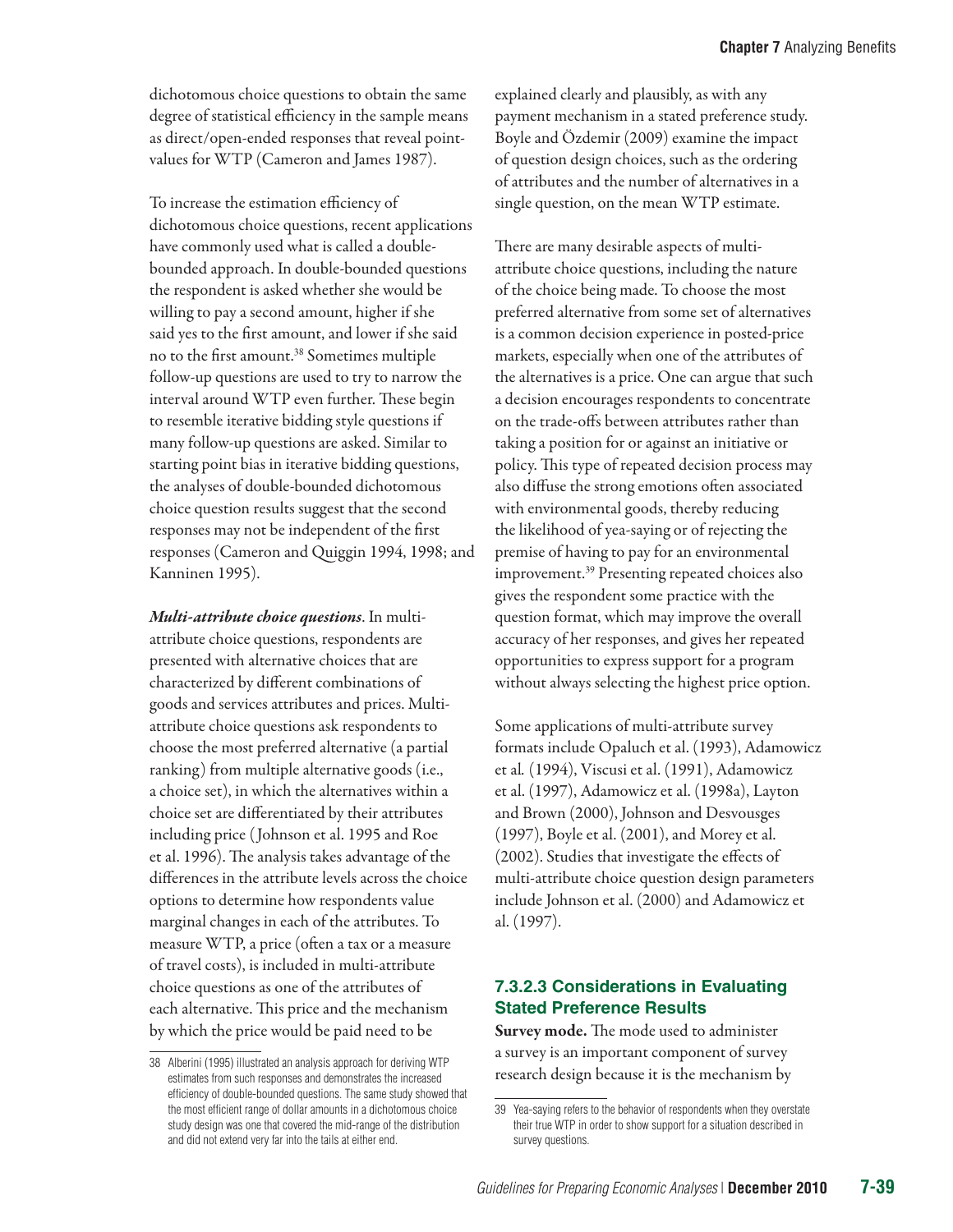which information is conveyed to respondents, and likewise determines the way in which individuals can provide responses for analysis. Until recently there were three primary survey modes: telephone, in-person, and mail. Telephone surveys are primarily conducted with a trained interviewer using random digit dialing (RDD) to contact households. In-person surveys are conducted in a variety of ways, including doorto-door, intercepts at public locations, and via telephone recruiting to a central facility. Mail surveys are conducted by providing written survey materials for respondents to self-administer. As technology and society has changed, so has the preference for one mode over the other. With the influx of market research and telemarketing, the telephone has become a less convenient way to administer surveys. Many people refuse to answer the phone, or to answer questions over the phone. The same can be said of mail surveys. People are quick to ignore unsolicited mail. In recent years the Internet has emerged as a possible mode for conducting surveys. Internet access and email accounts are more prevalent and computer literacy is high in the United States and other developed countries. As with all of the survey modes mentioned, there are inherent biases. These biases are generally classified as social desirability bias, sample frame bias, avidity bias, and nonresponse bias. See Maguire (2009), Loomis and King (1994), Mannesto and Loomis (1991), Lindberg et al. (1997), and Ethier et al. (2000) for a discussion of different biases in survey mode.

Framing issues. An important issue regarding survey formats is whether information provided in the questions influences the respondents' answers in one way or another. For example, Cameron and Huppert (1991) and Cooper and Loomis (1992) find that mean WTP estimates based on dichotomous choice questions may be sensitive to the ranges and intervals of dollar amounts included in the WTP questions. Kanninen and Kriström (1993) show that the sensitivity of mean WTP to bid values can be caused by model misspecification, failure to include bid values that cover the middle of the distribution, or inclusion of bids from the extreme tails of the distribution.

Selection of payment vehicle. The payment vehicle in a stated preference study refers to the method by which individuals or households would pay for the good described in a particular survey instrument. Examples include increases in electricity prices, changes in cost of living, a one-time tax, or a donation to a special fund. It is imperative that the payment vehicle is incentive compatible and does not introduce any strategic or other bias. Incentive compatibility means that the individual is motivated to respond truthfully and does not use their responses to try to influence a particular outcome (e.g., state a WTP value that is higher than their true WTP to try to make sure a particular outcome succeeds).

Strategic behavior. Adamowicz et al*.* (1998a) also suggests that respondents may be less likely to behave strategically when responding to multi-attribute choice experiments. Repeatedly choosing from several options gives the respondent some practice with the question format that may improve the overall accuracy of her responses, and gives her repeated opportunities to express support for a program without always selecting the highest price option.

Yea-saying. As mentioned above, yea-saying refers to the behavior of respondents when they overstate their true WTP in order to show support for situation described in survey questions. For example, Kanninen (1995) finds some evidence of yea-saying in dichotomous choice responses through testing in follow-up questions. The extent of this potential problem is not well established, but it may provide an explanation for the fact that mean WTP values based on dichotomous choice responses tend to be equal to or higher than values from direct WTP questions for the same good (Cummings et al. 1986, Boyle et al. 1993, Brown et al. 1996, Ready et al. 1996, and Balistreri et al. 2001). It has not been determined whether yea-saying can be reduced by double-bounded dichotomous choice because in this case the respondent has more than one opportunity to say yes.

Treatment of "don't know" or neutral responses. Based on recommendations from the NOAA Blue Ribbon panel (Arrow et al. 1993), many surveys now include "don't know" or "no preference"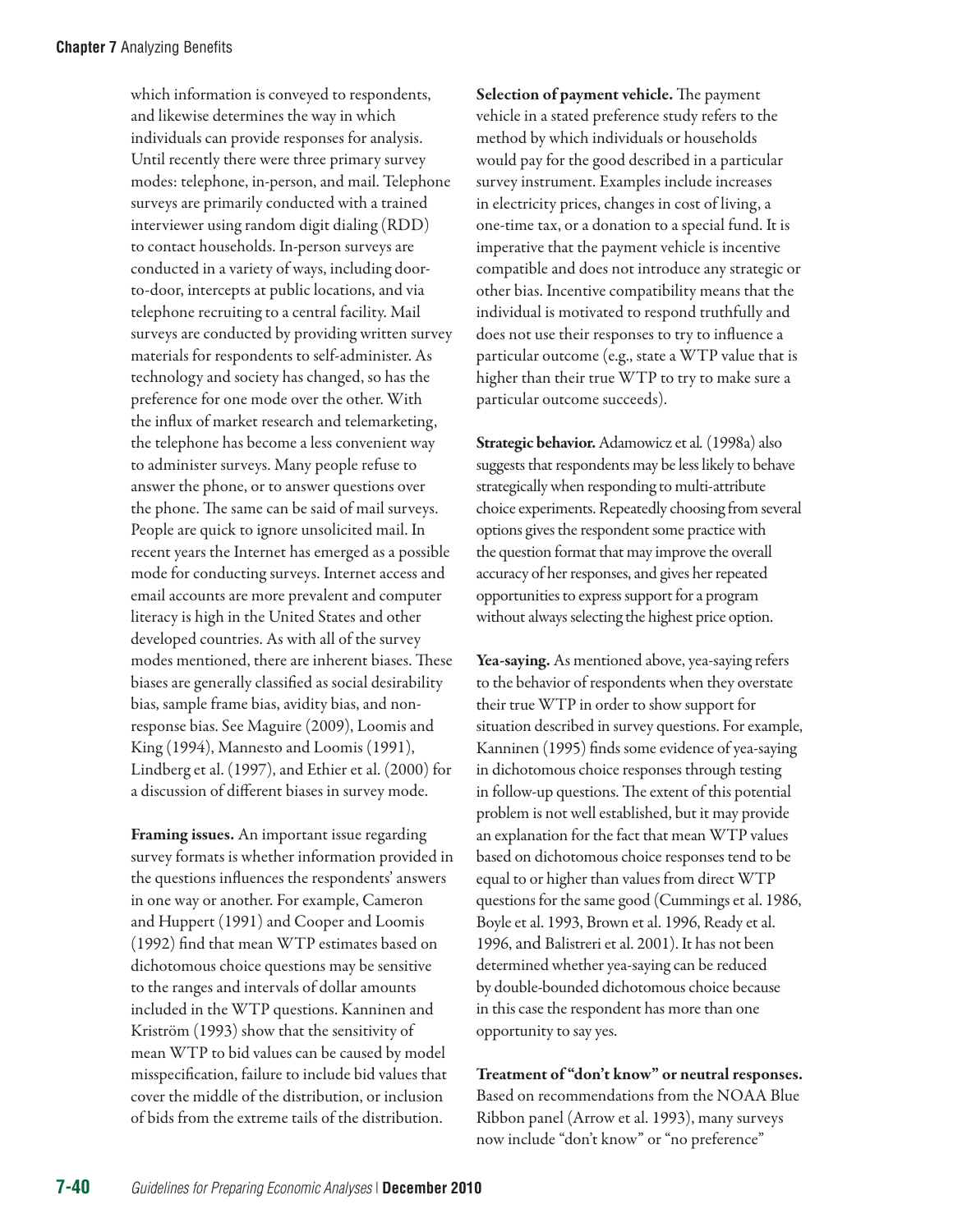options for respondents to choose from. There have been questions about how such responses should enter the empirical analysis. Examining referendum-style dichotomous choice questions, Carson et al. (1998) found that when those who chose not to vote were coded as "no" responses, the mean WTP values were the same as when the "would not vote" option was not offered. Offering the "would not vote" option did not change the percentage of respondents saying "yes". Thus, they recommend that if a "would not vote" option is included, it should be coded as a "no" vote, a practice that has become widespread. Stated preference studies should always be explicit about how they treat "don't know," "would not vote," or other neutral responses.

Reliability, in general terms, means consistency or repeatability. If a method is used numerous times to measure the same commodity, then the method is considered more reliable the lower the variability in the results.

- •Test-retest approach. Possibly the most widely applied approach for assessing reliability in stated preference studies has been the test-retest approach. Test-retest assesses the variability of a measure between different time periods. Loomis (1989), Teisl et al. (1995), McConnell et al. (1998), and Hoban and Whitehead (1999) all provide examples of the test-retest method for reliability.
- Meta-analysis of stated preference survey results for the same good also may provide evidence of reliability. Meta-analysis evaluates multiple studies as though each was constructed to measure the same phenomenon. Meta-analysis attempts to sort out the effects of differences in the valuation approach used in different surveys, along with other factors influencing the elicited value. For example Boyle et al. (1994) use metaanalysis to evaluate eight studies conducted to measure values for groundwater protection. (Also see Section 7.4.)

Validity tests seek to assess whether WTP estimates from stated preference methods behave as a theoretically correct WTP should. Three types of validity discussed below are: content validity, criterion validity, and convergent validity.

• Content validity. Content validity refers to the extent to which the estimate captures the concept being evaluated. Content validity is largely a subjective evaluation of whether a study has been designed and executed in a way that incorporates the essential characteristics of the WTP concept. In a sense, it is akin to asking, "On the face of it, does the estimate capture the concept of WTP?" (This approach is sometimes referred to as "face validity.")

To evaluate a survey instrument, analysts look for features that researchers should have incorporated into the survey scenario. First, the environmental change being valued should be clearly defined. A careful exposition of the conditions in the baseline case and how these would be expected to change over time if no action were taken should be included. Next, the action or policy change should be described, including an illustration of how and when it would affect aspects of the environment that people might care about. Boyd and Banzahf (2007), and Boyd and Krupnick (2009) put a finer point on this concept and advocate developing the valuation scenario based on "ecological endpoints" rather than intermediate goods that are less clearly associated with outcomes of interest. For example, if respondents ultimately care about the survival of a certain species, it is more sensible to structure questions to ask about WTP for the species' survival than to ask about degradation of habitat, as respondents are unlikely to know the relationship between habitat attributes and species survival. Respondent attitudes about the provider and the implied property rights of the survey scenario can be used to evaluate the appropriateness of features related to the payment mechanism (Fischhoff and Furby 1988). Survey questions that probe for respondent comprehension and acceptance of the commodity scenario can offer important indications about the validity of the results (Bishop et al. 1997).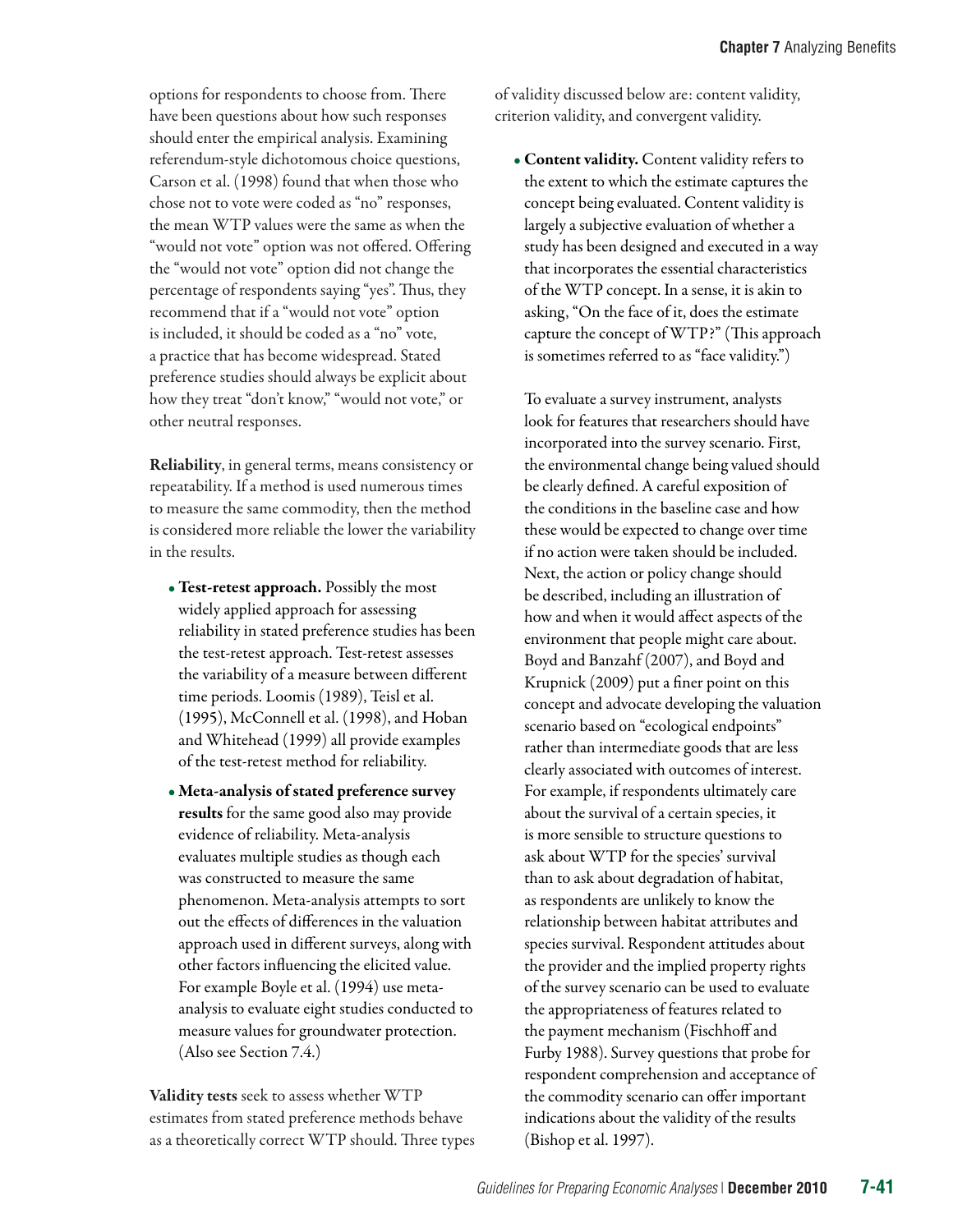• Criterion validity. Criterion validity assesses whether stated preference results relate to other measures that are considered to be closer to the concept being assessed (WTP). Ideally, one would compare results from a stated preference study (the measure) with those from actual market data (the criterion). This is because market data can be used to estimate WTP more reliably than a stated preference survey. Another approach would be to estimate a sample of individuals' WTP for a commodity using a stated preference survey and then later give the same sample of individuals or a different random sample of individuals drawn from the same population a real opportunity to buy the good. (See Mitchell and Carson 1989, Carson et al. 1987a, Kealy et al. 1990, Brown et al. 1996, and Champ et al. 1997 for examples.)

When unable to conduct such comparisons, sensitivity to scope and income has been used to assess criterion validity. "Scope tests" are concerned with how WTP responds to changes in the amount of the referenced good provided in the valuation scenario (Smith and Osborne 1996, Rollins and Lyke 1998, and Heberlien et al. 2005). If the referenced good is indeed a "normal good" utility theory implies that WTP should increase with the provision of the good. For the same reason one would expect WTP to exhibit positive income elasticity (McFadden 1994, and Schlapfer 2006). Neither test is necessary or sufficient to establish criterion validity (Heberlein et al. 2005) but can serve as useful proxies when an alternate measure of WTP for the same good is unavailable. Diamond (1996) suggests that stronger scope tests can be conducted by comparing departures from strict "adding up" of WTP for partial changes and relating them to the income elasticity of WTP. Other researchers, however, argue that the Diamond test may not be practicable or even necessarily correct (Carson et al. 2001).

• Convergent validity. Convergent validity examines the relationship between different measures of a concept.<sup>40</sup> This differs from criterion validity in that one of the measures is not taken as a criterion upon which to judge the other measure. The measure of interest and the other measure are judged together to assess consistency with one another. If they differ in a systematic way (e.g., one is usually larger than another for the same good), it is not clear which one is more correct. However, if stated preference results are found to be larger than revealed preference results for the same good, it is often presumed that the difference is the result of hypothetical bias because revealed preference results are based on actual behavior. There can be many other sources of bias and error in both stated preference and revealed preference results that cause them to differ from one another and from "true" WTP.

Empirical convergent validity tests use comparisons of stated preference results with revealed preference or experimental results that are thought to be free of hypothetical bias.41 In some circumstances, convergent validity tests may be incorporated as part of the study design. Such a test might compare results of an actual market exercise with the results of a hypothetical market exercise in which the exercises are otherwise identical. In this case there might be evidence of an upward or downward bias in the hypothetical results as compared to the simulated market results. See Section 7.3.3 for a discussion on combining revealed preference and stated preference data.

Hypothetical bias occurs when the responses to hypothetical stated preference questions are

<sup>40</sup> Mitchell and Carson (1989) define convergent validity and theoretical validity as two types of construct validity. Construct validity examines the degree to which the measure is related to other measures as predicted by theory.

<sup>41</sup> Some analysts include the comparisons of stated preference results to actual markets under convergent validity rather than criterion validity, as discussed in the previous section, because there is no actual observable measure of the theoretical construct WTP. Here, a distinction is made between simulated markets, as in a laboratory experiment in which values may be "induced" by giving subject cash at the end based on their choices, and actual markets in which subjects must pay with their own money.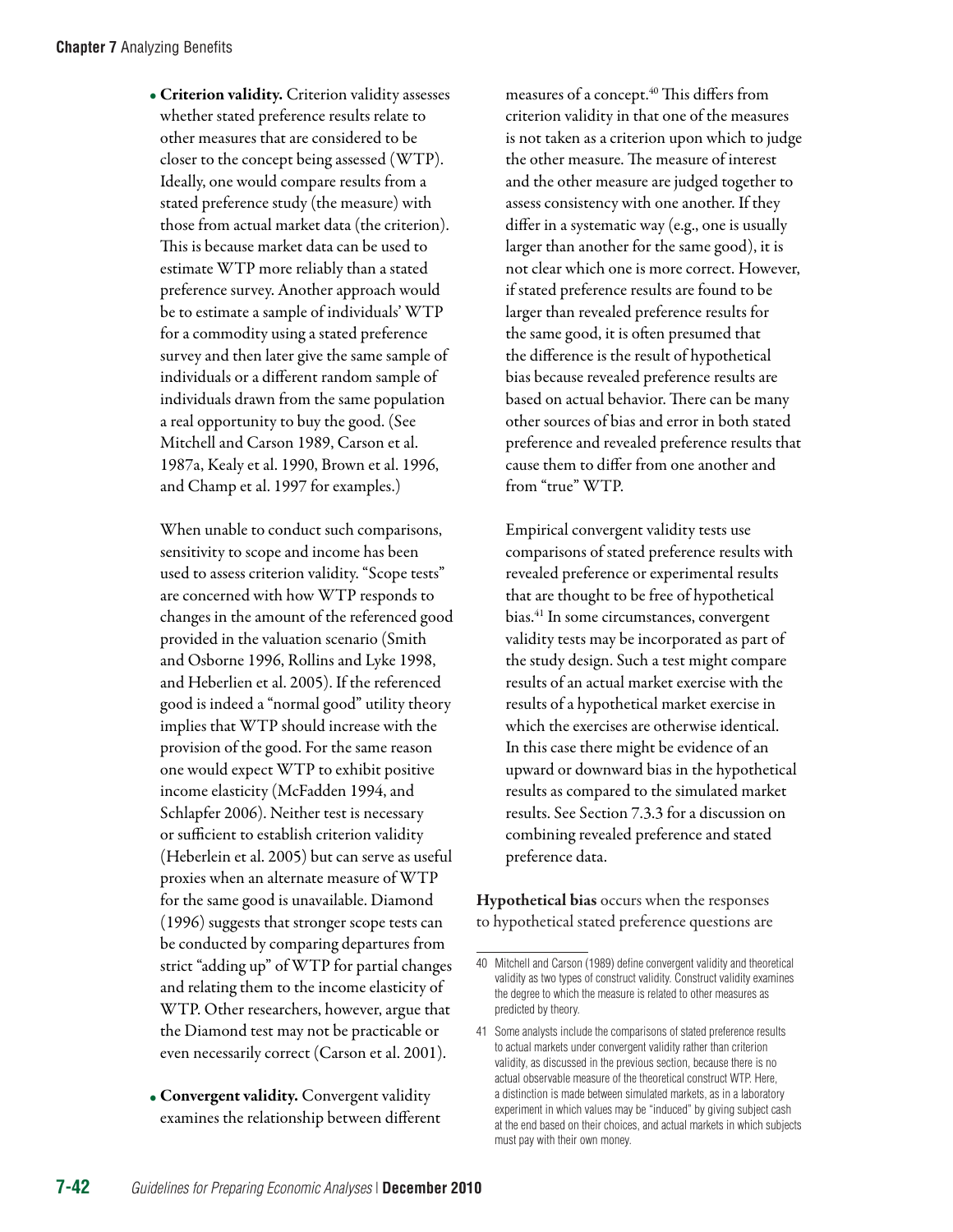systematically different than what individuals would pay if the transactions were to actually occur. Widely cited as one of the most common problems with the stated preference method (List and Gallet 2001, and Murphy and Allen 2005), and researchers have made advances in techniques to minimize such bias. These techniques include the use of "cheap talk" methods to directly tell respondents about the potential for hypothetical bias (Cummings and Taylor 1999, and List 2001); calibrating hypothetical values (List and Shogren 1998, and Blomquist et al. 2009); and allowing respondents to express uncertainty in their responses and restricting the set of positive responses to those about which the respondent was most certain (Vossler et al. 2003). Several studies have shown that attribute-based choice experiments reduce hypothetical bias in the bid amounts and the marginal value of attributes relative to other elicitation methods (Carlsson and Martinsson 2001, Murphy and Allen 2005, and List et al. 2006).

Tests for hypothetical bias often involve a comparison of actual payments and responses to hypothetical scenarios that use the same solicitation approach. The actual payments typically occur in one of three scenarios. Market transactions are the most common (Cummings et al. 1995, and List and Shogren 1998) but generally involve payments for private goods while most stated preference applications are concerned with public or quasi-public goods. Simulated markets can be used to solicit actual donations for public good provision (Champ et al. 1997). However, donation solicitations are subject to free riding, so while it may be possible to test for hypothetical bias using this approach, both the actual and hypothetical payment scenarios lack incentive compatibility and may not represent total WTP. In rare instances comparisons have been made between actual referenda for public good provision and hypothetical responses to the same scenario but the conditions for a valid comparison of this sort are exceedingly difficult to satisfy ( Johnston 2006).

Non-response bias is introduced when nonrespondents would have answered questions

systematically differently than those who did answer. Non-response bias can take two forms: item non-response and survey non-response.

- Item non-response bias occurs when respondents who agreed to take the survey do not answer all of the choice questions in the survey. Information available about respondents from other questions they answered can support an assessment of potential item non-response bias for the WTP questions that were unanswered. The key issue is whether there were systematic differences in potential WTP-related characteristics of those who answered the WTP questions and those who did not. Characteristics of interest include income, gender, age, expressed attitudes and opinions about the good or service, and information reported on current use or familiarity with the good or service. Statistically significant differences may indicate the potential for item non-response bias, while finding no such differences suggests that the chance of significant nonresponse bias is lower. However, the results of this comparison are only suggestive because respondents and non-respondents may only differ in their preference for the good in question (McClelland et al. 1991).
- Survey non-response bias is created when those who refuse to take the survey have preferences that are systematically different from the preferences of those who do respond. Although it is generally thought that surveys with high response rates are less likely to suffer from survey non-response bias, it is not a guarantee.<sup>42</sup> For survey non-respondents, there may be no available data to determine how they might systematically differ from those who responded to the survey. The

<sup>42</sup> Note that OMB's *Guidance on Agency Survey and Statistical Collections* (OMB 2006) has fairly strict requirements for response rates and their calculation for Agency-sponsored surveys, recommending that "ICRs for surveys with expected response rates of 80 percent or higher need complete descriptions of the basis of the estimated response rate...ICRs for surveys with expected response rates lower than 80 percent need complete descriptions of how the expected response rate was determined, a detailed description of steps that will be taken to maximize the response rate...and a description of plans to evaluate non-response bias" (pp. 60-70).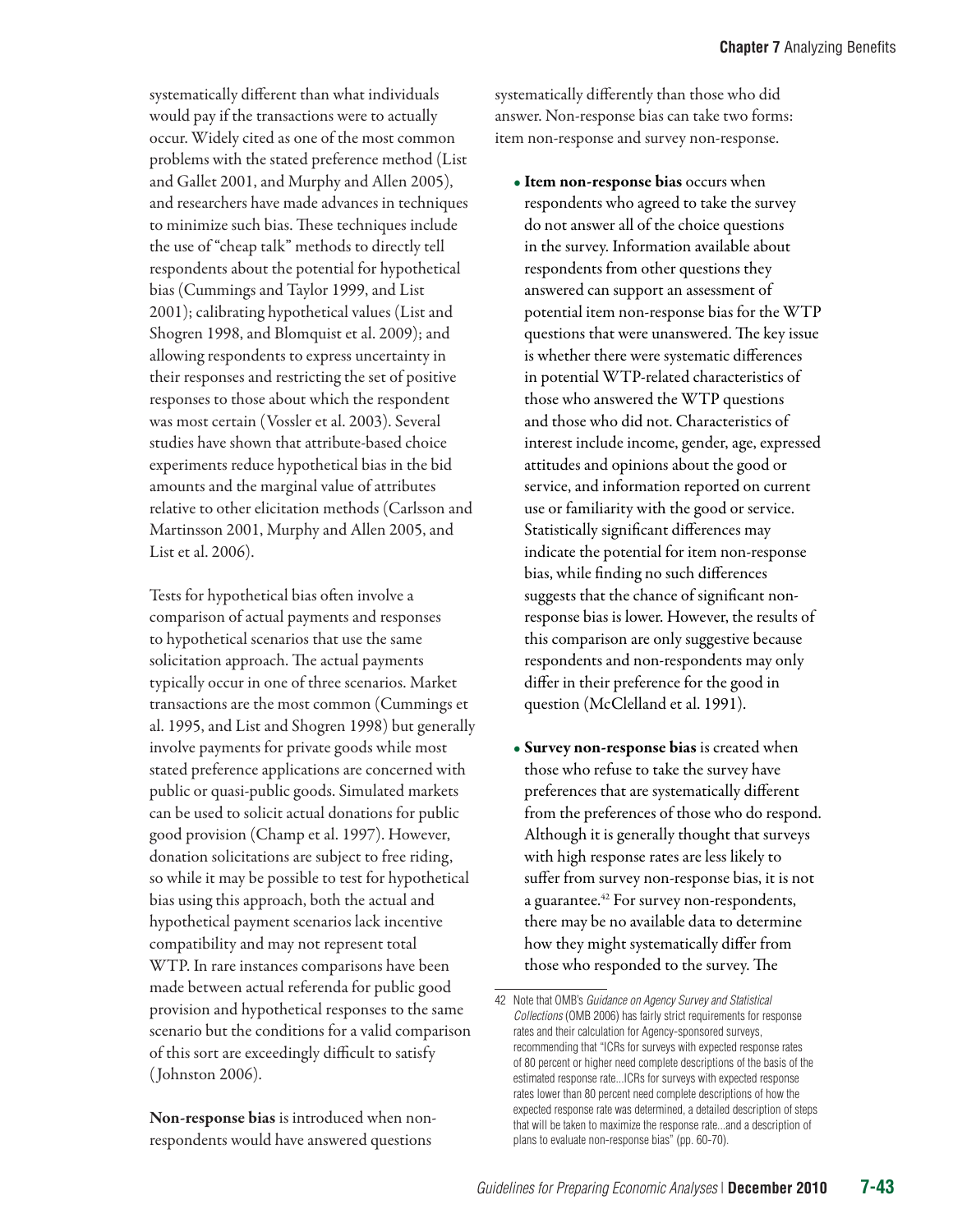most common approach is to examine the relevant measurable characteristics of the respondent group, such as income, resource use, gender, age, etc., and to compare them to the characteristics of the study population. Similarity in mean characteristics across the two groups suggests that the respondents are representative of the study population and that non-response bias is expected to be minimal.

A second way to evaluate potential survey non-response bias is to conduct a short follow-up survey with non-respondents. This can sometimes be accomplished through interviews conducted during the recruiting phase. Such follow-ups typically ask a few questions about attitudes and opinions on the topic of the study as well as collecting basic socioeconomic information. Questions need to match those in the full survey closely enough to compare non-respondents to respondents. The follow-up must be very brief or response rates will be low (OMB 2006).

# **7.3.3 Combining Revealed and Stated Preference Data**

Instead of looking at revealed preference and stated preference data as two separate methods for estimating environmental benefits, an increasing number of researchers are using them in combination. The practice has been in use much longer in the marketing and transportation literature and many of the lessons learned by those researchers are now being employed in environmental economics. In theory, the strengths of each data type should help overcome some of the weaknesses of the other. As described by Whitehead et al. (2008) in a recent assessment of the state of the science, the advantages of combining revealed preference and stated preference data include:

• Helping to ground the hypothetical stated preference data with real world behavior potentially decreasing any hypothetical bias;

- Providing the ability to test the validity of both data sources; $43$
- Increasing the range of historical stated preference data to include conditions not observed in the past and thereby reducing the need to make predictions outside of the sample;
- Increasing the sample size;
- Extending the size of the market or population to include larger segments than captured by either method alone; and
- Exploiting the flexibility of stated preference experimental design to overcome revealed preference data's potential multicollinearity and endogeneity problems (von Haefen and Phaneuf 2008).

The different strategies for combining revealed preference and stated preference data can be roughly grouped into three main methods. The first two methods rely on joint estimation. If the revealed preference and stated preference data have similar dependent and independent variables and the same assumed error structures, then they can simply be pooled together and treated as additional observations (Adamowicz et al. 1994; Boxall, Englin, and Adamowicz 2003; and Morgan, Massey, and Huth 2009). If the revealed preference and stated preference data sources cannot be pooled, it is sometimes possible to use them in a jointly estimated mixed model that relies on a utility theoretic specification of the underlying WTP function (Huang, Haab, and Whitehead 1997; Kling 1997; and Eom and Larson 2006). If the data cannot be combined in estimation, it can still be useful to estimate results separately and then use them to test for convergent validity between the two data sources (Carson et al. 1996, and Schlapfer et al. 2004).

# **7.4 Benefit Transfer**

Benefit transfer refers to the use of estimated nonmarket values of environmental quality changes from one study in the evaluation of a different policy that is of interest to the analyst (Freeman 2003, p. 453). The case under consideration for a

<sup>43</sup> Herriges, Kling, and Phaneuf (2004) point out that revealed preference may not always be valid for estimating WTP for quality changes when weak complementarity cannot be assured.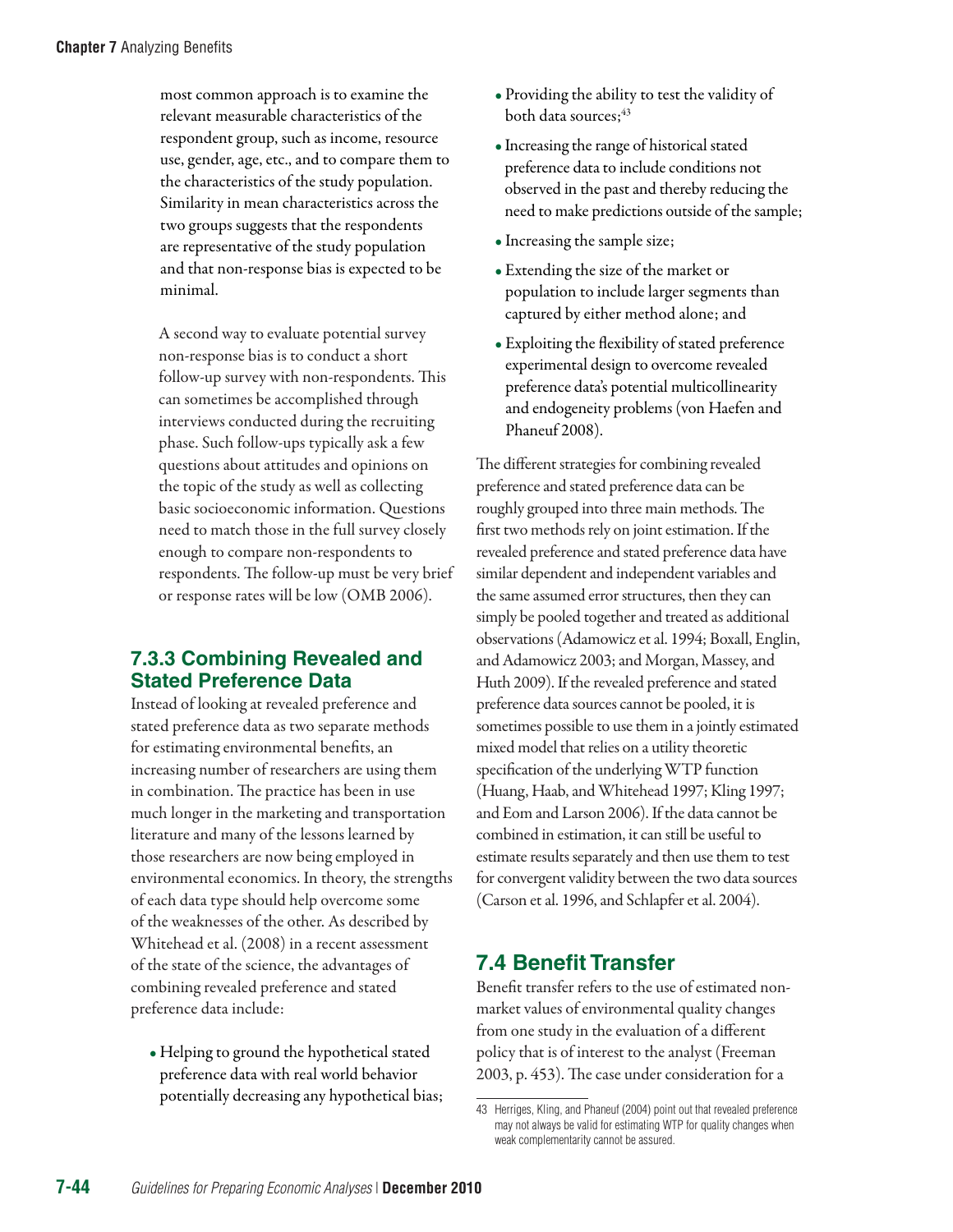new policy is referred to as the "policy case." Cases from which estimates are obtained are referred to as "study cases." A benefit transfer study identifies stated preference or revealed preference study cases that sufficiently relate to the policy context and "transfers" their results to the policy case.

Benefit transfer is necessary when it is infeasible to conduct an original study focused directly on the policy case. Original studies are time consuming and expensive; benefit transfer can reduce both the time and financial resources required to develop estimates of a proposed policy's benefits. While benefit transfer should only be used as a last resort and a clear justification for using this approach over conducting original valuation studies should be provided (OMB 2003), the reality is that benefit transfer is one of the most common approaches for completing a BCA at EPA. However, the advantages of benefit transfer in terms of time and cost savings must be weighed against the disadvantages in terms of potential reduced reliability of the final benefit estimates. The transfer of benefits estimates from any single study case is unlikely to be as accurate as a primary study tailored specifically to the policy case, although it is difficult to characterize the uncertainty associated with transferred benefits estimates.

The number and quality of relevant studies available for application to the policy case can limit the use of benefit-transfer methods.<sup>44</sup> Even when a study case is qualitatively similar to the policy case, the environmental change associated with the policy case may be of a different scope or nature than the changes considered in the study cases. In addition, methodological advances and changes in demographic, economic, and environmental conditions over time may make otherwise suitable studies obsolete.45

#### *Steps for conducting benefit transfer*

While there is no universally accepted single approach for conducting benefit transfer there are some generalized steps involved in the process. These steps are described below.

1. Describe the policy case. The first step in a benefit-transfer study is to clearly describe the policy case so that its characteristics and consequences are well understood. Are human health risks reduced by the policy intervention? Are ecological benefits expected (e.g., increases in populations of species of concern)? It is also important to identify to the extent possible the beneficiaries of the proposed policy and to describe their demographic and socioeconomic characteristics (e.g., users of a particular set of recreation sites, children living in urban areas, or older adults across the United States). Information on the affected population is generally required to translate per person (or per household) values to an aggregate benefits estimate.

2. Select study cases. A benefit-transfer study is only as good as the study cases from which it is derived, and it is therefore crucial that studies be carefully selected. First, the analyst should identify potentially relevant studies by conducting a comprehensive literature search. Because peerreviewed academic journals may be more likely to publish work using novel approaches compared to established techniques, some studies of interest may be found in government reports, working papers, dissertations, unpublished research, and other "gray literature."46 Including studies from the gray literature may also help mitigate "publication bias" that results from researchers being more likely to present and/or editors being more likely to publish studies that demonstrate statistically significant results, or results that are of an expected sign or magnitude.<sup>47</sup> Online searchable databases

<sup>44</sup> One possible reason that a relatively limited number of value estimates exist in peer-reviewed literature is that researchers and editors of scholarly journals may be more interested in new theoretical or methodological advances than in studies that apply established valuation methods to confirm earlier findings.

<sup>45</sup> A 2006 special issue of *Ecological Economics* (volume 60) focused exclusively on benefit transfer for environmental policy, covering diverse topics such as publication bias, theoretical motivation and emerging issues. Florax et al. (2002), and Navrud and Ready (2007) are two general references for benefit transfer studies.

<sup>46</sup> Peer review of benefit-transfer studies using gray literature is highly advisable.

<sup>47</sup> There is some evidence of publication bias towards studies showing statistically significant results. For example, in a meta-analysis of studies in labor economics, Card and Krueger (1995) argue that just-significant results are reported more frequently than would be predicted by chance. Similar practices may prevail in other areas of economic research. Combining results from a group of studies that suffer from publication bias may lead to inaccurate conclusions. See Stanley (2005, 2008) for a discussion of methods to correct for and identify publication bias.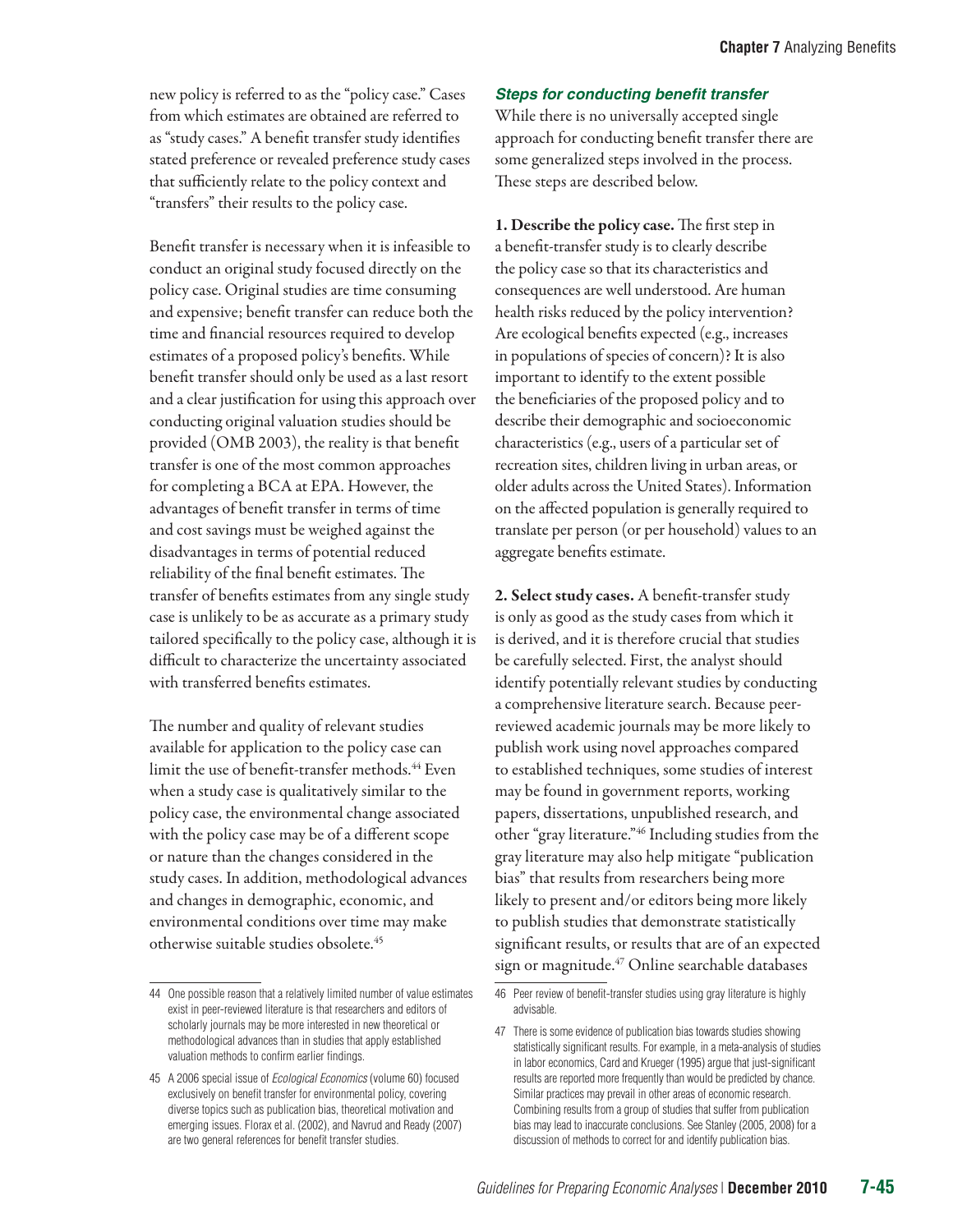summarizing valuation research may be especially helpful at this stage.<sup>48</sup>

Next, the analyst should develop an explicit set of selection criteria to evaluate each of the potentially relevant studies for quality and applicability to the policy case. The quality of the value estimates in the study cases will in large part determine the quality of the benefit transfer. As a first step, the analyst should review studies according to the criteria listed for each methodology in the previous sections in this chapter. Results from study cases must be valid as well as relevant. Concerns about the quality of the studies, as opposed to their relevance, will generally hinge on the methods used. Valuation approaches commonly used in the past may now be regarded as unacceptable for use in benefits analysis. Studies based on inappropriate methods or reporting obsolete results should be removed from consideration.

It is unlikely that any single study will match perfectly with the policy case; however each potential study case should inform at least some aspect of the policy decision. Study cases potentially suitable for use in benefit transfer should be similar to the policy case in their: (1) definition of the environmental commodity being valued (include scale and presence of substitutes); (2) baseline and extent of environmental changes; and (3) characteristics of affected populations. Analysts should avoid using benefit transfer in cases where the policy or study case is focused on a "good" with unique attributes or where the magnitude of the change or improvement across the two cases differs substantially (OMB 2003).<sup>49</sup>

The analyst should determine whether adjustments should and can be made for important differences between each study and policy case. For example, some case studies will report Marshallian demand while others may report Hicksian demand.<sup>50</sup> The ability of the analyst to make these adjustments will depend, in part, on both the number of value estimates for suitably similar study sites and the method used to combine these estimates. These methods are now discussed in turn.

3. Transfer values. There are several approaches for transferring values from study cases to the policy case. These include unit value transfers, value function transfers, and non-structural or structural meta-analysis. Each of these approaches is typically used to develop per person or per household value estimates that are then aggregated over the affected population to compute a total benefits estimate. As a general rule, the more related case study estimates involved in a benefit transfer, the more reliable the estimate.

*Unit value transfers* are the simplest of the benefittransfer approaches. They take a point estimate of WTP for a unit change in the environmental resource from a study case or cases and apply it directly to the policy case. The point estimate is commonly a single estimated value from a single case study, but it can also be the (otherwise unadjusted) average of a small number of estimates from a few case studies. For example, a study may have found a WTP of \$20 per household for a one-unit increase on some water quality scale. A unit value transfer would estimate total benefits for the policy case by multiplying \$20 by the number of units by which the policy is expected to increase water quality and by the number of households who will benefit from the change. This approach can be useful for developing preliminary, orderof-magnitude estimates of benefits, but it should be possible to base final benefit estimates on more

<sup>48</sup> For example, the EVRI is maintained by Environment Canada and managed by a working group that includes the U.S. EPA and members of the European Union. EVRI contains over 1,100 studies that can be referenced according to medium, resource, stressor, method, and country. EVRI also provides a bibliography on benefit transfer. See [www.evri.ca](http://www.evri.ca) for more information. Envalue, developed by the New South Wales EPA in 1995, is similar: Studies can be identified according to medium, stressor, method, country, and author.

<sup>49</sup> In some cases the transfer method itself may inform the choice of study cases to include. For example, meta-analysis approaches (discussed below) can facilitate some forms of statistical validity testing (Hunter and Schmidt 1990, and Stanley 2001), so some otherwise suitable studies may be rejected as "outliers."

<sup>50</sup> See Desvousges et al. (1992), Brouwer (2000), Florax et al. (2002), Bergstrom and Taylor (2006), and Navrud and Ready (2007) for additional information on criteria used to determine quality and applicability. For more information on applicability as related to specific benefit categories, see Desvousges et al. (1998), the draft *Handbook for Non-Cancer Valuation* (U.S. EPA 2000c), and the *Children's Health Valuation Handbook* (U.S. EPA 2003b). It may also be useful for the analyst to discuss her interpretation and intended use of the study case with the original authors.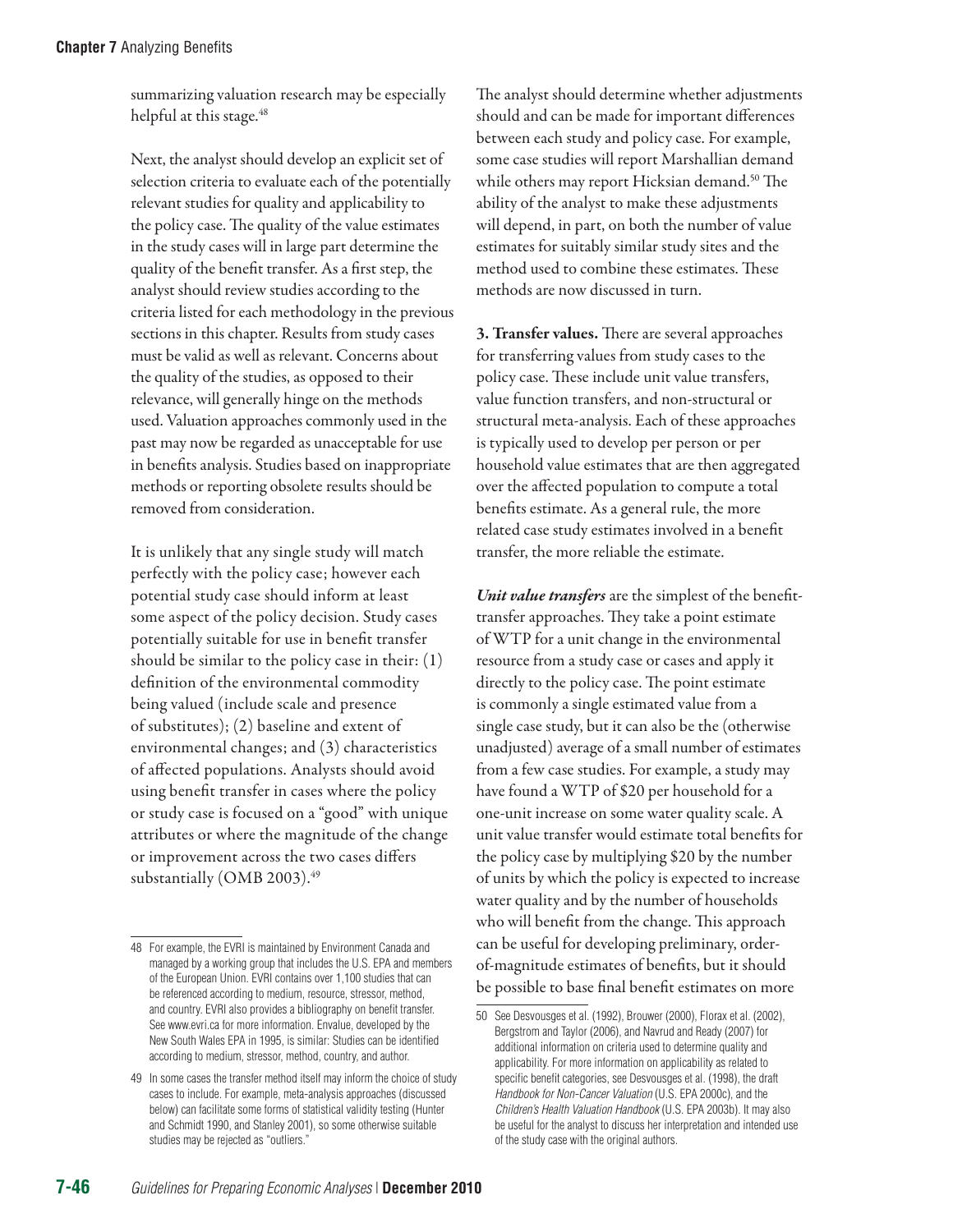# **Text Box 7.6 - The Benefits and Costs of the Clean Air Act 1990 to 2010: Reduced Acidification in Freshwater Adirondack Lakes**

One component of the total benefits of the Clean Air Act (CAA) was determined to be improved recreational fishing due to reduced acidification in freshwater Adirondack lakes. To value this benefit, EPA relied on the results of Montgomery and Needleman's (1997) New York State Adirondack region recreational fishing study. EPA first developed estimates of the percentage Adirondack of lakes affected by acidification pre and post CAA. Then, using a probit model, the likelihood that each individual lake would become acidified was estimated (the model relates acidity to lake characteristics such as elevation, surface area, watershed, and others) and the lakes were ranked from highest to lowest probability of being acidified. The acidification status of individual lakes in the choice set was then assigned, starting with the highest probability lake and proceeding down until the appropriate number of lakes affected under each scenario (i.e., the estimated percentage of lakes affected) was achieved. Using these lake designations and the Montgomery and Needleman model's estimated coefficients, welfare was calculated for the pre and post CAA levels of lake acidification. The difference between the two welfare estimates was assumed to be the value of improved Adirondack freshwater recreational fishing under the CAA.

information than a single point estimate from a single study. Point estimates reported in study cases are typically functions of several variables, and simply transferring a summary estimate without controlling for differences among these variables can yield inaccurate results. It is important to recognize that unit value transfer assumes that the original good, as well as the characteristics and tastes of the population of beneficiaries, are the same as the policy good. Unit values transfers should only be used if the case and policy studies are evaluating the same environmental good, the same change in environmental levels, and same affected populations.

*Function transfers* also rely on a single study, but they use information on other factors that influence WTP to adjust the unit value for quantifiable differences between the study case and the policy case. This is accomplished by transferring the estimated function upon which the value estimate in the study case is based to the policy case. This approach implicitly assumes that the population of beneficiaries to which the values are being transferred has potentially different characteristics, but similar tastes, as the original one and allows the analyst to adjust for these different characteristics. Generally, benefit function transfers are preferable to unit value transfers as they incorporate information relevant to the policy scenario (OMB 2003). For example, suppose that in the hypothetical example above the \$20 unit value was the result of averaging the results of an estimated WTP function over all individuals in

the study case sample, where the WTP function included income, the baseline water quality level, and the change in the water quality level for each household. A function transfer would estimate total benefits for the policy case by:

- 1. Applying the WTP function to a random sample of households affected in the policy case using each household's observed levels of income, baseline water quality, and water quality change;
- 2. Averaging the resulting WTP estimates; and
- 3. Multiplying this average WTP by the total number of households affected in the policy case.

See Text Boxes 7.6 and 7.7 for examples of value and function transfers.

If the WTP function is nonlinear and statistics on average income, baseline water quality, and water quality changes are used in the transfer instead of household level values, then bias would result. Feather and Hellerstein (1997) provide an example of a function transfer that attempts to correct for such bias. Although unit transfers can adjust and compensate for small differences between the case and policy study populations, they are subject to the same basic usage rules governing unit value transfers. Function transfers should only be used if the case and policy studies are evaluating very similar environmental goods, change in environmental levels, and affected populations.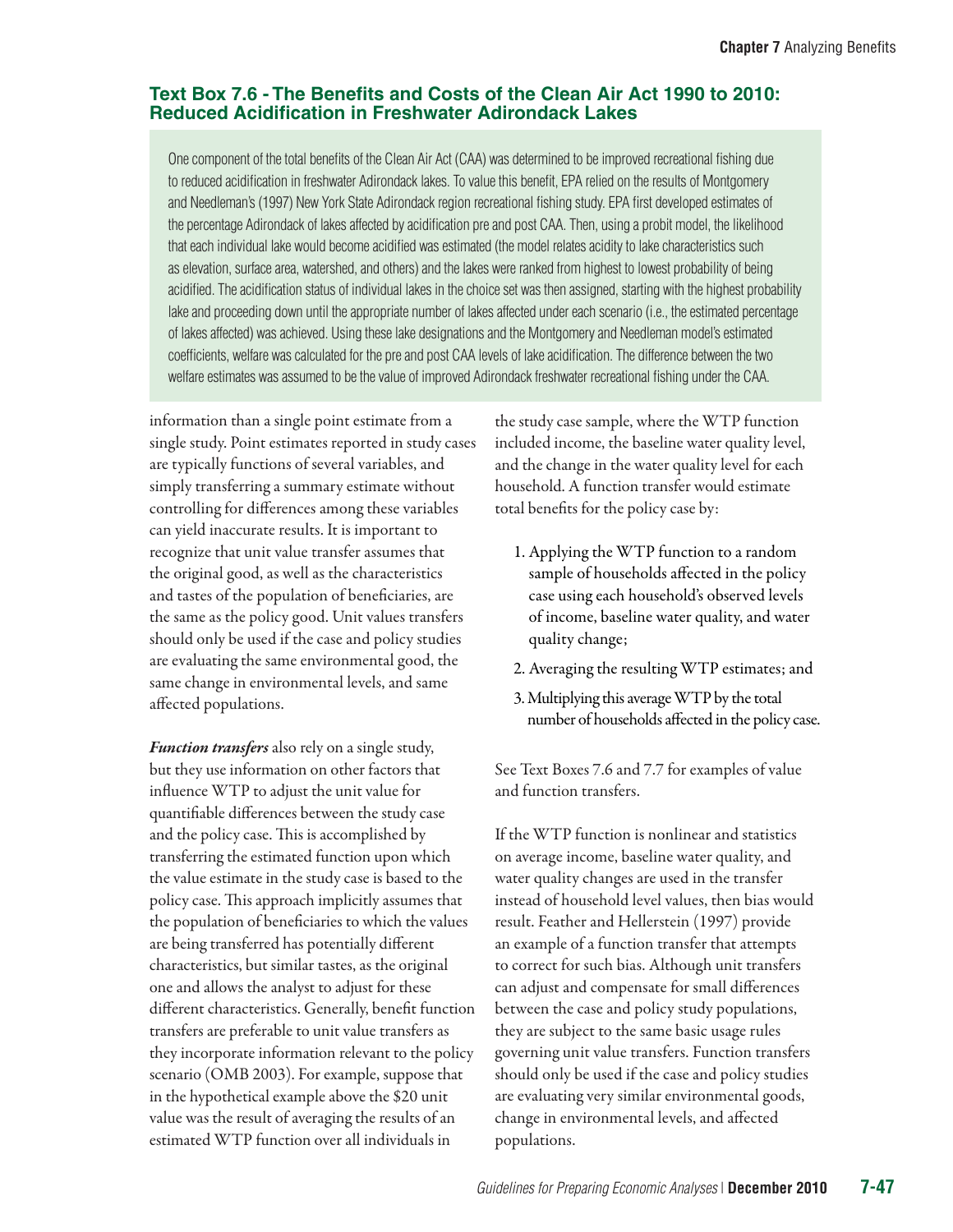# **Text Box 7.7 - Benefits Transfer: Water Quality Benefits in the Combined Animal Feeding Operations Rule**

There are two prominent water quality benefit-transfer applications in the 2002 Combined Animal Feeding Operations (CAFO) rule. The first looks at the recreational value of water quality improvements in fresh water lakes and streams (see Section 4 of U.S. EPA 2002c). Field pollutant loadings were modeled by the National Water Pollution Control Assessment Model (NWPCAM) to produce pre and post regulation water quality estimates. Predicted changes in water quality were then valued using the results of Carson and Mitchell's (1993) national water quality contingent valuation survey. First, benefits were calculated based on estimates of willingness to pay (WTP) for water quality improvements resulting in discrete movements to higher "rungs" of the water quality ladder (boatable, fishable, swimmable, drinkable). Very simply described, Carson and Mitchell's "in-state" WTP estimates for discrete movements up the water quality ladder were multiplied by the number of affected residents in every state and "out-of-state," non-use values were multiplied times the remaining population. State totals were then summed up to a national total (see Appendix A-4 of U.S. EPA 2002c for more details). Benefits were also estimated a second way based on a continuous (1 to 100) water quality index constructed from six water quality parameters measured in the NWPCAM model. The minimum thresholds between rungs on the water quality ladder were then translated into points along the continuous water quality index (i.e., boatable = 25, fishable = 50, swimmable = 70). Carson and Mitchell's WTP function was then used to value changes in water quality as measured by the water quality index (see Appendix B-4 of U.S. EPA 2002c for more details). Benefits estimated by the water quality index method are larger by roughly a factor of two (Exhibits 4-12 and 4-13 of U.S. EPA 2002c).

The second major benefit-transfer application in the CAFO rule involves the valuation of reduced eutrophication in estuaries (Section 9 of U.S. EPA 2002c). EPA used a case study of Albemarle and Pamlico sounds to demonstrate the potential importance and value of reduced eutrophication on recreational fishing in affected estuaries. Again, NWPCAM was used to estimate pre and post regulation water quality levels. In this case, the benefit transfer made use of three studies (Kaoru 1995; Kaoru, Smith, and Liu 1995; and Smith and Palmquist 1988), all of which were based in part on the same dataset. All "reasonable" estimates of WTP for reduced phosphorus or nitrogen from the studies were retained and translated into their corresponding dollar per trip per ton reduction in pollutant per year value. A range of total benefits was then calculated by multiplying each \$/trip/ton/year estimate by the number of trips taken and the change in loadings (in tons) for each pollutant (see Exhibit 9-3 of U.S. EPA 2002c).

*Meta-analysis* uses results from multiple valuation studies to estimate a new transfer function. Metaanalysis is an umbrella term for a suite of techniques that synthesize the summary results of empirical research. This could include a simple ranking of results to a complex regression. The advantage of these methods is that they are generally easier to estimate while controlling for a relatively large number of confounding variables. This approach has been widely used in environmental economics (Poe et al. 2001, Shrestha and Loomis 2003a and 2003b, Rosenberger and Loomis 2000, and Bateman and Jones 2003).

There are a number of guidelines for meta-analyses that outline protocols that should be followed in conducting or evaluating a study. See Begg et al. (1996), Moher et al. (1999), and U.S. EPA (2006e)

for more information.<sup>51</sup> More recently Bergstrom and Taylor (2006) discuss the theory and practice underlying meta-analysis for benefit transfer, discussing three major necessary steps: theory, data collection, and analysis. In general, when reporting meta-analysis results, researchers should provide information on the background of the problem, the strategy for selecting studies, analytic methods, results, discussion, and conclusions. See U.S. EPA (2006e) for a detailed discussion of meta-analysis as applied to VSL estimates. U.S. EPA (2006e) specifically recommends carefully specifying the search process, selection criteria, and analytical methods.

*Structural benefit transfer* is a relatively new approach to benefit transfer. The advantages of

<sup>51</sup> The last reference contains a detailed discussion of the protocols for conduction a meta-analsysis.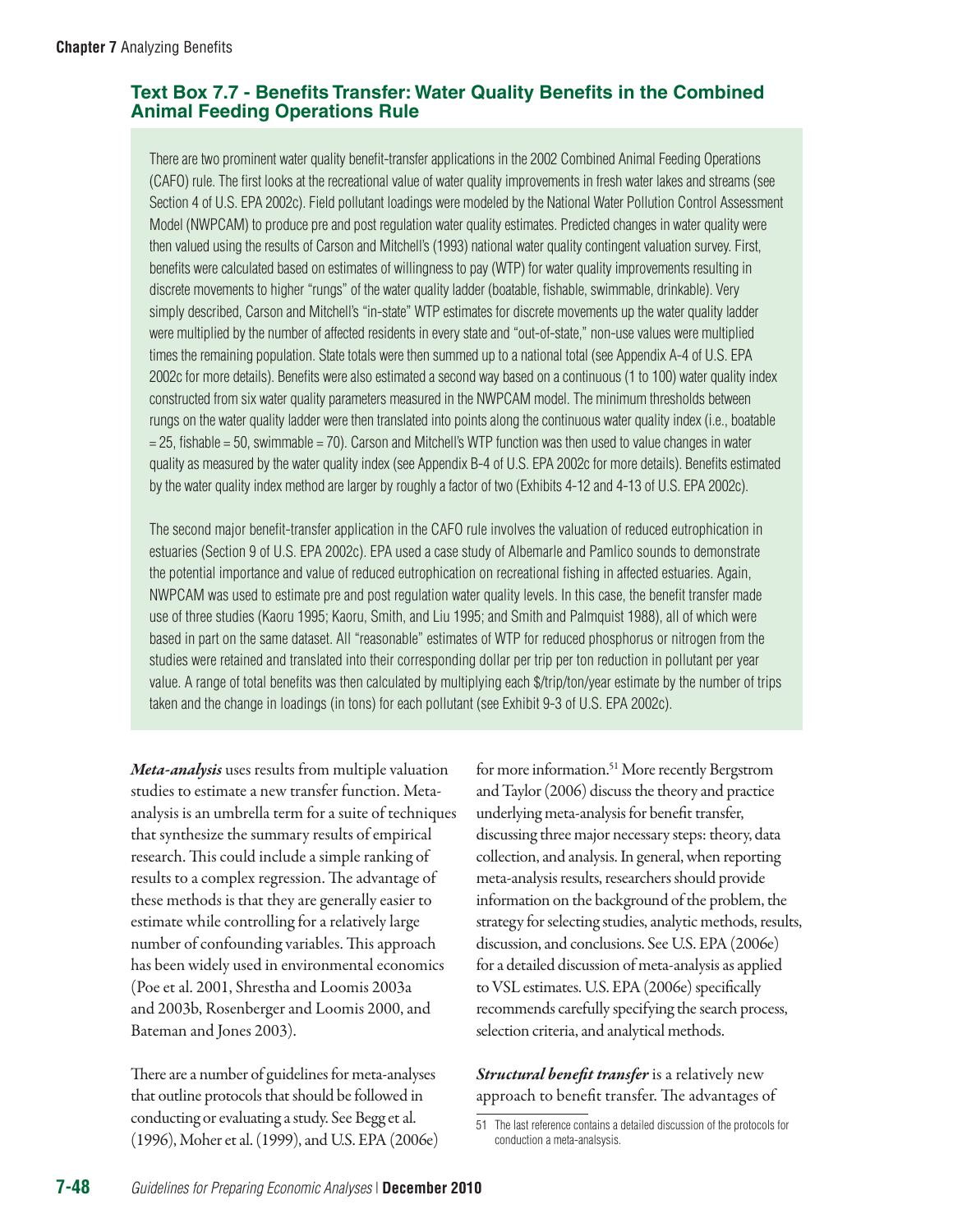# **Text Box 7.8 - Structural Benefit Transfer with an Application to Visibility**

U.S. EPA (2006b) employs a structural benefit transfer to derive values for visibility improvements associated with the Particulate Matter (PM) National Ambient Air Quality Standards (NAAQS). It specified a constant elasticity of substitution utility function for visibility in residential and Class I (national park and similar) areas. This function assumes that the value for Class I visibility differs in and out of region but that residential visibility is valued the same everywhere. EPA also assumed that in-region visibility was valued more highly than out-of-region visibility. The function further specified utility as a function of: (1) consumption of all goods; (2) visibility in a person's residential area; (3) recreational visibility in a person's residential region; and (4) recreational visibility outside of a person's residential region. Given the utility function and a budget constraint, it was then possible to define households' WTP for changes in visibility as a function of income and visibility measures. The regional preference parameters of the function were calibrated using existing WTP estimates for visibility in Class I areas (Chestnut and Rowe 1990, and Chestnut 1997) if estimates existed for a given region. If not, estimates were adjusted by visitation rate. The preference parameter for residential visibility was assumed to be the same in all counties and was solved for based on a WTP estimate presented in McClelland et al. (1991). With estimates of visibility (pre and post regulation), county-level income, and the required preferences parameters, nationwide estimates of the value of increased visibility were then computed for each of the six regions of the country.

structural transfer functions are that they can accommodate different types of economic value measures (e.g., WTP, WTA, or consumer surplus) and can be constructed in such a way that certain theoretical consistency conditions (e.g., WTP bounded by income) can be satisfied. This could be applied to value transfer, function transfer, or meta-analysis; although applications to function transfer are the most common. Structural transfer functions that have been estimated have specified a theoretically consistent preference model that is calibrated according to existing benefit estimates from the literature (see Smith and Pattanayak 2002; and Smith, Pattanayak, and van Houtven 2006 for descriptions on the method). See Text Box 7.8 for an application to of structural benefit transfer to visibility benefits.

4. Report the results. In addition to reporting the final benefit estimates from the transfer exercise, the analyst should clearly describe all key judgments and assumptions, including the criteria used to select study cases and the choice of the transfer approach. The uncertainty in the final benefit estimate should be quantified and reported when possible. (See Chapter 11 on Presentation of Analysis and Results.)

# **7.5 Accommodating Non-Monetized Benefits**

It often will not be possible to quantify all of the significant physical impacts for all policy options. For example, animal studies may suggest that a contaminant causes severe illnesses in humans, but the available data may not be adequate to determine the number of expected cases associated with different human exposure levels. Likewise, it often is not possible to quantify the various ecosystem changes that may result from an environmental policy. While Chapter 11 discusses how to present these benefits so as to provide a fuller accounting of all effects, this section discusses what analysts can do to incorporate these endpoints more fully into the analysis.

# **7.5.1 Qualitative Discussions**

When there are potentially important effects that cannot be quantified, the analyst should include a qualitative discussion of benefits results. The discussion should explain why a quantitative analysis was not possible and the reasons for believing that these non-quantified effects may be important for decision making. Chapter 11 discusses how to describe benefit categories that are quantified in physical terms but not monetized.